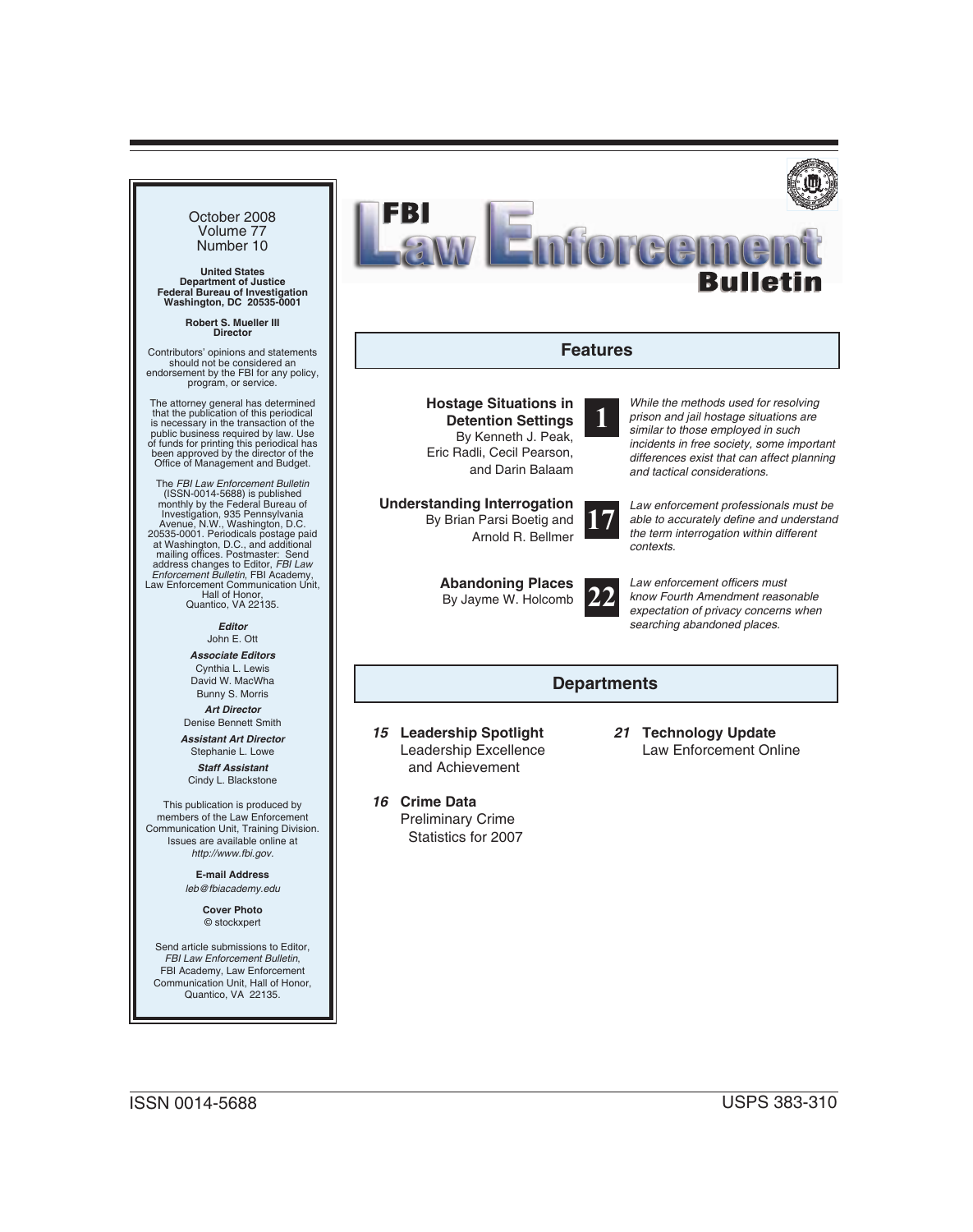### **Hostage Situations in Detention Settings** Planning and Tactical **Considerations**

By KENNETH J. PEAK, Ph.D., ERIC RADLI, CECIL PEARSON, and DARIN BALAAM

© Mark C. Ide

"[Correctional administrators] undoubtedly must take into account the very real threat unrest presents to inmates and officials alike, in addition to the possible harm to inmates. To resolve a disturbance...we think the question whether the measure taken inflicted unnecessary and wanton pain and suffering ultimately turns on whether force was applied in a good-faith effort to maintain or restore discipline or maliciously and sadistically for the very purpose of causing harm."

—Whitley v. Albers<sup>1</sup>

t the Morey Unit of<br>Lewis Prison Con<br>in Buckeye, Arizo<br>two inmates took two cort the Morey Unit of the Lewis Prison Complex in Buckeye, Arizona, rectional officers hostage and seized the unit's tower, triggering a 15-day standoff that remains the longest prison hostage situation in this nation's history.<sup>2</sup> Approximately 450 prisoners at the Southern Ohio Correctional Facility in Lucasville engaged in a riot, resulting in the deaths of nine inmates and one officer during the

10-day siege.<sup>3</sup> Federal detainees in a Louisiana parish jail held the warden and two guards hostage at knifepoint, demanding a helicopter to escape.<sup>4</sup>

A sheriff's negotiator won the release of three employees before a SWAT team stormed the Bay County Jail in Florida. Inmates had threatened to rape and cut off the body parts of a fourth hostage, a nurse. They had taken over the jail's infirmary, and one was holding a scalpel to the nurse's neck when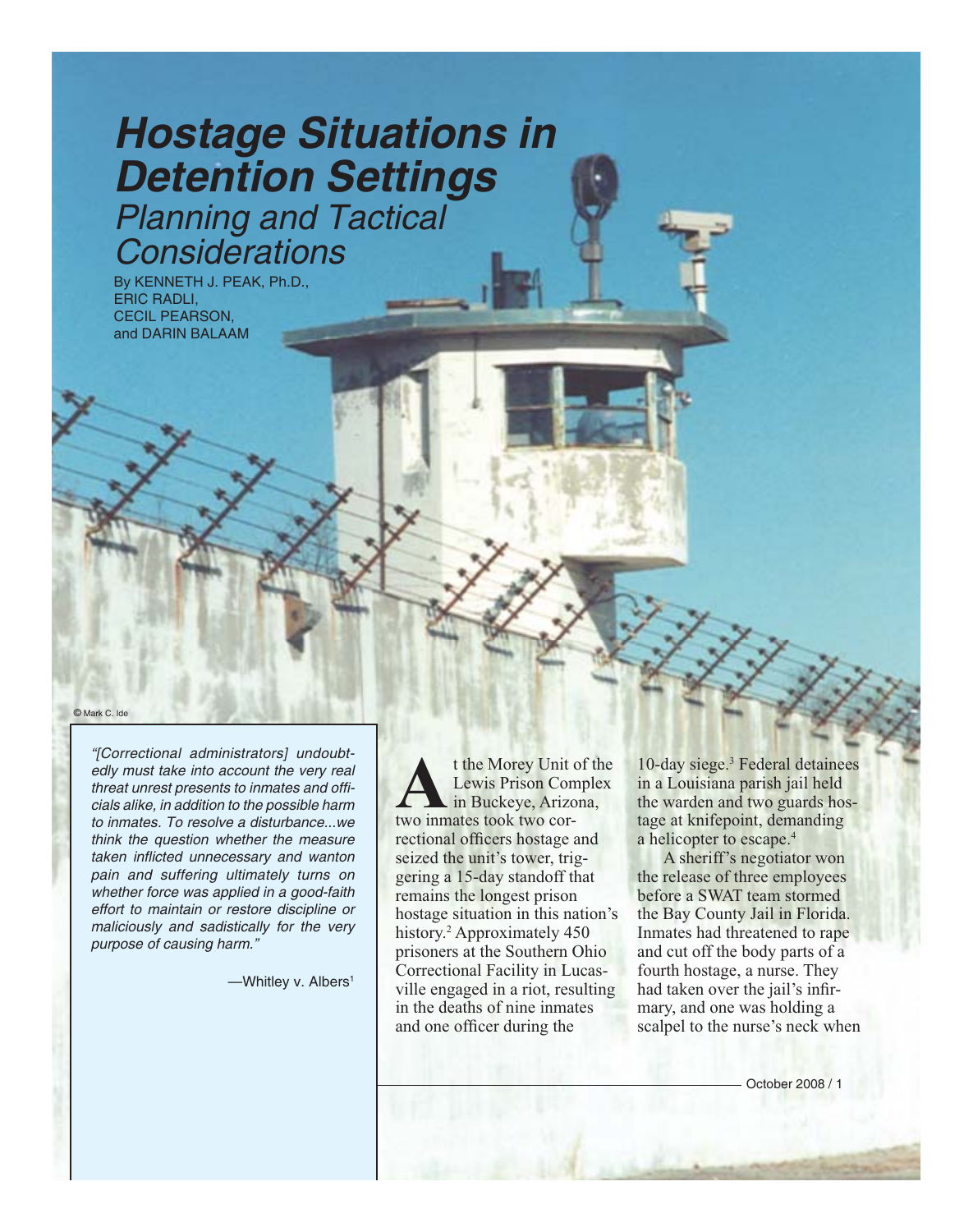the SWAT team and armed correctional officers ended the 11-hour standoff.<sup>5</sup>

At the U.S. Penitentiary in Atlanta, Georgia, the U.S. Department of State reinstated an accord that permitted the repatriation of about 2,500 Cuban nationals. Three days later, the detainees seized control of the penitentiary, demanding that they not be repatriated. The uprising lasted 11 days and involved more than 100 hostages.<sup>6</sup>

At the Mack Alford Correctional Center in Stringtown, Oklahoma, a riot occurred that lasted 3 days, wherein inmates seized eight hostages and took control of two-thirds of the prison.<sup>7</sup> Also, permanently seared in the annals of corrections rioting are the horrific incidents at the Attica Correctional Facility in New York in 1971 (39 inmates and employees killed) and at

the New Mexico State Prison in Santa Fe in 1980 (33 inmates dead).<sup>8</sup>

### **OVERVIEW OF THE PROBLEM**

As seen by these tragic events, jail and prison rioting and hostage taking are potentially explosive and perilous situations from beginning to end. Hostages always are directly in harm's way, and their jeopardy is continuous and uninterrupted until they are released and safely in the hands of authorities.<sup>9</sup> Some inmate-involved riots and hostage situations come as a complete surprise, whereas others flow from a precipitating event or some type of "spark."

Corrections hostage-taking events can involve any individuals—employees, visitors, or prisoners—held against their will by an inmate seeking to

escape, gain concessions, or achieve other goals, such as publicizing a particular cause. They can be planned or impulsive acts $10$  and can involve one hostage or hundreds.<sup>11</sup>

### **History**

Although hostage situations may seem like a recent phenomenon, history, in fact, is replete with examples. The Romans regularly exchanged hostages with other treaty nations to ensure that each party would fulfill its obligations. Emperor Henry VI captured King Richard Coeur-de-Lion and held him hostage for ransom. Other famous hostages of that era included Joan of Arc and Miguel de Cervantes. During the 17th century, Christian orders were dedicated to the rescue of hostages held as slaves in Islamic countries



Dr. Peak is a professor of criminal justice at the University of Nevada in Reno.



Mr. Radli, a retired commander with the Washoe County, Nevada, Sheriff's Office, co-owns a private firm in Reno.



Mr. Pearson, a retired captain with the Washoe County, Nevada, Sheriff's Office, co-owns a private firm in Reno.



Lieutenant Balaam serves with the Washoe County, Nevada, Sheriff's Office.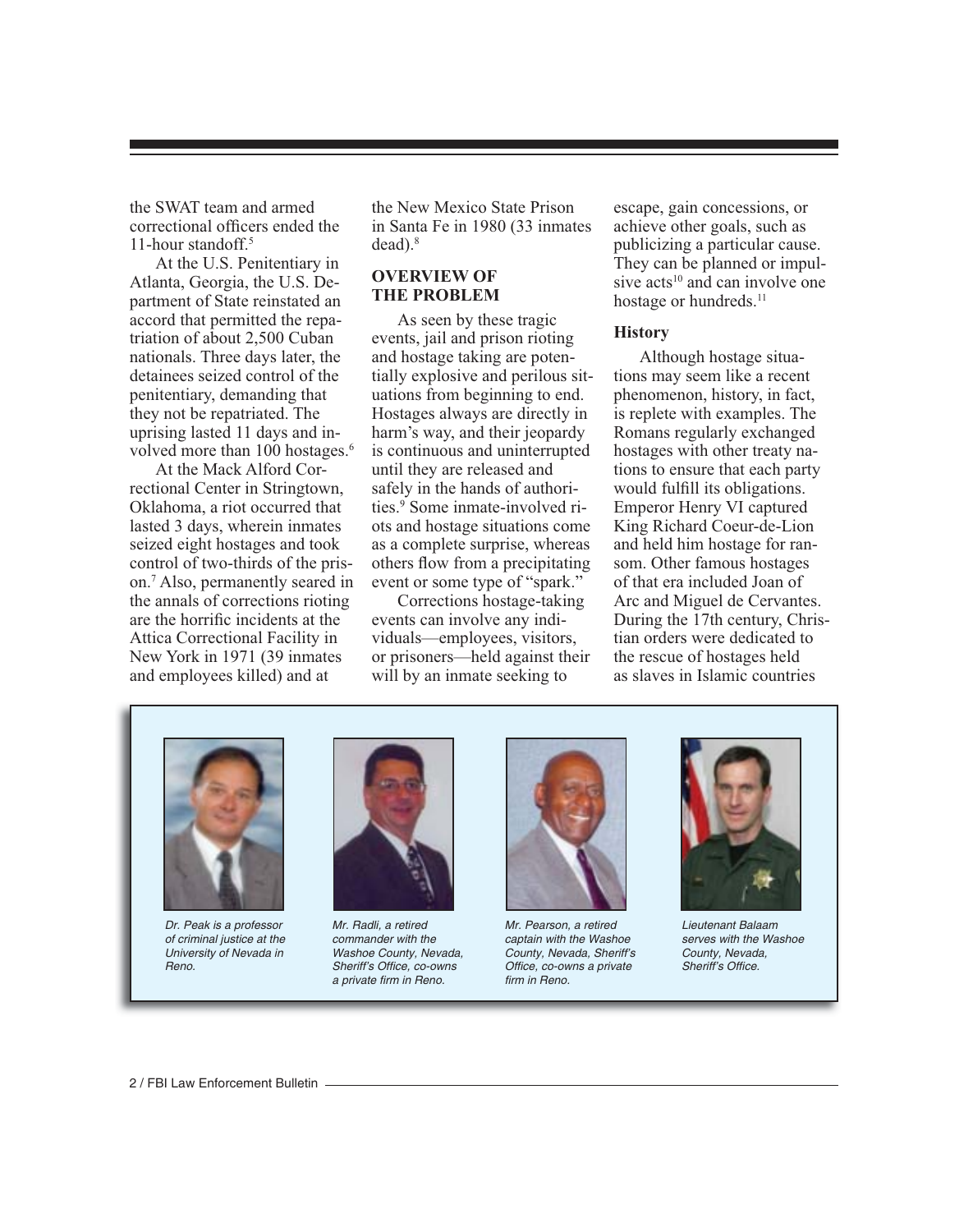surrounding the Mediterranean Sea. Pirates, as well as renegade governments, have captured and used hostages to obtain money or goods, and skyjackings have occurred since the early 1930s.<sup>12</sup>

Following the watershed year for hostage taking of 1972 when Palestinian terrorists took 11 Israeli athletes hostage at the Olympic Games in Munich, Germany, the law enforcement community immediately realized the far-reaching effects of these events. The New York City Police Department created a Hostage Recovery Program that included not only SWAT teams but also detectives trained in hostage negotiation.<sup>13</sup> The FBI developed a Special Operations and Research Unit based at its training academy. Since then, the use of personnel trained as hostage negotiators steadily increased. By the early 1990s, nearly all large law enforcement organizations (96 percent), more than two-thirds of large police departments, and about one-third of small municipal agencies had a designated negotiator.<sup>14</sup>

### **Scope**

The authors include local jails in this discussion of hostage situations in correctional facilities because these incidents certainly occur in the United States and are even far more common in foreign venues. For example, rioting prisoners

in Brazil took nearly 8,000 visitors and guards hostage in a 2001 protest that spread to 22 jails and resulted in at least 5 deaths.<sup>15</sup> As with its prisons, U.S. jails also have become increasingly dangerous because of overcrowded conditions and the disparity of their clientele, such as arrestees awaiting trial for felony offenses, persons in transition to mental health facilities, convicted felons requiring transport to a state or federal institution, military offenders, and many violent

## ffenders, and many violent<br> **settings**, the hostage **In correctional takers are known to the negotiators.**

### " and often unstable subjects who lack social skills, remorse, and empathy and have histories of substance abuse. Certainly, these individuals are capable of hostage taking. Indeed, 4 in 10 jail inmates have a violent arrest record.<sup>16</sup> Eighty-five percent of these local jails are operated by either sheriff's offices (with 76 percent of the total) or municipal police departments (with 9 percent).<sup>17</sup> Therefore, local

sheriffs and police chiefs with lockup responsibilities must shoulder the burden of preparing for such emergencies.

In principle, prison and jail hostage situations and the methods used for their resolution are similar to those employed in such incidents in free society. Indeed, hostage situations that occur in correctional facilities are resolved using many of those standard strategies and tactics. However, some important differences exist that can have an impact on negotiations, negotiating strategies, and incident tactics.

### **Perpetrators**

In correctional settings, the hostage takers are known to the negotiators. Many of the inmates have a history of violence, and their demands will be very different from those presented by hostage takers in situations that occur in the outside world. Generally deliberate and willing to execute their captives, inmate hostage takers view their hostages as discardable implements to be used as long as needed. These captors are supremely goal oriented but unfeeling, like a shark seeking a meal. Although uncaring, they are well aware of the hostages' emotions but use them to their own ends. They will terrorize one minute and act friendly the next in their effort to control the situation. However, they know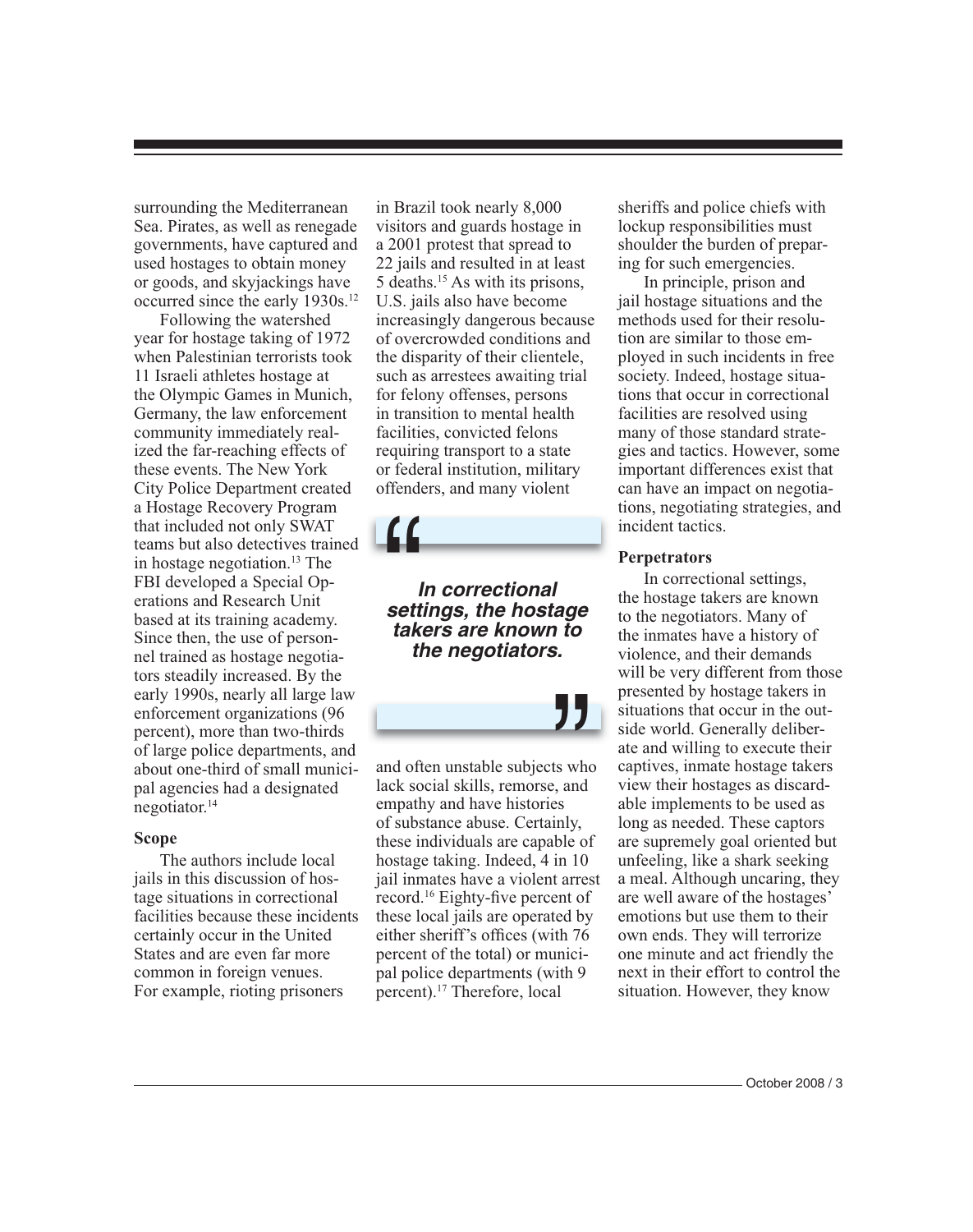full well that both their ability to kill and their control over part or all of the facility give them ultimate control<sup>18</sup>

### **Administrative Concerns**

Riot and hostage situations are the jail or prison administrator's worst nightmare. They can happen at any time. Even the most safety-concerned managers cannot always avoid such crises. After all, inmates will be inmates, and they do not want to be where they are.<sup>19</sup> As the commission investigating the Attica uprising warned, "Attica is every prison, and every prison is Attica."<sup>20</sup>

With much idle time on their hands, many prisoners will look for and develop the means to make life easier for themselves and harder for employees. Given the dedication that many inmates have to this cause, they certainly may plan disturbances, riots, or hostagetaking incidents that have every possibility of success.

### **EMERGENCY PLANNING**

Before correctional administrators can begin to plan for emergencies within their facilities, they must bear in mind several major points. Successful resolution requires a controlled, measured response; clear lines of authority; and effective communication. This means having the ability to

exercise authority and direction over the forces and resources available; to deploy the forces at hand and monitor their actions in the field; and to deliver orders promptly and effectively, coordinate operations with other law enforcement agencies, and interpret information on what inmates are doing and intend to do. Unity of command—the principle that members of an organization are accountable to a single superior—also proves paramount.<sup>21</sup>

# $\sum_{n=1}^{\infty}$

**Riot and hostage situations are the jail or prison administrator's worst nightmare.**

"

### **Resource Allocation**

Administrators must decide which resources they will dedicate to crisis response. They can employ several staffing levels—traditional crisis response teams (CRTs), armed CRTs, and tactical teams—that can wield less lethal intervention options and even the use of deadly force. As the first, primary level of response, the traditional CRT is composed of

personnel from all job specialties who train in riot control formations and use of defensive equipment (e.g., batons, stun guns, chemical agents, control and containment). Armed CRTs provide managers with an option for dealing with more difficult situations if the emergency escalates to the point where employee or inmate lives are in imminent danger. This second level involves a specially trained team that can respond with deadly force when necessary. As the most highly trained and skilled emergency response personnel, tactical teams must be trained in advanced skills, such as barricade breaching, hostage rescue, and precision marksmanship with pistols, rifles, and assault weapons.<sup>22</sup>

### **ICS Implementation**

In a prolonged hostage incident or siege, administrators may need to activate an incident command system (ICS), which coordinates response personnel from more than one agency or teams from more than one jurisdiction. Its unified command component, a key strength of ICS, is composed of four sections: operations, planning, logistics, and finance.<sup>23</sup> In this vein, agencies should determine whether they are mandated to comply—and if so, are in compliance—with Homeland Security Presidential Directive (HSPD) 5, Management of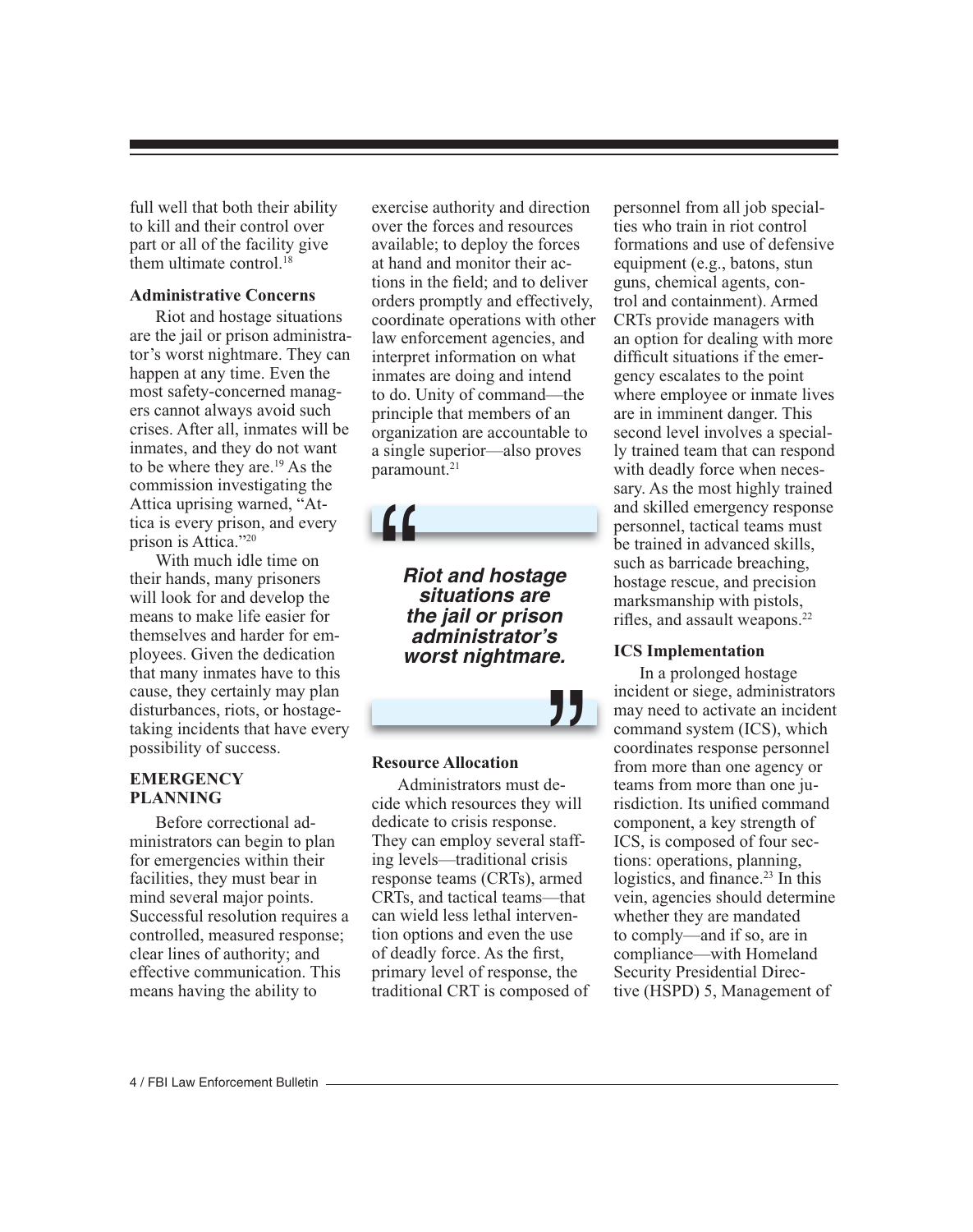Domestic Incidents, which established the National Incident Management System (NIMS) and took effect on March 1, 2004. A structured framework of which ICS is a part, NIMS is used nationwide for both governmental and nongovernmental organizations to respond to natural disasters or terrorist attacks at the local, state, and federal levels.

ICS contains several elements. Some experts recommend that administrators prepare a prepackaged "hostage kit" that includes such items as recording equipment, portable telephones capable of communicating with hostage takers, field glasses, writing materials, bullhorns, walkie-talkies, telephone directories, facility maps, blueprints, and flashlights.<sup>24</sup> Furthermore, because prison hostage situations usually involve sieges and some lapse of time, establishing a victim assistance team trained to provide the hostages' families emotional support, information and intelligence, and stress management techniques can prove beneficial.<sup>25</sup> Finally, administrators should develop a policy that details which staff members are authorized to order the use of force and what weapons and less lethal munitions are appropriate. The riot plan also should include contact names and phone numbers and an outline of existing agreements between agencies.<sup>26</sup> The

use of force in such incidents often entails establishing rules of engagement, contained in a directive issued by the incident commander specifying the limitations and circumstances under which force will be deployed.



#### © Photos.com

### **Training Requirements**

Mark Twain said, "A man can seldom—very, very seldom—fight a winning fight against his training: the odds are too heavy." Those words certainly apply to emergency planning. Mental readiness can be achieved only through field practice and instruction.

It does little good to have an emergency plan if employees and supervisors are not trained to activate it. Administrators must assign training a high priority so that people in each component clearly understand the functions of those in other ones. Indeed, negotiators and personnel from tactical teams should train together regularly.

Furthermore, to protect themselves from liability, managers should develop policies and procedures that cite required training, as well as records that show who was trained during what period of time.<sup>27</sup> As an example, the National Institute of Justice's Office of Science and Technology sponsors a 4-day mock prison riot at a former penitentiary. Police cadets and students play the role of prisoners staging an uprising (including hostage situations, hazardous materials spills, cell extractions, large-scale disturbances in the yard, possession of homemade weapons, and escape attempts) to provide realistic scenarios. The event shows administrators the vulnerability of their facilities and assesses such equipment as communication systems and drug detection devices.<sup>28</sup>

In addition, several major elements can come into play concerning hostage behavior and survival that jail and prison personnel need to learn in preparation for possibly being taken hostage. It can be imprudent and even dangerous for jail or prison hostages to act out or attempt to escape, overpower, or negotiate with the inmates because such actions can work against their best interest. For example, engaging in verbal confrontation with inmates or insulting or demeaning them proves counterproductive. After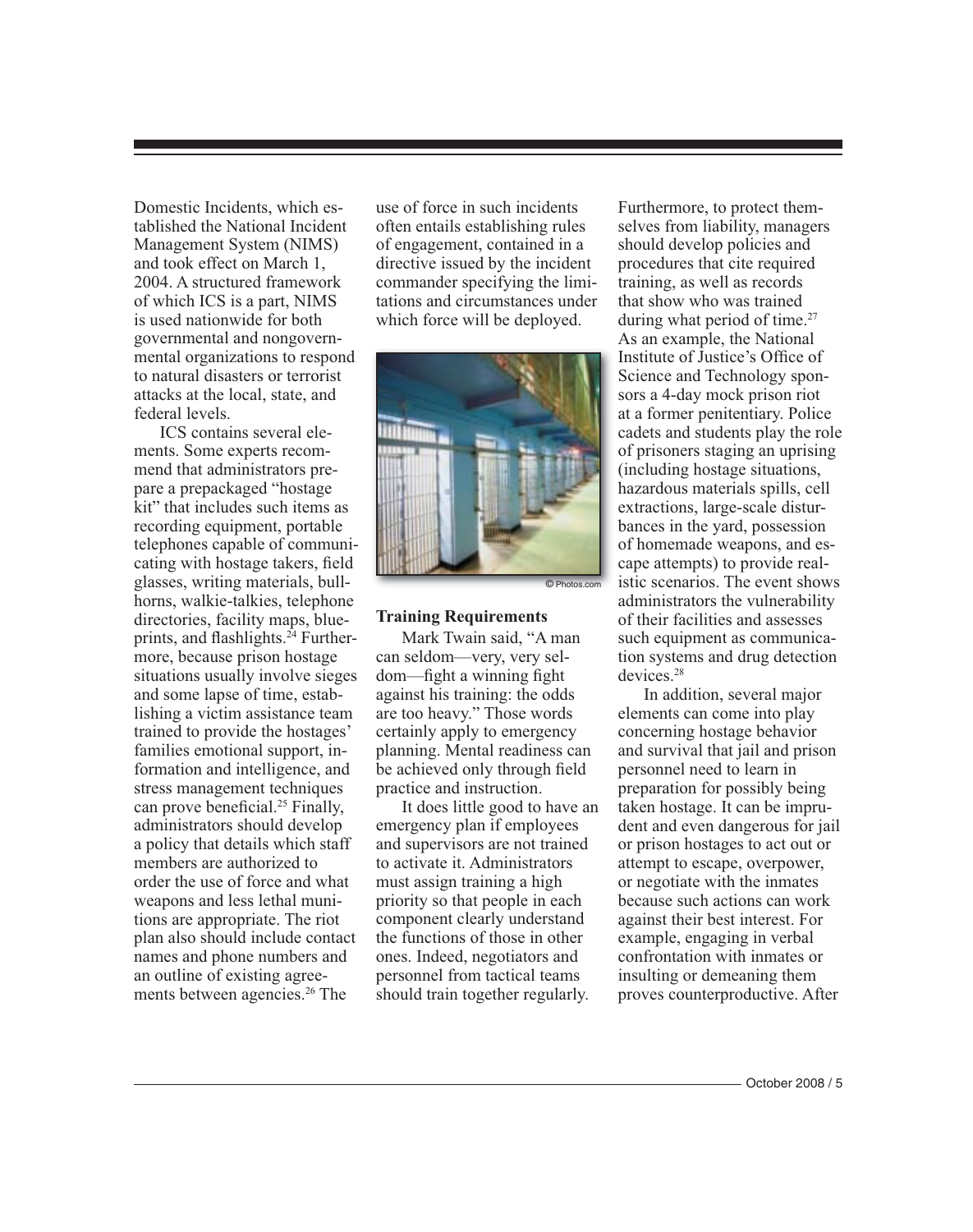all, the main goal is survival. To do so, hostages should accept the situation; be patient; try to avoid becoming discouraged; cooperate with their captors and comply with their reasonable demands; avoid making suggestions to them (these could backfire); and observe what is happening, such as identifying the hostage takers and their weapons to help investigators later. They also should attempt to avoid being blindfolded. Because eye contact is personal, blindfolding depersonalizes hostages and, thus, increases the chance of harm.<sup>29</sup>

### **Warning Signs**

Warning signs of an impending riot often exist. These can include rumors, prison tension, an increase in disciplinary hearings, suggestions by inmates that personnel should take vacation or sick leave, and a rise in employee turnover. Inmates may stock up on nonperishable items in the commissary, band together to an unusually high degree, play loud music, request transfers to a different cell block, attend programs in greater numbers (as a means of banding together to plan a disturbance or to gather equipment or supplies), and make overt threats of hostage taking. Administrators should take these occurrences, especially in tandem, seriously.<sup>30</sup> By free-world standards, the

circumstances that ignite such incidents often prove minor and could involve discontent over laundry service,<sup>31</sup> an argument in the prison yard, $32$  or even a refusal to have tuberculosis vaccinations.<sup>33</sup>

If a riot appears imminent, administrative action includes a lockdown of the unit or the entire prison, transfer of suspected instigators to a segregated unit or another facility, cancellation of activities that give inmates opportunities to congregate, and

pport<br>
f<br>
res **Successful resolution requires a controlled, measured response; clear lines of authority; and effective communication.**

an increased presence of correctional officers. Diplomatic efforts that personnel could take involve convincing prisoners that a riot would prove costly to them personally.<sup>34</sup>

"

Most important, administrators must remember that events can go awry quickly. Time's passing is not altogether an ally and can make negotiating a peaceful resolution much

harder. While the greatest challenge in an early use of force is assembling the necessary personnel and equipment with sufficient speed, responding too quickly can increase the risk of being overrun and taken hostage.<sup>35</sup>

### **TACTICAL CONSIDERATIONS**

More has probably been written about tactics, particularly negotiation and the use of force, than any other aspect of hostage situations. Certainly, the U.S. Supreme Court has given legal support to officials in making a good-faith effort to restore prison security,<sup>36</sup> but such decisions must be made with extreme care. The two basic options for bringing about the resolution of hostage incidents include talking (the negotiation approach) and forcibly quelling the problem (the tactical response). In the case of a riot, another recourse is to allow the situation to die of its own accord (waiting and talking it out).

### **Response Teams**

As with state prisons and local jails, the federal government has escalated its readiness for addressing critical incidents. Such tragic occurrences proved the need to unite federal crisis management resources under one umbrella. Therefore, the FBI formed the Critical Incident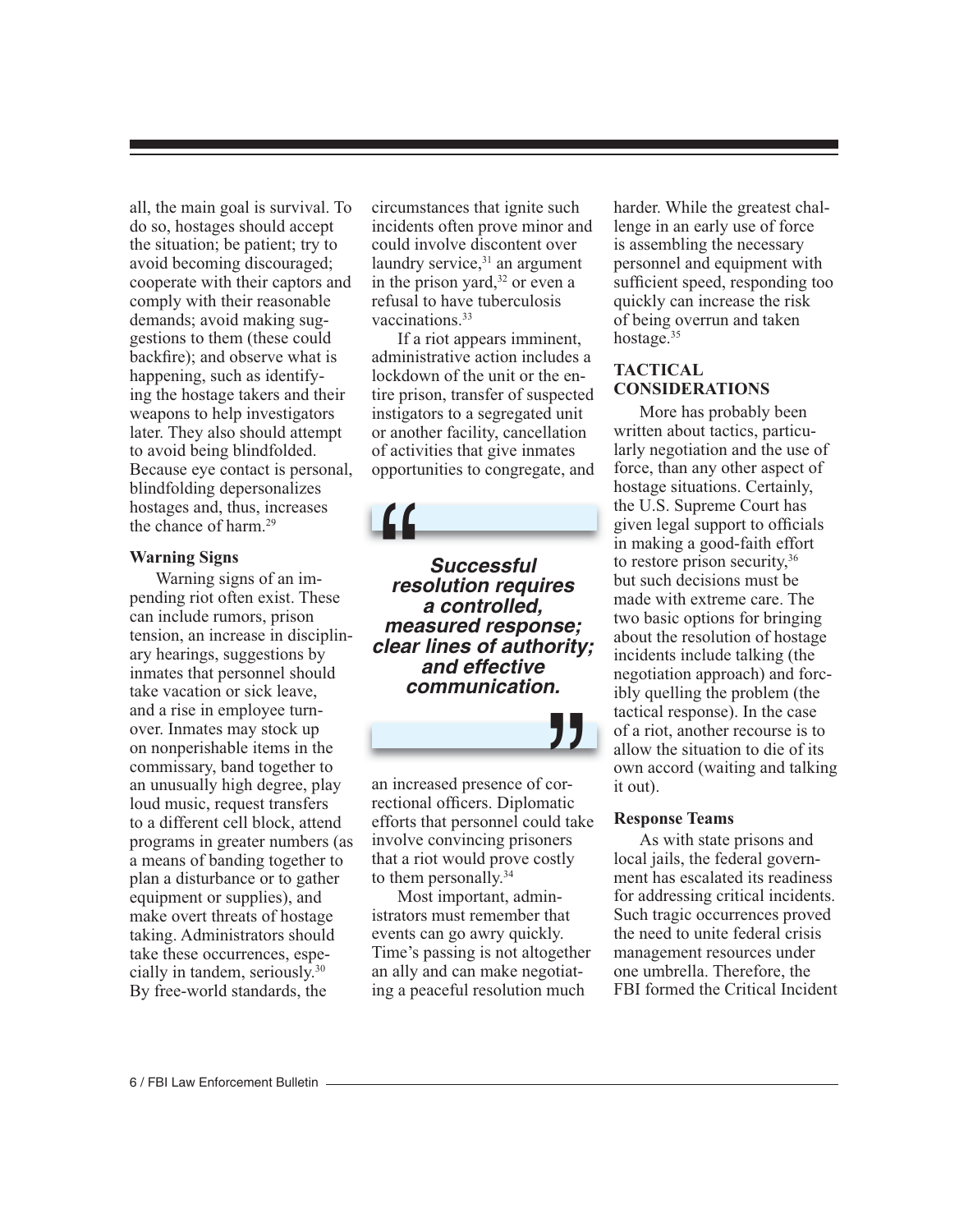Response Group (CIRG) to integrate tactical and investigative resources and expertise. As such, CIRG can deploy investigative specialists to respond to terrorist activities, hostage takings, child abductions, and other high-risk repetitive violent crimes.<sup>37</sup>

The level of command during a prison or jail riot depends on knowledge of the facility; effects on the chain of command; and breadth of experience, responsibility, and communications. So, in state prison or jail settings, with numerous layers of personnel involved, who should take command in a riot? Several options exist.

- Some agencies feel that the organization's chief executive has greater overall knowledge of the facility. However, if that individual is new, someone who has spent more time there may handle it better.
- Others think that because of their experience across a range of situations, central office administrators may have a more developed understanding of resolution strategies and insight into the effects of disturbances on the department of corrections as a whole.
- In state-level cases, some believe that because the state commissioner of corrections bears ultimate responsibility for the outcome,

decision-making authority should reside there. By contrast, in decentralized departments in which wardens have greater latitude, it may prove more advantageous for them to remain in command<sup>38</sup>



At the onset of any hostage situation, a command post should be established in a quiet area between the inner and outer perimeters established by the tactical team. As a common practice in both jails and prisons, the on-scene commander (OSC), along with three primary advisors, will direct all activities from this site. The second in command, as one of the advisors, will supervise interaction with the media, legal representatives, public officials, and other entities. Another advisor, the negotiation team leader, will brief the OSC on the negotiation process, intelligence gathered, and the hostage takers' current mental status or information obtained from

others, such as a psychological consultant. This team also formulates tactics used to defuse an incident. As the third advisor, the SWAT team leader will inform the OSC about the position and readiness of the team and the feasibility and likelihood of success for various assault options. Then, the OSC should inform the negotiation team leader of any planned action so the primary negotiator can provide a cover story to the hostage takers and maintain their trust.<sup>39</sup>

In a jail setting, administrators often can benefit from having additional individuals on hand. These can include a security deputy to monitor access to the command center, medical personnel, and maintenance employees who know the facility's utilities and overall infrastructure.

### **Force Options**

An assault of the location can pose significant risk to the hostages, tactical team, and captors. Hostage takers can fashion and use a variety of weapons, including office furniture, bed frames, chains, glass, razors, scissors, computer cables, homemade knives, extension cords, belts, pens, and dumbbells.<sup>40</sup> They also can set fires with bed sheets, smash windows, break water and other utility lines, and generally wreak havoc with the physical plant.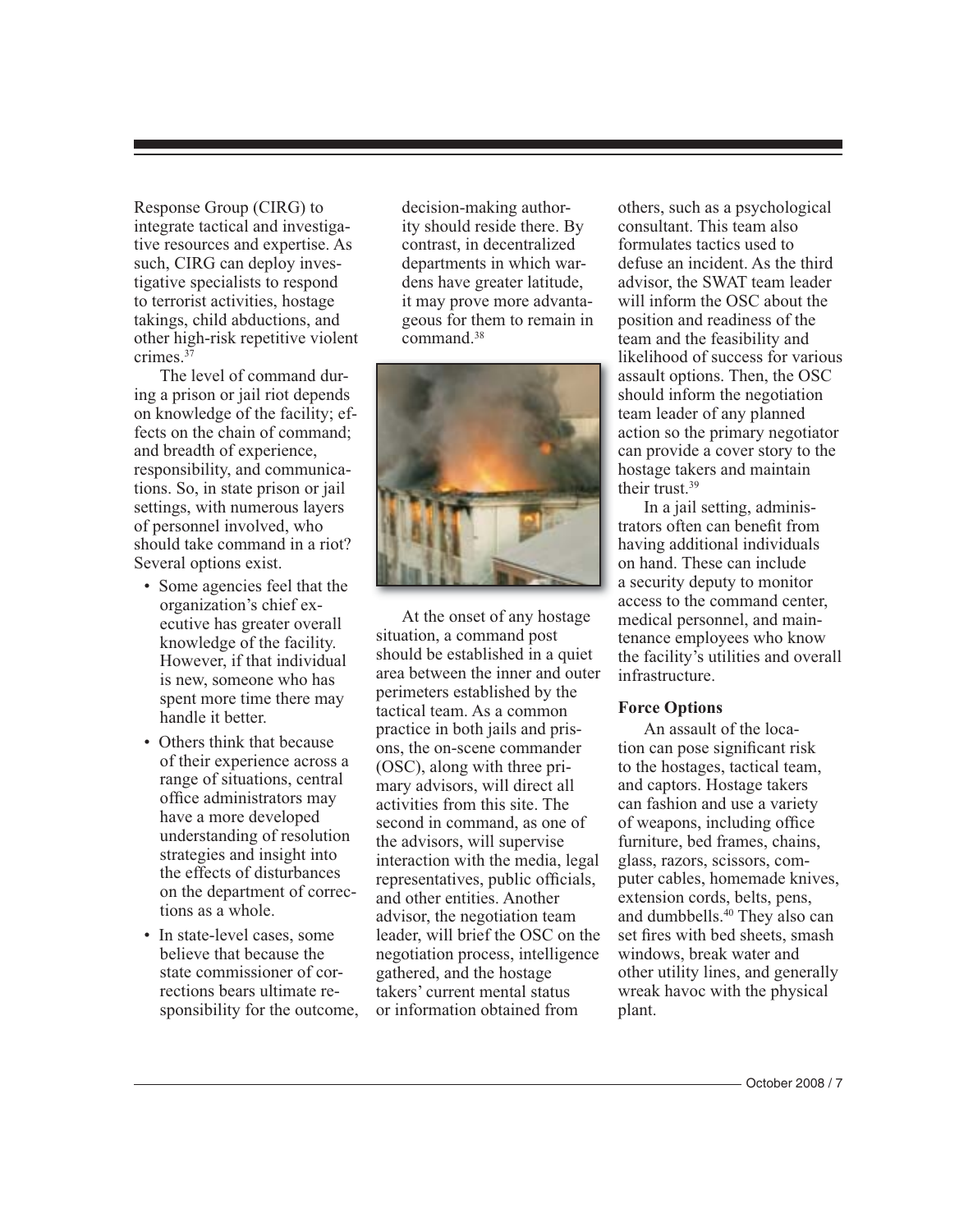So, what options do tactical teams have? Particularly when hostages have been harmed and are in serious danger, they may consider using sniper fire. However, captors have been known to switch clothes with hostages, and the incorrect person could be shot. Employing chemical agents may force hostage takers out of the area but may not reliably produce the desired effect and could possibly harm the hostages. The choice of chemical agent is important because some will linger and, thus, delay repopulating the facility. Another option is to contain and negotiate. This process has proven successful, especially when communication has been isolated and captors speak only with the negotiator. Notably, when they are allowed to speak with friends, family, media, and others, the situation has the potential to regress quickly.<sup>41</sup>

The essence of the tactical assault is to maximize the element of surprise, preceded by a continuous effort to gather intelligence. If possible, the team should conduct rehearsals that accurately simulate the planned mission. The actual assault should occur when a maximum opportunity of success exists (e.g., in the predawn hours when the inmates are asleep or more subdued) and executed with great speed and without issuing warnings or ultimatums.<sup>42</sup>

Even with such efforts, however, tactical teams face an enormous challenge: the basic architecture of the building is designed to keep people in, which also keeps them out. Therefore, breaching doors, windows, or walls inside a jail or prison certainly can prove difficult. But, tactical teams will be worthless if they cannot get in the door. So, teams should have a trained, properly

hould<br>
( **Mental readiness can be achieved only through fi eld practice and instruction.**

"<br>"<br>"Press-<br>from equipped breacher to successfully operate in low light, from a rappel line, through brick walls and steel doors, and in many other venues.

Although it is almost impossible to plan a specific response to each potential crisis situation, managers can determine how to access all areas of an institution in an emergency. Preplanned breach points and means of entry will provide a greater opportunity for a safe and successful resolution of an incident. Preestablished breach points

and means of entry should include—

- a staging area for tactical teams not visible to inmates, media representatives, or the public;
- a plan for the approach that conceals a team and allows it to reach the objective quickly;
- preparation for entry, including a primary and secondary point of entry into all buildings;
- knowledge of physical hardware at entry points (blueprints should identify all tunnels, hatches, doors, windows, and locking devices), as well as tensile strength of each access point; and
- identification of entry method, whether from key rings, cutting tools, torches, saws, or explosives.<sup>43</sup>

Depending on the situation, breaching methods can include manual tools for prying, breaking, or forcing open doors and windows; mechanical tools powered by hydraulics or electricity; ballistics, such as a shotgun with special mass projectile ammunition to breach door locks or introduce chemical agents; thermal and exothermal equipment for cutting through steel or metal doors and locks; and explosives. All have advantages and disadvantages and obviously require a high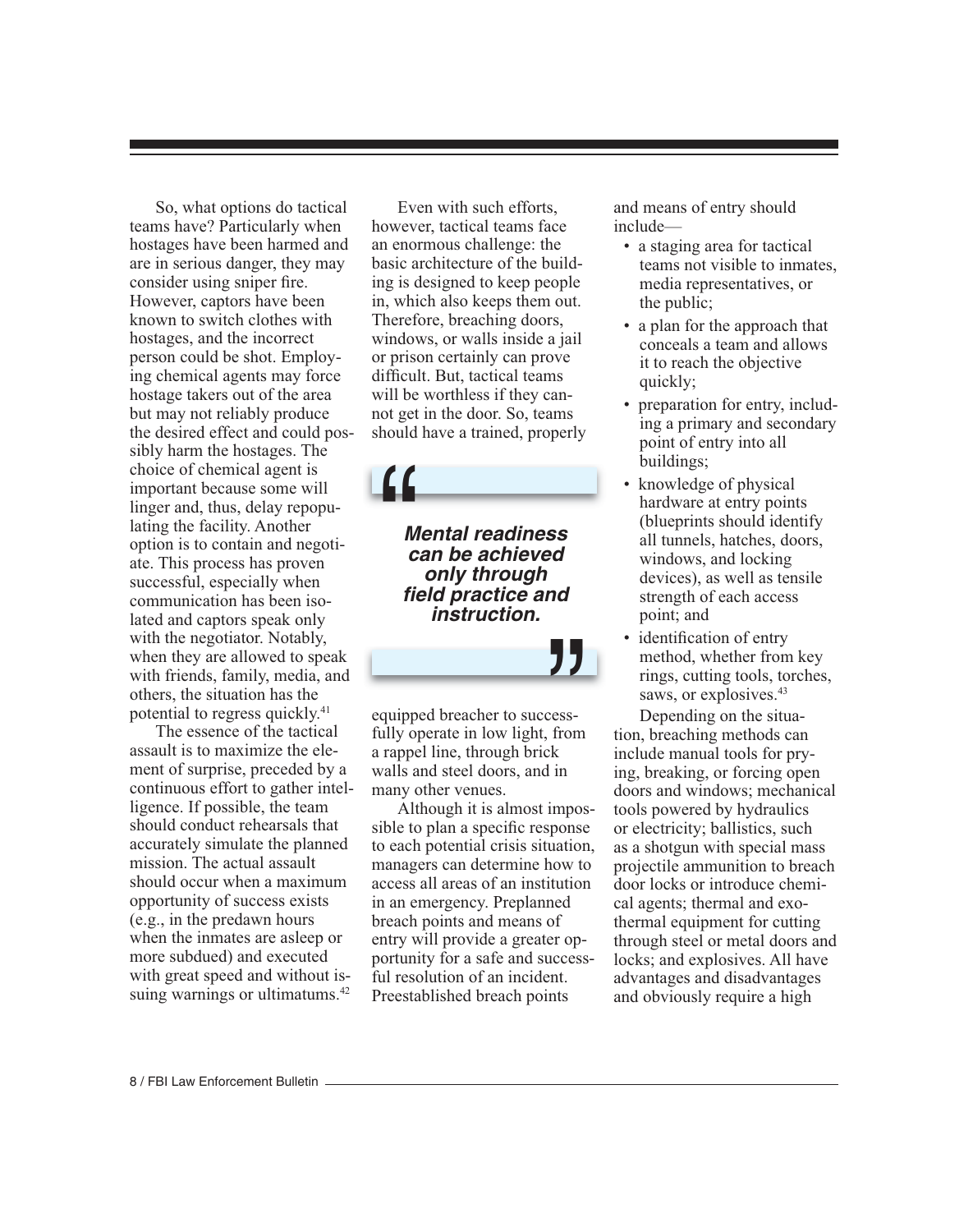degree of training for properly selecting and using them.

### **Negotiation Approach**

The goals of hostage negotiation include opening communication lines, reducing stress and tension, building rapport, obtaining intelligence, stalling for time, allowing hostage takers to express emotion and ventilate, and establishing a problem-solving atmosphere.<sup>44</sup> As an aid to negotiators, jail and prison records can provide valuable information on the hostage taker, including prior criminal, educational, work, psychological, and family histories. Similar information exists on the hostage, whether an inmate or employee.

Studies of hostage negotiations indicate that they tend to follow a common cycle. However, it is imperative to note that in a mob or riot situation, negotiations should not begin until the situation has stabilized. Negotiating with a rioter is impossible.<sup>45</sup> At the outset of the process, both parties will make exaggerated demands, followed by a period of withdrawal and then a return to negotiations with more moderate stipulations.

### *The Negotiator*

Is it better to have a primary negotiator from within the facility where the hostage incident is occurring or use one from

outside? Both approaches have advantages and disadvantages. An in-house negotiator may know the inmates involved and, in turn, have better insights into their personalities, makeups, and motivations. This negotiator also may have previously established a relationship of trust and rapport with them prior to the incident. Furthermore, an in-house negotiator will know the layout of the facility and, perhaps, can better anticipate certain movements



of the prisoners. Conversely, an in-house negotiator may have a negative relationship with these inmates, hold strong emotional feelings regarding the hostages, and need to continue working in the facility after the termination of the incident, regardless of the outcome. The best course of action may be to use a combination of both types of negotiators: an outside negotiator might perform the primary duties,

whereas the in-house one may represent the coaching or sideline aspect of the team.<sup>46</sup>

### *The Wait*

The passage of time can become an important ally and represents a major element of the negotiator's role. Often, the preferred strategy for negotiating is to wait it out. The advantages include hostage takers possibly developing sympathy for their hostages, building rapport with negotiators, or simply tiring of the situation. $47$  Additionally, Stockholm syndrome (the development of a positive emotional bond between hostages and their captors) can occur, resulting in hostages being well cared for. If this condition is not present, however, employee and inmate hostages can face great danger, and most negotiating efforts will focus on keeping them alive.<sup>48</sup> In fact, placing hoods over the hostages' faces, as done during the Attica riots, can neutralize any positive benefits possibly gained from the Stockholm syndrome.<sup>49</sup>

Deciding how long to wait proves difficult because every incident is different. Generally, negotiations may continue if no one is injured and if no major damage or destruction to the facility has occurred. The incident commander—perhaps in consultation with the negotiator and tactical team leader—ultimately determines when and whether to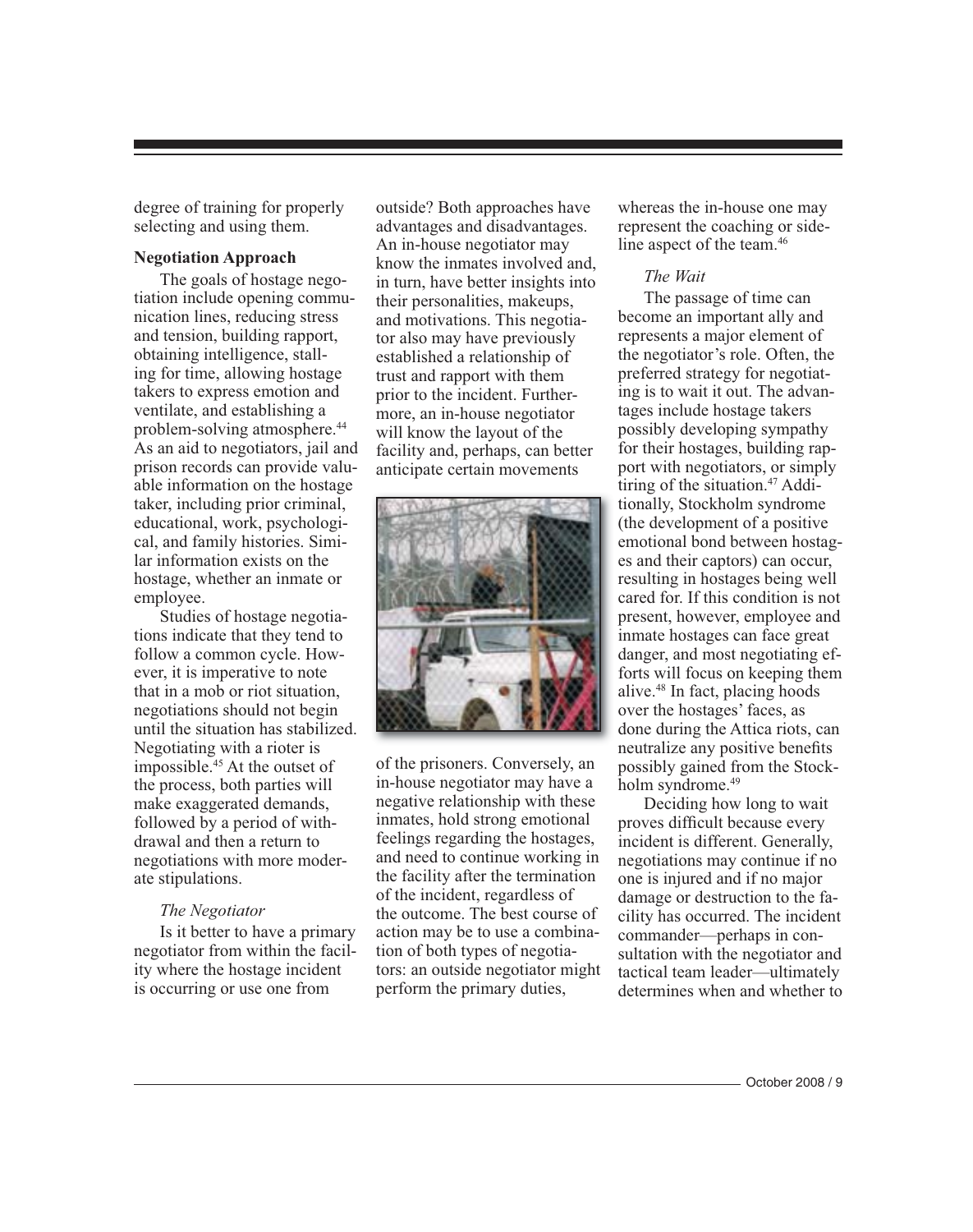cease negotiations and initiate a tactical response. Certainly, stalling involves the need to use professionally trained negotiators who can actively listen, pay close attention to what is said, and directly motivate and convince inmates to end the incident more quickly.

### *The Demands*

Several demands by hostage takers—allowing release or escape, weapons, an exchange of hostages, and pardon or parole—are nonnegotiable. But, a number of others are open to discussion. "Always get something for something" is a maxim of the negotiation process. Negotiators should not cede to a demand without obtaining a concession in return<sup>50</sup> nor engage in trickery, such as trying to drug the captors' food or drink (it might backfire) or have face-to-face contact (unless, as in rare instances, it is felt to be advantageous). $51$ 

In any case, negotiators must show extraordinary patience and even ingenuity. For example, employing such tactics as helicopter overflights to put pressure on the hostage takers and depriving them of water, heat, and food have proven successful.<sup>52</sup> While each situation is different, negotiators generally must avoid coddling the captors and, instead, keep pressure on them to effect a peaceful resolution, make it clear that nothing

will be free, frequently induce or require them to permit periodic welfare checks of hostages, remain totally professional, and emphasize the significant legal consequences that will result from their conduct during the incident. Negotiators should keep them focused on positive elements, always emphasizing the desirability of a peaceful solution and the certainty of the prison administration's honor-

Frisch duministers<br>
ing its promises.<sup>53</sup><br>
The pass<br>
time can be<br>
important **The passage of time can become an important ally and represents a major element of the negotiator's role.**

"

### *The Deadlock*

When negotiations deadlock, the incident commander may decide to employ ultimatums regarding either the use of force or specific issues. A use-of-force ultimatum stems from the expectation that captors, given a clear choice between surrender and an armed assault, will choose surrender. A problem relating to this ultimatum concerns how to handle the transition from negotiation to force. Should commanders

alert negotiators? Many experts say no because the negotiators might inadvertently reveal the plan. Others feel that advantages exist. For example, the negotiators might be able to distract the hostage takers at the outset of the assault, provide reassurances that would lower their defenses, or position them for a sniper attack.<sup>54</sup>

Issues ultimatums involve the principle that once inmates are told that some or all of their demands will not be met, they will stop making these and focus on matters that can be negotiated. Negotiators generally discourage this type of ultimatum and try to avoid ever telling the hostage taker no. Instead, they try to fashion demands that can be met or pose no immediate threat.<sup>55</sup>

Captors may see their hostages as human shields and "chips" to be traded for publicity, amnesty, improved conditions, or other benefits. The facility administrator through the negotiator may respond to the demands with counterdemands. The resolution comes when the right bargain is struck (e.g., release of hostages in return for a new and improved review process and a promise to meet with the jail commander or warden).<sup>56</sup>

#### *The Surrender*

Before surrendering, hostage takers may want a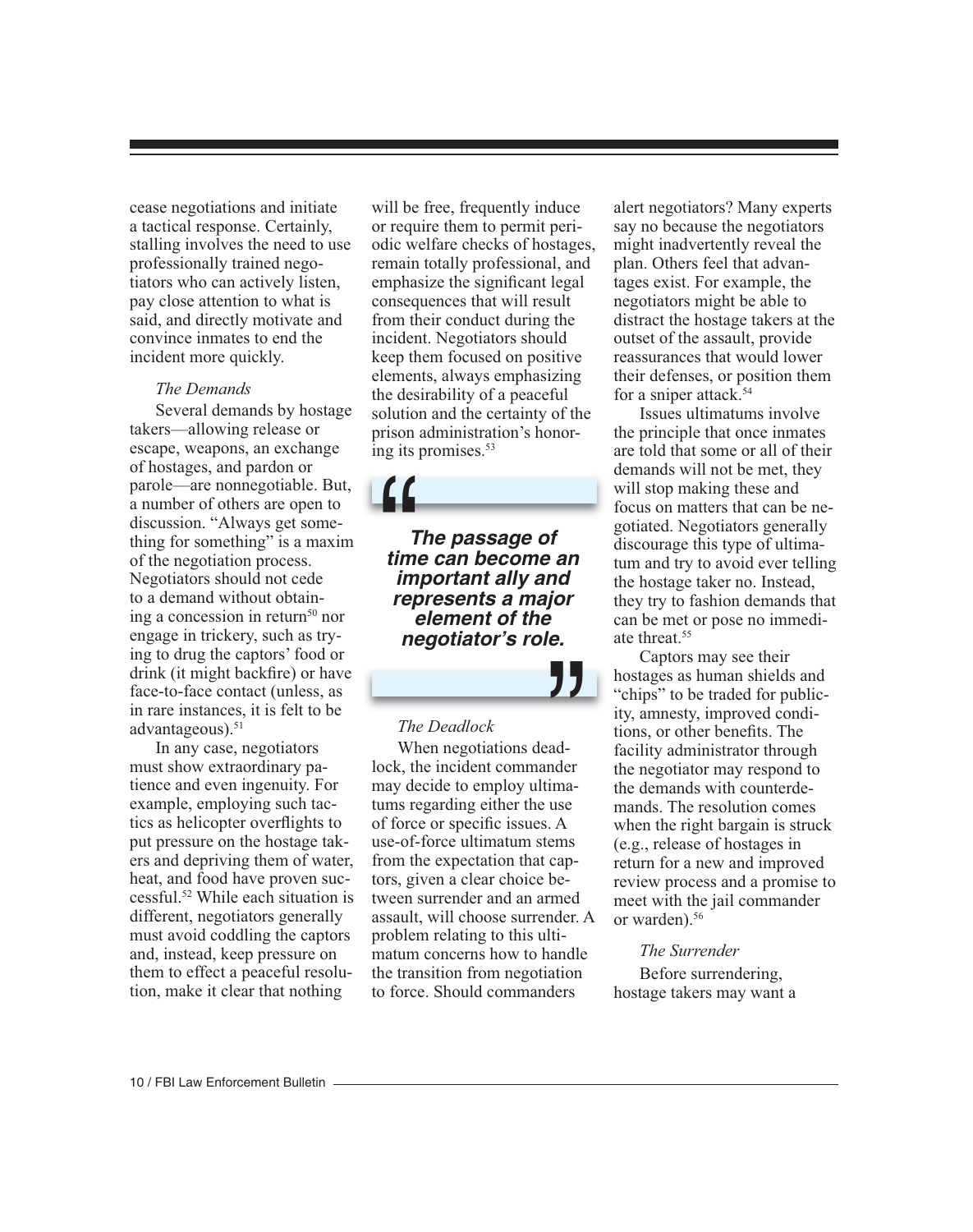formalized ceremony in which documents, stipulating their demands and ensuring that they will not be injured or killed during the surrender stage, are signed. They also may want the media and outsiders to witness this ritual.<sup>57</sup> Other than the opening moments of a hostage situation, probably no more dangerous period exists than the surrender phase. Authorities must immediately consider the order and manner in which to recover hostages, weapons, and captors. Also, for many reasons, hostage takers may change their minds midstream and have a hidden agenda (e.g., to be killed in a shootout or to kill the hostages). Therefore, if possible, the ideal order of recovery during surrender is hostages, weapons, and perpetrators.<sup>58</sup>

### **INCIDENT AFTERMATH**

Following the resolution of a hostage situation, administrators then face three important areas of concern. First, they should conduct a critical incident debriefing. Second, they must oversee the recovery of the facility. Third, they need to ensure that the hostages receive appropriate treatment for any physical or psychological injuries.

### **Debriefing Process**

A critical incident debriefing is a formal, fact-based procedure. As such, it is important to

gather information as soon as possible from released hostages, their captors, and witnesses to better understand how the event happened, how the response can be improved in the future, and what can be done to prevent such an incident from occurring in the first place.



Debriefers have an advantage in planning their strategy because they should know the layout of the jail or prison, the number of persons involved, and the background of the perpetrators and hostages. Generally, debriefers will want to know such information as the identities of all perpetrators, the crimes they committed, the weapons they used and how they obtained them, and who the leader was.<sup>59</sup>

Also of utmost importance, debriefers should find out whether any factors contributed to the situation. These could include inadequate searches, contractors and visitors coming

and going, inmate familiarity with work routines, unlocked doors or gates, facility access points, inmate movements, cameras (or lack thereof), communication systems, employee training (including self-defense tactics), inmate classification, and general personnel complacency or morale. If any of these existed, managers must enact new policies and procedures that cover such exigencies.

### **Facility Recovery**

Administrators also must address property recovery in the aftermath of the incident. While potential renovations, repairs, and remodeling often are a costly result of such incidents, maintaining control of the inmates requires prompt attention to these endeavors.

In addition, administrators should place a suicide watch on the hostage takers immediately after the incident. Perpetrators have been known to commit suicide in the midst of the very agency charged with protecting them against themselves.<sup>60</sup>

Returning the facility to normal operations at the conclusion of a disturbance also represents a major priority. Various issues require attention in the aftermath.

• Short-term responsibilities include searching for contraband, securing and counting inmates, assessing damages, providing medical care to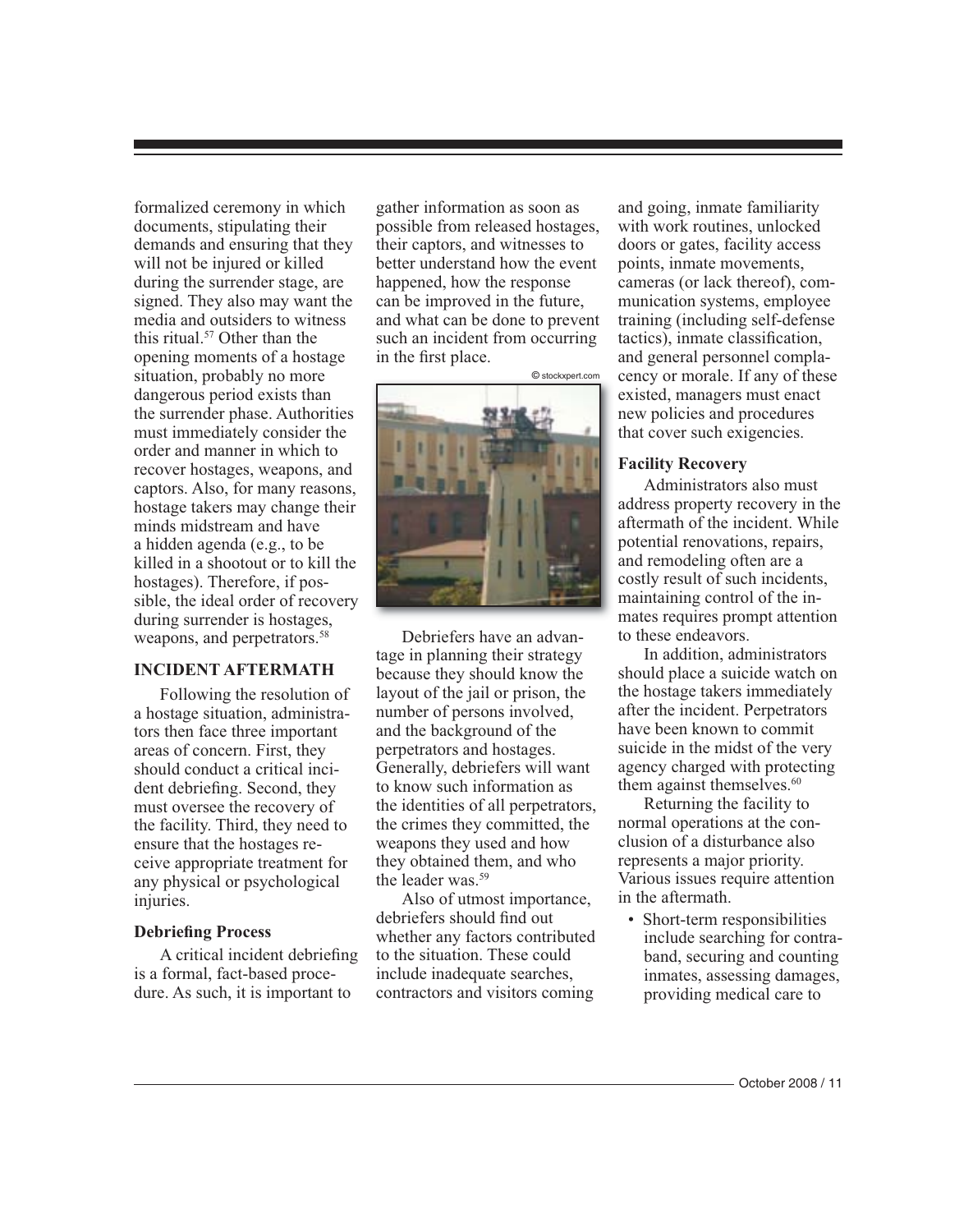hostages and inmates, and collecting evidence for future prosecutions.

- Medium-range efforts involve providing continued support and counseling to employees in coping with their experiences, repairing damage to facilities, normalizing institutional operations, and undertaking a thorough investigation of the causes of the crisis. A report may be commissioned to determine how the incident occurred.
- Long-term solutions include developing policy reflecting what was learned from the disturbance, discovering better ways to forecast and prevent problems, improving the flow of information, enhancing relationships with other agencies, boosting morale, and meeting challenges.<sup>61</sup>

### **Hostage Treatment**

It is well known that prison and jail personnel who have been taken hostage often suffer considerable psychological trauma during and after the event. A study of 14 correctional officers taken hostage during the 1980 Santa Fe, New Mexico, prison riot found that the guards suffered extreme helplessness, fear, and sensory overload. All had decided that they were going to die as they listened to the torture deaths

of other victims around them. Obviously, no amount of preparation could adequately prepare them to anticipate what being a hostage in this situation would be like.<sup>62</sup>

Furthermore, when employees are taken hostage, they are not only stripped of individual control but of an authority role as well. Because that authority often represents the strongest weapon they can use, its loss, even temporarily, may seriously

ven temporarily, may seriously<br> **formation as<br>
gather information as**<br>
soon as nossible from **...it is important to soon as possible from released hostages, their captors, and witnesses....**

"

affect their perceived and real future job performance. Many have not successfully returned to work due to feeling that once they have lost face with the inmates, they never can gain it back. Another consideration with former hostages may involve their general personality. For instance, they often have a need to deny even the hint of psychological difficulties. This tendency to maintain a strong appearance of control also may negatively affect their

amenability to preliminary training in hostage response techniques, as well as their treatment following an incident.

Counseling of former hostages is compounded by the fact that correctional officers work in an environment in which they must constantly be concerned about becoming a hostage, having the administration's support if it happens, and even the possibility of being sexually attacked during such an incident.<sup>63</sup> Therefore, they may identify with the tough, heterosexual image that, in turn, may hinder counseling afterward. Therefore, counselors must understand these facets of the working personality of officers to validate their feelings, assure them that they are not alone, and disabuse themselves of the idea that receiving counseling is a sign of weakness. Their agencies and families also must provide strong support to them following a hostage event. Special intervention teams should interact with hostage victims after their release and before they reenter their normal world to foster the development of a supportive internal social network, to act as gatekeepers between the victims and others to help control the potentially intrusive impact of media and authorities, and to educate the victims and their families with respect to the psychological consequences of their hostage experience.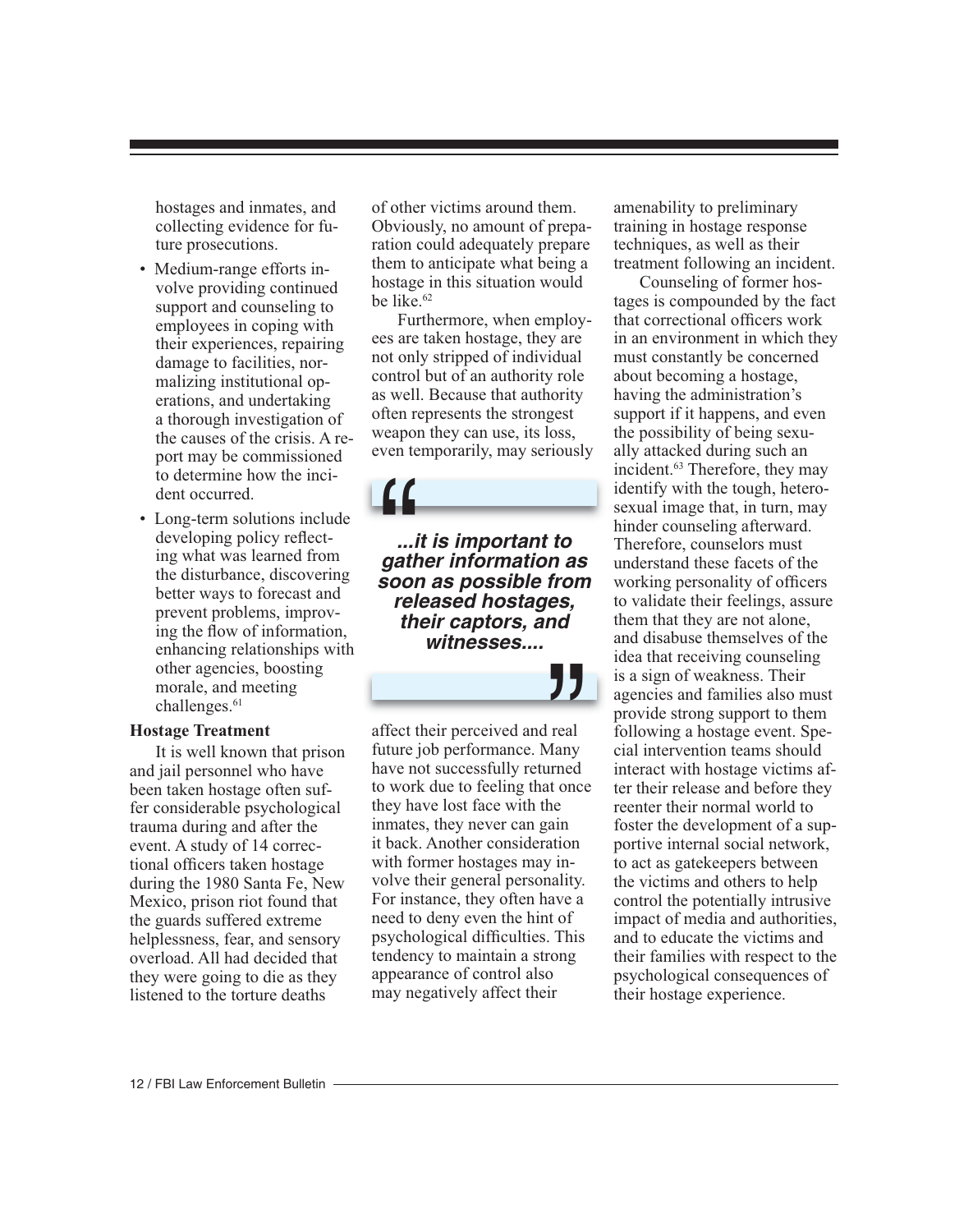### **CONCLUSION**

Riots and hostage incidents in jails and prisons, such as those described at the beginning of this article, pose a real and present danger. Even a minor event can trigger such an episode, so personnel must be attuned to inmate climate and unrest.

When faced with such a situation, administrators must be prepared to respond. Proactive strategies can significantly reduce the potential for major crises. It is critical to have a coordinated plan to address the incident.<sup>64</sup> The manner in which prison and jail administrators prepare for and handle this type of crisis not only can make a difference between a small disturbance and a full-fledged riot but even can determine whether someone lives or dies.

#### **Endnotes**

<sup>1</sup> *Whitley v. Albers*, 475 U.S. 312, (1986), at 320-321.

<sup>2</sup> State of Arizona, Office of the Governor, *The Morey Unit Hostage Incident: Preliminary Findings and Recommendations* (Phoenix, AZ), 1.

3 Ohio History Central, "Lucasville Prison Riot"; retrieved on August 4, 2007, from *http://www.ohiohistorycentral.org/ entry.php?rec=1634*.

4 CNN.com, "Jail Hostages in Louisiana Make First Public Statements"; retrieved on August 13, 2007, from *http:// archives.cnn.com/1999/US/12/17/jail. hostages.03*.

<sup>5</sup> *St. Petersburg Times*, "Officials: Inmates Talked of Killing Jail Hostage"; retrieved on August 13, 2007, from *http://*

*www.sptimes.com/2004/09/08/State/Offi cials\_\_Inmates\_ta.shtml*.

6 U.S. Department of Justice, National Institute of Justice, *Resolution of Prison Riots* (Washington, DC, October 1995), 1-2.

7 Ibid.

8 For an examination and comparison of these two extremely violent prison riots, see Sue Mahan, "An 'Orgy of Brutality' at Attica and the 'Killing Ground' at Santa Fe: A Comparison of Prison Riots," in *Prison Violence in America,* 2nd ed., ed. Michael C. Braswell, Reid H. Montgomery, Jr., and Lucien X. Lombardo (Cincinnati, OH: Anderson, 1994), 253-264.

9 Thomas A. Zlaket, personal communication to Hon. Janet Napolitano, Governor of Arizona, October 25, 2004, 2.

10 Kelly Taylor and Jilian Flight, *Hostage-Taking Incidents Involving Women*  Inmates: A Profile and Exploratory Investi*gation* (Ottawa, Ontario, Canada: Correctional Service of Canada, 2003), 5.

<sup>11</sup> David Ensor, "U.S. Captures Mastermind of Achille Lauro Hijacking"; retrieved on August 4, 2007, from *http:// www.cnn.com/2003/WORLD/meast/04/15/ sprj.irq.abbas.arrested*.

<sup>12</sup> John A. Call, "The Hostage Triad: Takers, Victims, and Negotiators," in *Lethal Violence*, ed. Harold Hall (Boca Raton, FL: CRC Press), 561-562.

<sup>13</sup> F. Bolz and E. Hershey, *Hostage Cop* (New York, NY: Rawson and Wade, 1979).

<sup>14</sup> W.M. Butler, H. Leitenberg, and G.D. Fuselier, "The Use of Mental Health Professional Consultants to Police Hostage Negotiation Teams," *Behavioral Sciences and the Law* 11 (1993): 213-221.

<sup>15</sup> *People's Daily*, "Almost 8,000 Hostage in Brazil Jail"; retrieved on August 10, 2007, from *http://english.peopledaily. com.cn/english/200102/19/eng20010219\_ 62775.html*.

<sup>16</sup> U.S. Department of Justice, Bureau of Justice Statistics, Profile of Jail Inmates (Washington, DC, 2004), 1-4.

<sup>17</sup> U.S. Department of Justice, Bureau of Justice Statistics, *Sheriff's Offices*, *2003* (Washington, DC, 2006), iii; U.S.

Department of Justice, Bureau of Justice Statistics, *Local Police Departments, 2003* (Washington, DC, 2006), iii.

<sup>18</sup> Call, 566.

<sup>19</sup> Earnest A. Stepp, "Preparing for Chaos: Emergency Management," in *Prison and Jail Administration: Practice and Theory*, ed. Peter M. Carlson and Judith Simon Garrett, (Boston, MA: Jones and Bartlett Publishers, 2006), 367.

20 State of New York, *Attica: The Offi cial Report of the New York Commission on Attica* (New York, NY: Bantam Books, 1972), xii.

21 U.S. Department of Justice, *Resolution of Prison Riots*, 2-5.

<sup>22</sup> Stepp, 367-368.

<sup>23</sup> See, for example, Cecil Pearson, Eric Radli, Amy Davis, and Christy Davis, *Critical Issues in Hostage Negotiations* (San Clemente, CA: LawTech Custom Publishing, 2005), 73-77; Kenneth J. Peak, Larry K. Gaines, and Ronald W. Glensor, *Police Supervision and Management: In an Era of Community Policing*, 2nd ed. (Upper Saddle River, NJ: Prentice Hall, 2003), 351-356.

<sup>24</sup> National Institute of Corrections Information Center, *Prison Hostage Situations* (Boulder, CO, December 1983), 36.

<sup>25</sup> Michael J. McMains and Wayman C. Mullins, *Crisis Negotiations: Managing Critical Incidents and Hostage Situations in Law Enforcement and Corrections* (Cincinnati, OH: Anderson, 1996), 290.

26 U.S. Department of Justice, *Resolution of Prison Riots*, 2-5.

<sup>27</sup> Bruce A. Wind, "A Guide to Crisis Negotiations," *FBI Law Enforcement Bulletin*, October 1995, 7-11.

<sup>28</sup> U.S. Department of Justice, National Institute of Justice, *2004 Annual Report: Improving Corrections* (Washington, DC), 24.

29 Matthew Kuehl, Wisconsin Department of Justice Jail Officer Training Committee, *Surviving a Hostage Incident* (Madison, WI, 2006), 19-30.

30 U.S. Department of Justice, *Resolution of Prison Riots*, 6.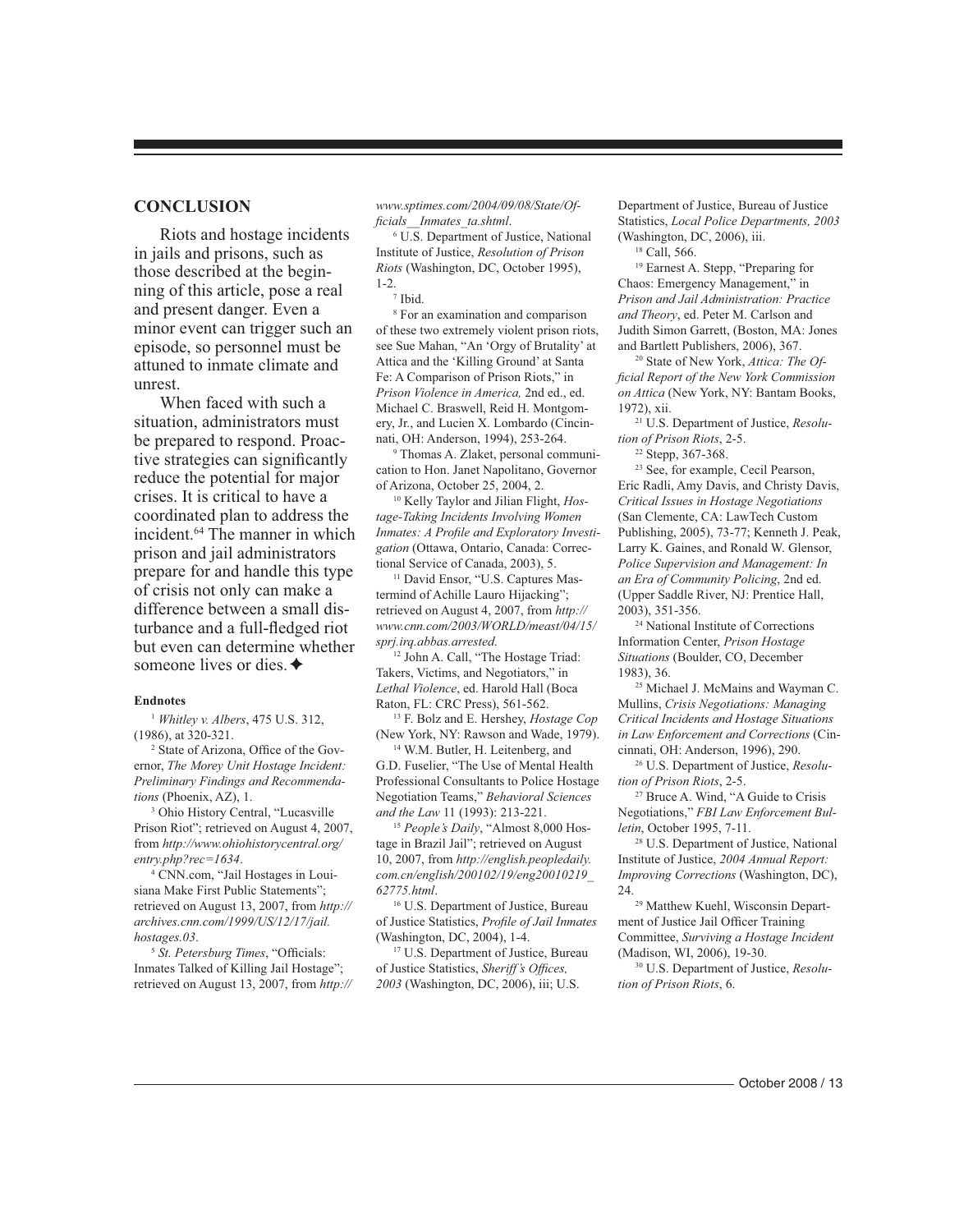<sup>31</sup> WRAL.com, "13 Wake Inmates Charged in Jail Riot"; retrieved on August 10, 2007, from *http://www.wral.com/news/ local/story/1605372*.

<sup>32</sup> U.S. Department of Justice, *Resolution of Prison Riots*, 2.

<sup>33</sup> Ohio History Central, "Lucasville Prison Riot"; retrieved on August 4, 2007, from *http://www.ohiohistorycentral.org/entry.php?rec=1634*.

<sup>34</sup> U.S. Department of Justice, *Resolution of Prison Riots*, 2-5.

<sup>35</sup> U.S. Department of Justice, *Resolution of Prison Riots*, 8.

<sup>36</sup> *Whitley v. Albers*, 475 U.S. 312, 106 S.Ct. 1078, 89 L.Ed.2d 251 (1986).

<sup>37</sup> CIRG furnishes expertise in cases involving prison riots, terrorist activities, bombings, air and train crashes, natural disasters, abduction or mysterious disappearance of children, crime scene analysis, profiling, hostage negotiations, and special weapons and tactics. It also offers distinctive operational assistance and training to FBI field offices, as well as state, local, and international law enforcement agencies. See Julie R. Linkins, "FBI Academy: 25

Years of Law Enforcement Leadership," *FBI Law Enforcement Bulletin*, May 1997, 1-12.

<sup>38</sup> U.S. Department of Justice, *Resolution of Prison Riots*, 3.

<sup>39</sup> Gothriel Lafleur, Louis Stender, and Jim Lyons, "Hostage Situations in Correctional Facilities," in *Prison and Jail Administration: Practice and Theory*, 2nd ed., ed. Peter M. Carlson and Judith Simon Garrett (Boston, MA: Jones and Bartlett Publishers, 2008), 481.

<sup>40</sup> Taylor and Flight, 15.

 $41$  Lafleur et al., 481.

<sup>42</sup> U.S. Department of Justice, *Resolution of Prison Riots*, 8-9.

<sup>43</sup> Stepp, 371-372.

 $44$  Lafleur et al., 483.

<sup>45</sup> McMains and Mullins, 291.

<sup>46</sup> U.S. Department of Justice, *Resolution of Prison Riots*, 3.

<sup>47</sup> Ibid., 13.

<sup>48</sup> McMains and Mullins, 286; and Nathalie DeFabrique, Stephen J. Romano, and Vincent B. VanHasselt, "Understanding Stockholm Syndrome," *FBI Law Enforcement Bulletin*, July 2007, 10-15.

<sup>49</sup> National Institute of Corrections Information Center, *Prison Hostage Situations*, 31. <sup>50</sup> McMains and Mullins, 292. <sup>51</sup> National Institute of Corrections Information Center, *Prison Hostage Situations*, 16-17. <sup>52</sup> U.S. Department of Justice, *Resolution of Prison Riots*, 14. <sup>53</sup> Zlaket, 2-6. <sup>54</sup> U.S. Department of Justice, *Resolution of Prison Riots*, 12. <sup>55</sup> Ibid. <sup>56</sup> Ibid., 14. <sup>57</sup> McMains and Mullins, 292. <sup>58</sup> National Institute of Corrections Information Center, *Prison Hostage Situations*, 18-19. <sup>59</sup> Ibid., 26. <sup>60</sup> Ibid., 21.  $61$  Lafleur et al., 484. <sup>62</sup> Call, 583. <sup>63</sup> National Institute of Corrections Information Center, *Prison Hostage Situations*, 33.  $64$  Lafleur et al., 479.

### **Clarifi cation**

The author of the focus article "Jesus Malverde's Significance to Mexican Drug Traffickers," which appeared in the August 2008 issue, intended to thank retired El Paso, Texas, Police Department Deputy Chief Robert Almonte, who currently trains police officers throughout the country regarding drug traffickers and the spiritual world. He inspired the author to write the article and contributed the photographs used to further illustrate the topic's importance to officer safety.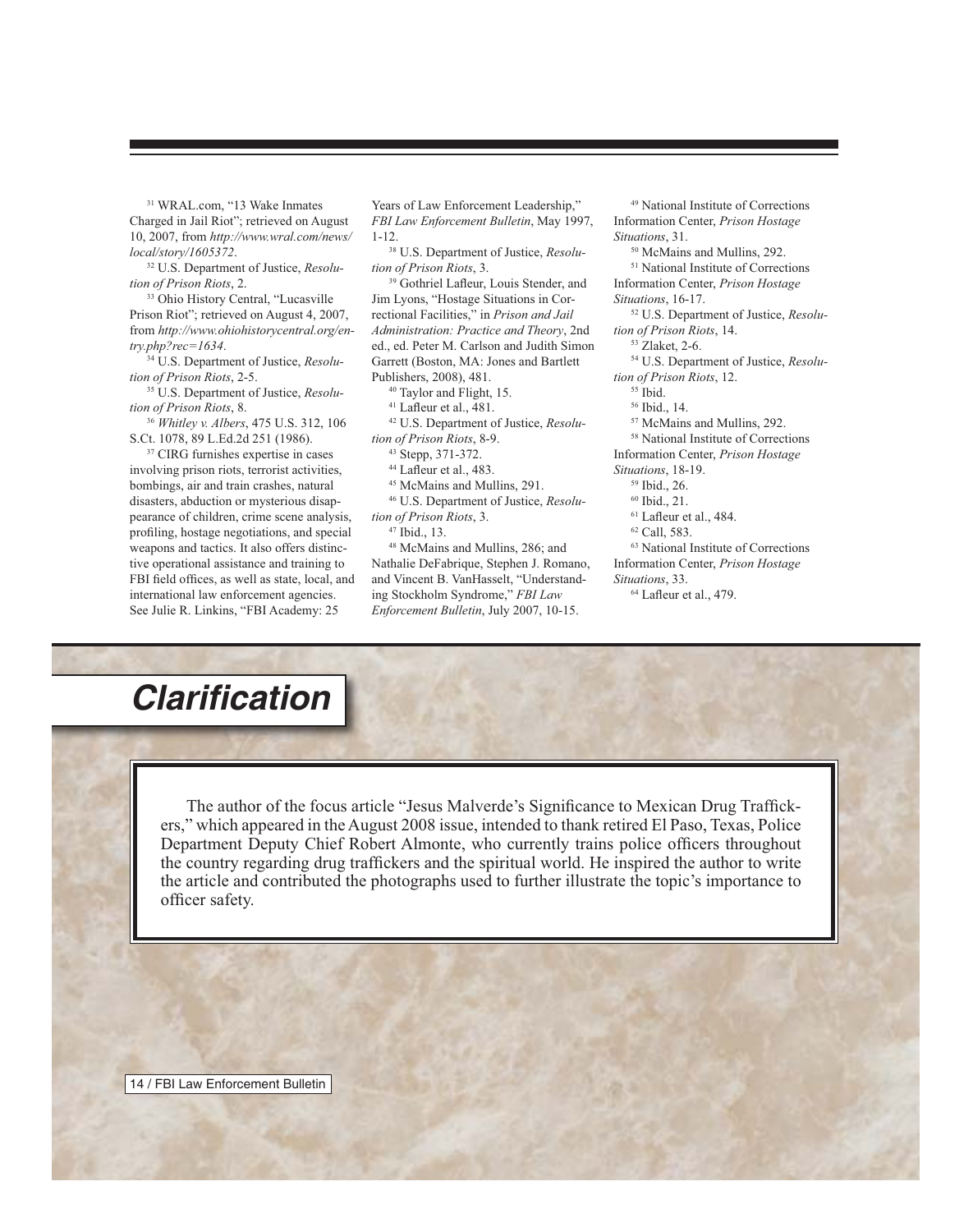### **Leadership Spotlight**

### Leadership Excellence and Achievement

s a way to help individuals advance<br>into senior executive positions, the<br>U.S. Department of Justice (DOJ) offers the into senior executive positions, the Leadership Excellence and Achievement Program (LEAP), a 12-month, part-time initiative. As program manager for the University Education Program component of the FBI's Leadership Development Unit, I attended the 2007 LEAP training. Required instructional and developmental activities consisted of preparing an individual development plan; receiving mentoring and coaching, as well as assessments and

employees noticed something different about me. I recognized that this change related to my new leadership method. I had gone from an almost micromanaging mode into a coaching style of leadership. This new approach has energized me and my staff and has given them more opportunities to challenge their own skills to solve issues and problems before seeking my intervention.

To continue my leadership growth and development, I shall adhere to the numerous principles learned from my LEAP experience

feedback; participating in residential and shadowing training; and completing reading assignments.

Following the

conclusion of the LEAP curriculum, I have reflected on the leadership proficiencies and knowledge that it provided. I have become aware that proper leadership necessitates the fostering of trust, communication, honesty, competency, inspiration, and dedication to both the mission of an organization and its people.

The LEAP training demonstrated how leaders ought to be adaptable, flexible, selfconfident, socially responsible, and stress tolerant. They should think and act realistically, rationally, and globally, seeking to continually promote and build coalitions through relationship facilitation.

Through LEAP, I discovered the important distinction between managing and leading. Soon after returning to work, one of my and work on becoming a better supervisor, manager, and leader by seeking increased feedback from my

employees. Clearly stating my expectations to my staff and becoming a mentor and coach, instead of a micromanager, should help achieve the desired results. I plan on creating a vision statement that contains a list of measurable objectives and repeatedly seeking feedback from my employees on how my actions affect their performance. These efforts demonstrate the importance of attending effective training programs, such as LEAP, and remaining open to self-improvement methods that can help all of us become better leaders.

Ms. Lisa George, a program manager in the Leadership Development Institute at the FBI Academy, prepared Leadership Spotlight.



October 2008 / 15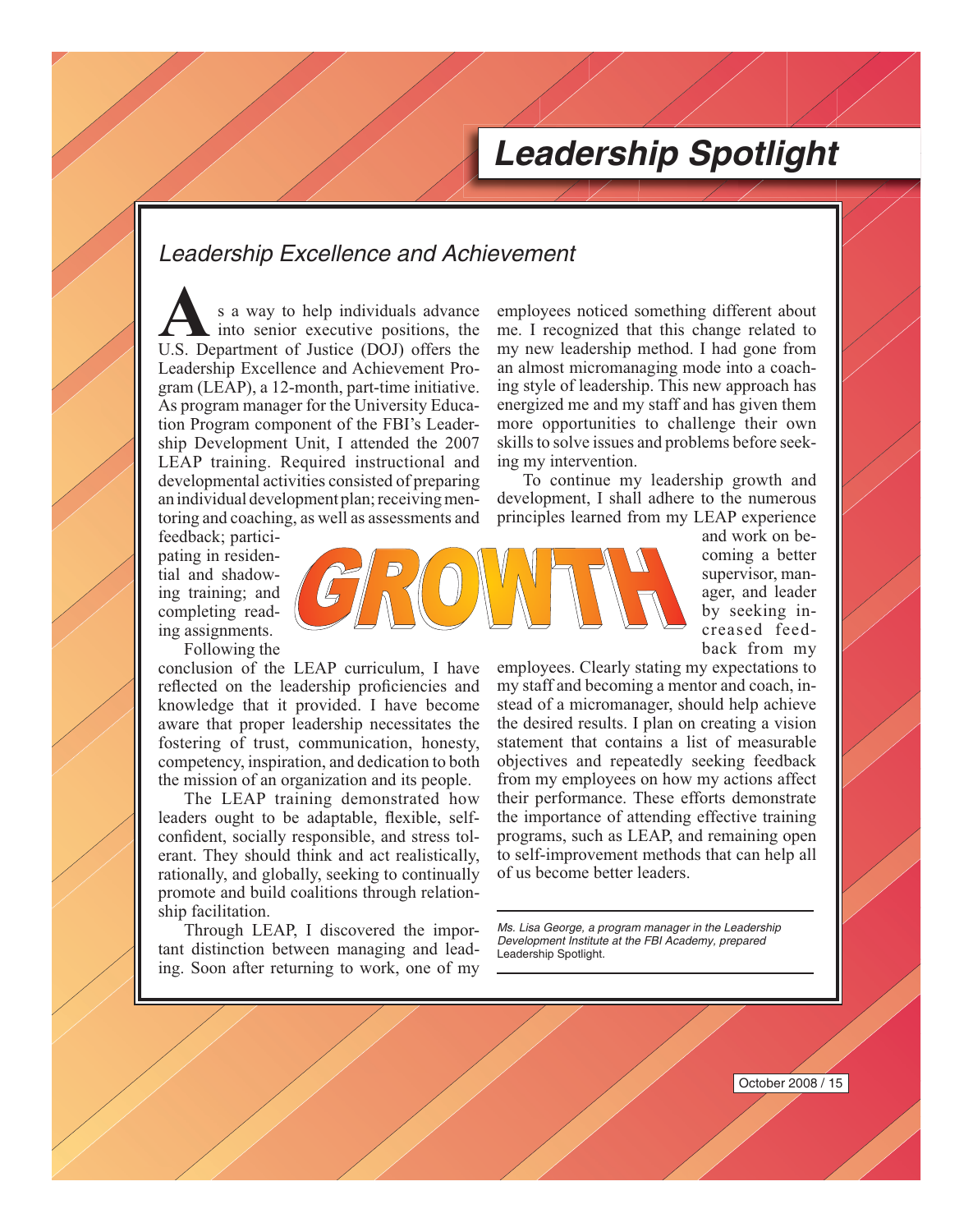### **Crime Data**

### Crime Statistics for 2007

tatistics released by the FBI's Uniform Crime Reporting Program (UCR) S<br>
Statistics released by the FBI's Uniform<br>
Showed that the estimated volume of violent crime declined 0.7 percent, and the estimated volume of property crime decreased 1.4 percent in 2007 when compared with 2006 figures. The estimated rate of violent crime was 466.9 occurrences per 100,000 inhabitants (a 1.4 percent decrease from the 2006 rate), and the estimated rate of property crime was 3,263.5 for each 100,000 in population (a 2.1 percent decline).

The FBI presented these data in the 2007 edition of *Crime in the United States*, a statistical compilation of offense and arrest information as reported by law enforcement agencies throughout the nation. In 2007, more than 17,700 city, county, college and university, state, tribal, and federal law enforcement organizations, representing 94.6 percent of the nation's population, voluntarily participated in the UCR Program.

### **Offense Statistics**

All four of the violent crime offense categories declined nationwide in 2007 compared with data from 2006. The estimated number of forcible rapes decreased 2.5 percent. Murders and nonnegligent manslaughters fell 0.6 percent, as did aggravated assaults. Robberies dropped 0.5 percent.

An estimated 9,843,481 property crimes, excluding arson, were reported nationwide in 2007, and each declined for the year. Motor vehicle thefts decreased 8.1 percent, larcenythefts dropped 0.6 percent, and burglaries fell 0.2 percent. In 2007, victims of property crimes, excluding arson, collectively lost an estimated \$17.6 million. Although the FBI classifies arson as a property crime, it does not estimate arson data because of variations in participation at the agency level. Consequently, arson is not included in the estimated property crime total.

### **Arrest Data**

The FBI estimated that law enforcement agencies nationwide made 14,209,365 arrests in 2007, excluding those for traffic offenses. The arrest rate for violent crime was 200.2 arrests per 100,000 inhabitants. The rate of arrests for murder and nonnegligent manslaughter in 2007 was 4.5 per 100,000 in population. For forcible rape, it was 7.7; for robbery, 42.9; and for aggravated assault, 145.1.

For property crime, the rate was 544.1 arrests per 100,000 inhabitants. Law enforcement agencies made 101.5 arrests for burglary for each 100,000 in population, 398.0 for larceny-theft, 39.5 for motor vehicle theft, and 5.1 for arson.

#### **Other Information**

In addition to offense and arrest data, *Crime in the United States, 2007* contains information regarding the staffing levels of more than 14,600 city, county, state, college and university, and tribal law enforcement agencies as of October 31, 2007. These organizations collectively employed 699,850 sworn personnel and 318,104 civilians, a rate of 3.6 employees for each 1,000 inhabitants.  $\triangleleft$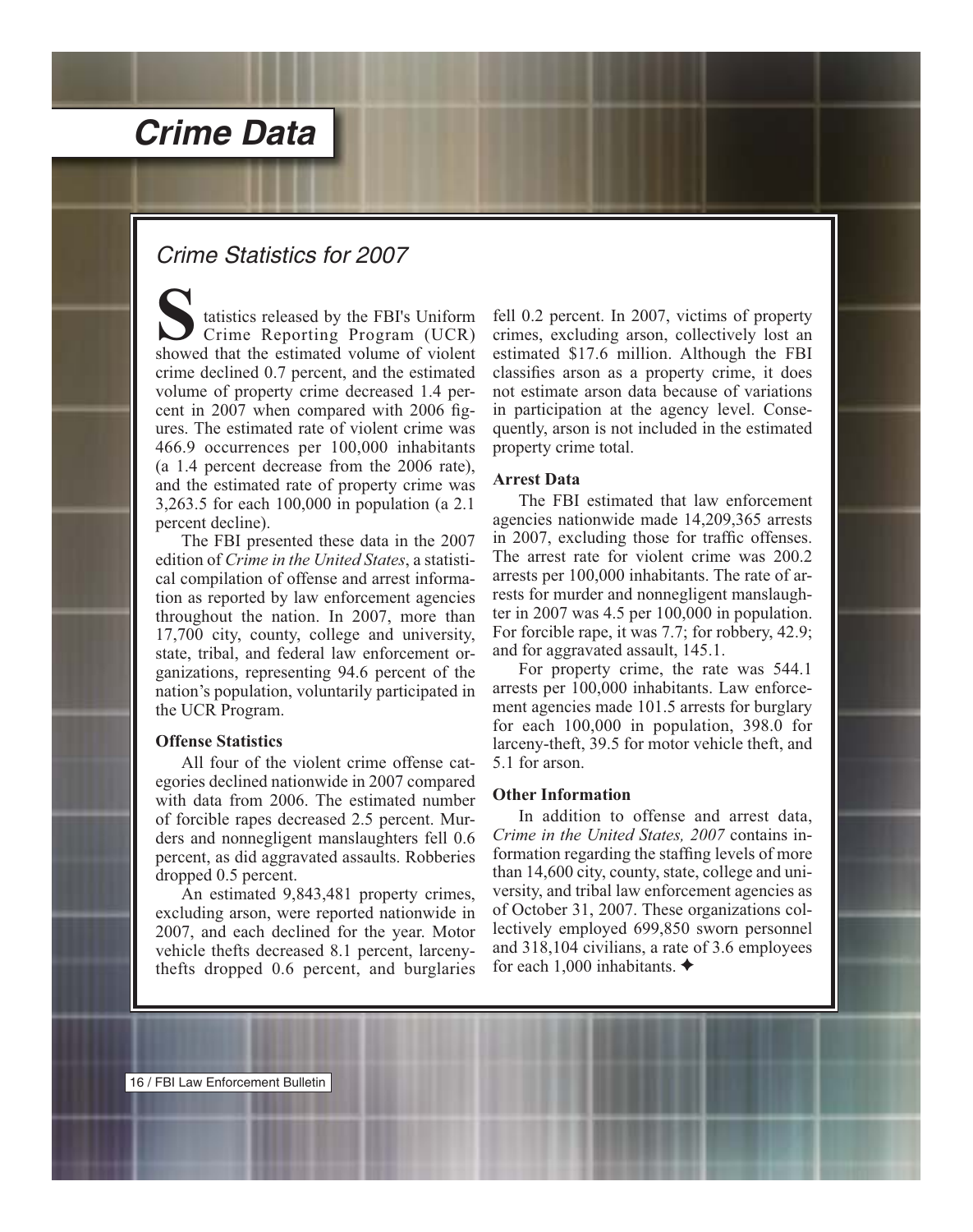

**La Exercise School School School School School School School School School School School School School School School School School School School School School School School School School School School School School School** eaders of law enforcement agencies regularly interact with the media, regulations, and often are required to discuss or justify reallife police practices. To this end, defining and understanding the term *interrogation* has become important to the profession for several reasons.<sup>1</sup>

### **Various Perspectives**

The mention of interrogation often generates images of torture or unpleasant conditions, despite the fact that these depictions do not represent the overwhelming majority of current police interrogations. When officers testify in court and mention interrogation, jurors and other fact finders often associate

© Sterling Heights, Michigan Police

the word with harsh and illegal police behaviors, even though it is highly unlikely that such actions actually occurred.

Additionally, interrogation has distinctive meanings in different settings. Although contemporary law enforcement usage of the word implies an interaction between officers and suspects, it also can include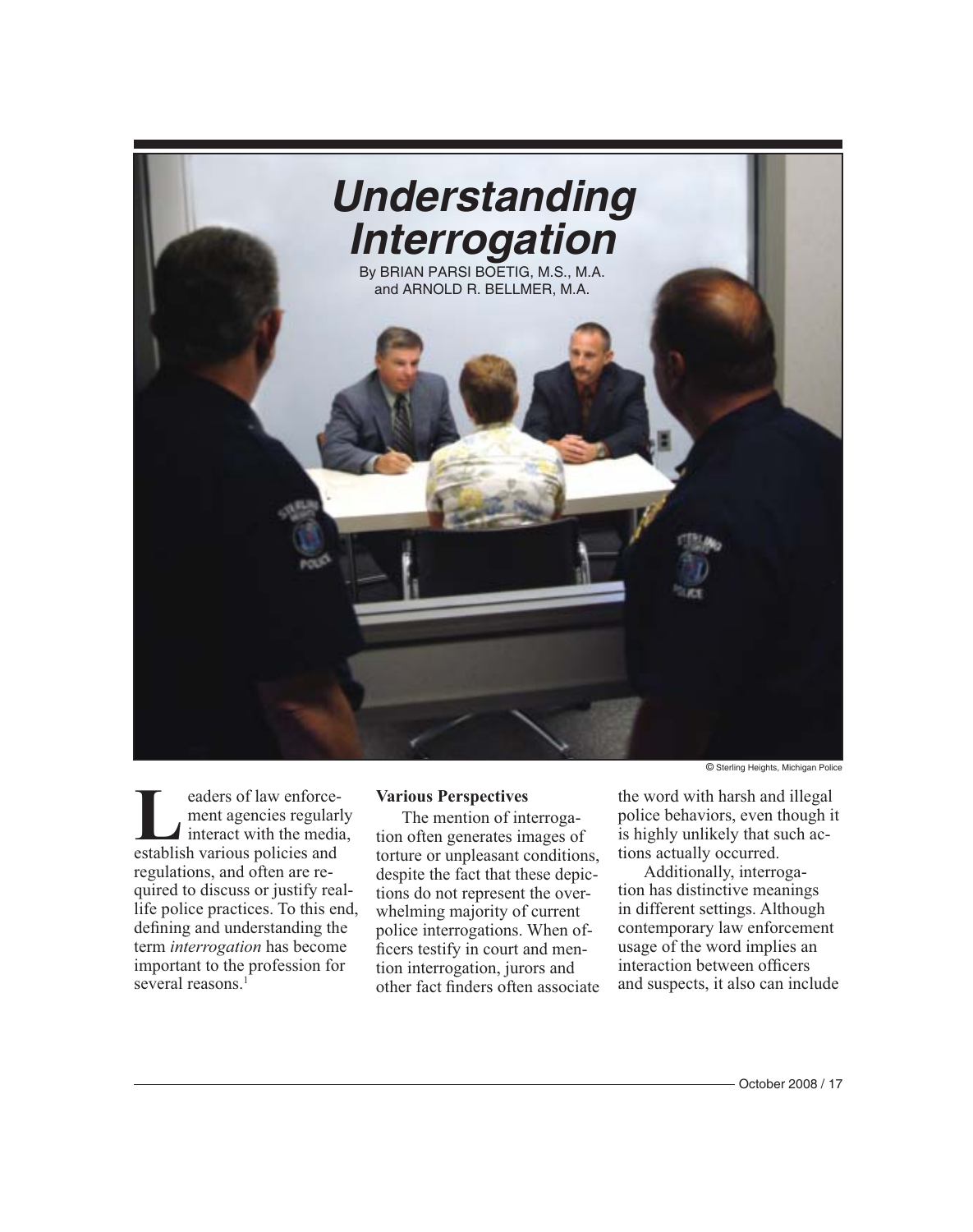victims and witnesses reluctant to be forthcoming with information. The term *interview* generally is associated with victims, so the phrase *interrogate a victim* may sound objectionable but prove completely appropriate if applying a dictionaryderived definition.

Finally, the ambiguity between the two words can cause confusion, which law enforcement administrators may find advantageous. For example, during a police department's media conference, officers might mention that they conducted an investigative interview with the husband in a high-profile murder case. Using a description often associated with victims, witnesses, and suspects could reduce speculation that they consider the

husband a suspect. The word *interrogation* likely would result in the follow-up question, Did he confess? At this point in the investigation, the chief may not want to reveal either the presence or absence of a confession or whether the department suspects the husband of any wrongdoing.

### **Multiple Interpretations**

Understanding interrogation can be problematic because more than one entity refers to the word (e.g., popular culture, lexical, criminal justice, legal, and international bodies). Real and fictional events viewed by the general public create the popular-culture interpretation and may evoke negative images of law enforcement or military personnel as hard,

unpleasant, remorseless, or unkind to another person (e.g., the representation of a bright light shining into a suspect's eyes while the interrogator towers above in an otherwise dark room or the use of military police dogs terrorizing prisoners prior to an interrogative encounter). Interrogators often are portrayed flaunting large firearms in fully exposed shoulder holsters and degrading or undermining suspects' dignity by employing psychological stress, physical exhaustion, or torture. An accurate depiction of a real-life interrogation does not involve these theatrical images.

A logical step in defining words begins with the exploration of their lexical properties. Interrogation is derived from the Latin roots *inter* (in the presence of) and *rogre* (to ask) and simply means to question formally and systematically.<sup>2</sup> There are no nefarious connotations, elements of torture, or illegal activities associated with the action of interrogation. In fact, officers could correctly report that they have interrogated a victim, although the word *interviewed* is more popularly accepted.

In the U.S. criminal justice community, the prevalent use of the term *interview* typically is associated with compliant, nonproblematic victims, witnesses, complainants, and even suspects, while the word

Special Agent Boetig is assigned to the FBI's Counterterrorism Division at FBI Headquarters.

Special Agent Bellmer serves in the Law Enforcement Communication Unit at the FBI Academy.



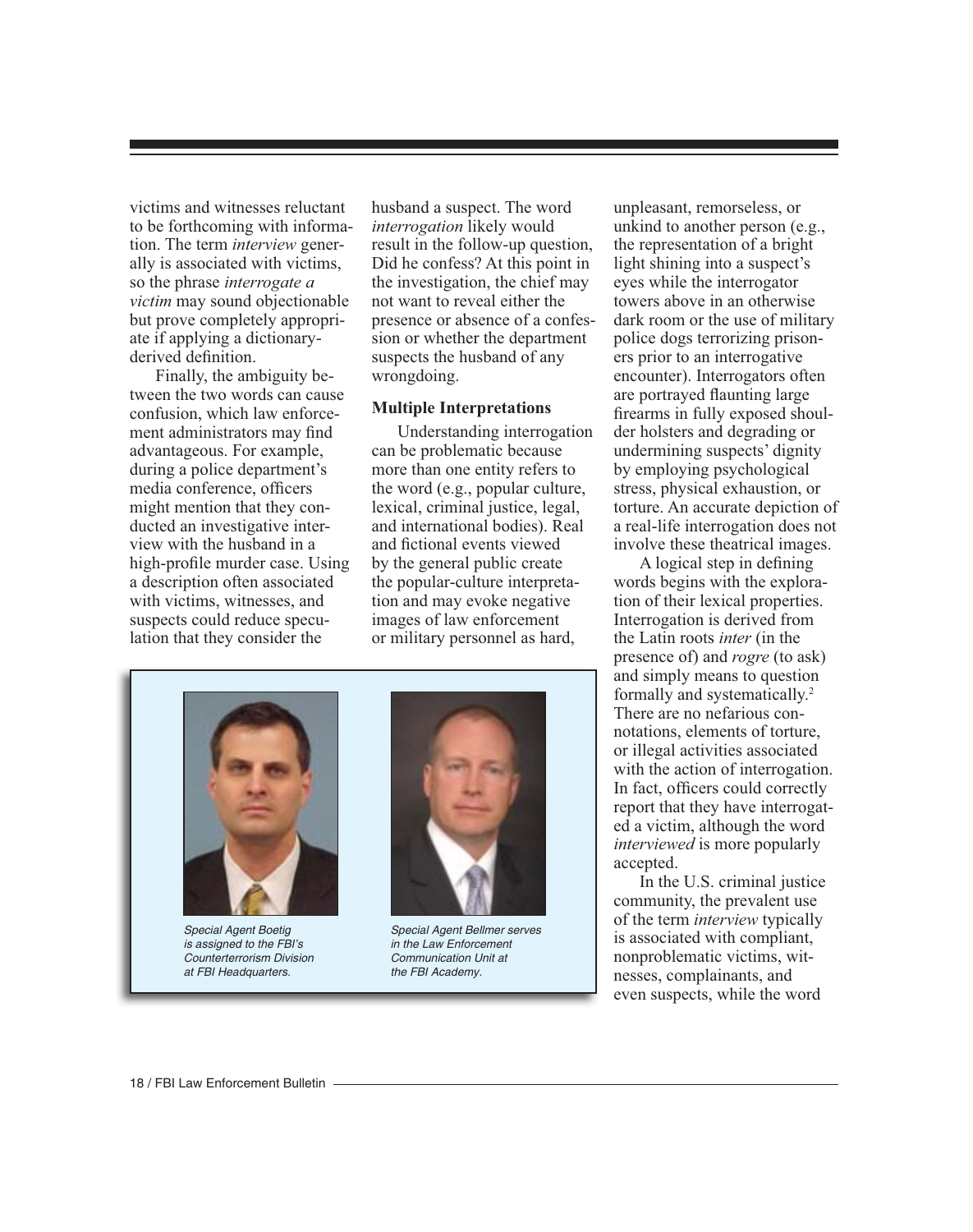*interrogation* usually relates to suspects who are noncompliant and problematic, generally meaning deceitful or hostile. Law enforcement training often is divided into an interview section and an interrogation one simply to differentiate between conducting interviews with compliant persons and handling interrogations with those reluctant to divulge information.

In many countries, as well as some places in the United States, the various components of the criminal justice system have begun to use the term *investigative interview* in lieu of either *interview* or *interrogation*. This phrase refers to any police-citizen encounter in which officers obtain information, regardless of levels of cooperation, resistance, or intent.

*Interrogation* also has a legal definition valuable to understanding, interpreting, and applying case law in the United States: "In criminal law, a process of questions propounded by police to a person arrested or suspected to seek solution of crime. Such person is entitled to be informed of his rights, including the right to have counsel present, and the consequences of his answers. If the police fail or neglect to give these warnings, the questions and answers are not admissible in evidence at the trial or hearing of the arrested person."<sup>3</sup> From a legal perspective, interrogation

is questioning, or the functional equivalent, likely to produce incriminating statements. It would be inappropriate for any law enforcement officer to selectively use the popular culture, lexical, criminal justice community, or legal definition simply to thwart legal thresholds or requirements. For example, officers should not suggest that they were not required to provide a suspect in custody with *Miranda* warnings because they were conducting an interview,

rather than an interrogation,<br> **Constrainer of the Understanding**<br>
interrogation can b **Understanding interrogation can be problematic because more than one entity refers to the word….**

"

where the dialogue represented more of a conversation in which facts were elicited than a formal examination through questioning. This idiomatic tactic undermines the legal definition of the word. In fact, the courts have defined *custodial interrogation* as "questioning initiated by law enforcement officers after a person has been taken into custody or otherwise deprived of his freedom

in any significant way."4 Interrogation is not only related to direct questioning intended to produce incriminating statements but also to the functional equivalent of direct questioning, words, or actions by officers who should know that they are likely to elicit an incriminating response from a suspect.<sup>5</sup> *Investigatory interrogation* is legally defined as "questioning" by police in a manner that has not reached an accusatory stage and where such persons are not in legal custody or deprived of their freedom in any significant way."<sup>6</sup> Investigatory interrogations fall outside the scope of the *Miranda* decision.

On an international basis, the words *interview* and *interrogation* are not universally applicable, which may cause confusion. In some countries, other terminology often is used. For example, in France, the functional equivalent of a U.S. witness interview is referred to as the taking of testimony, whereas in the United States, testimony generally is associated with oral statements given during judicial proceedings. In France, an interview denotes encounters with the media, not law enforcement. U.S. officers seeking the assistance of foreign agencies can find themselves in a quandary when communicating their requests and not understanding the regional application of the two words.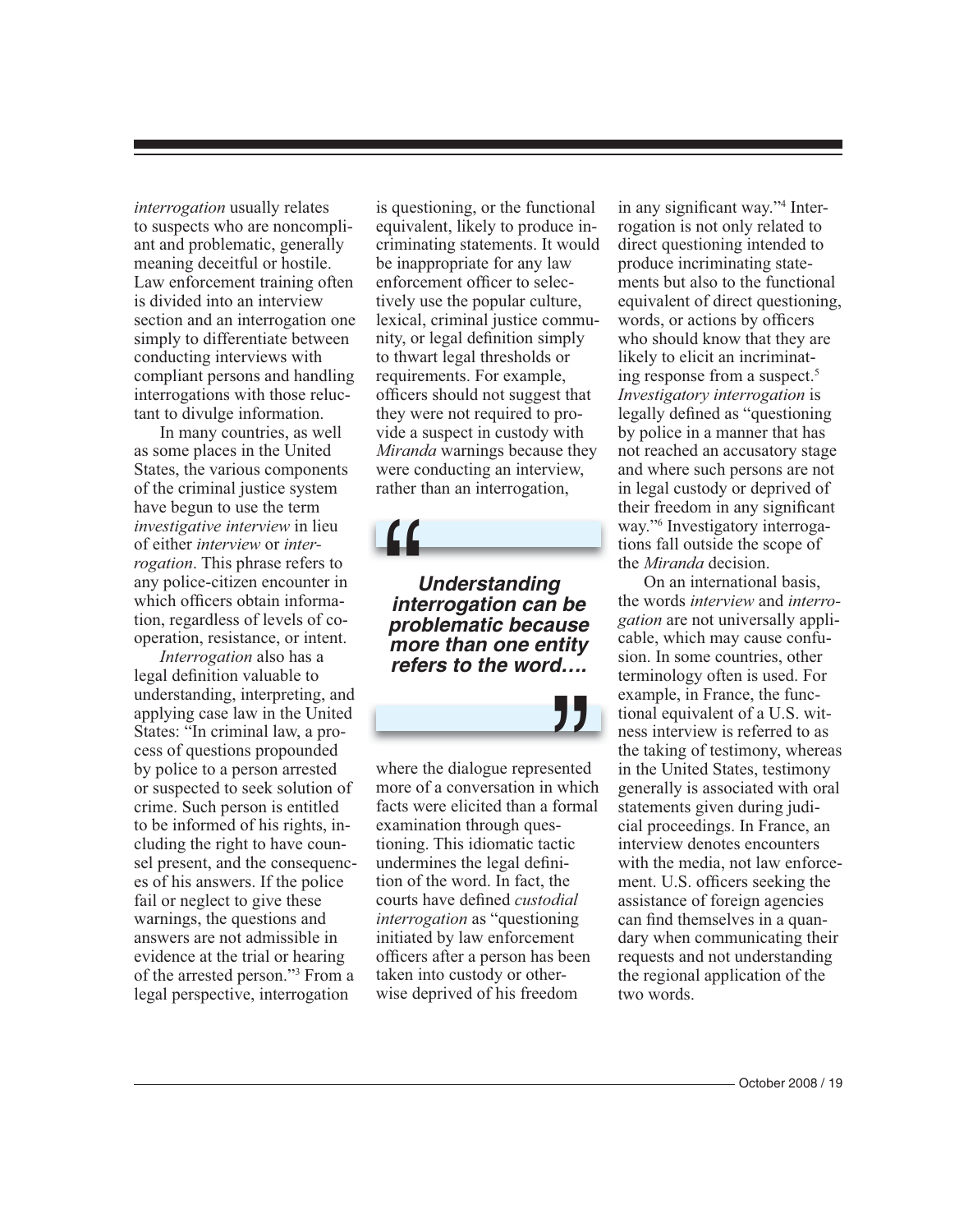### **Conclusion**

G2

Members of the law enforcement and legal communities should remain cognizant of the complexities related to defining interrogation and be able to accurately explain it within several different contexts. Attempting to influence the public's perception of real-life law enforcement interrogations would entail a monumental task. However, officers should prove well versed in defining and

describing an accurate depiction of interrogation. Situations may arise when a defense counsel cross-examines an officer in front of jury members, most of whom will have developed their perception of interrogation from media accounts. Law enforcement administrators who know how to accurately define interrogation can assist when interacting with the media; developing department policies, procedures, rules and regulations; or simply

trying to explain real-life police practices. $\triangle$ 

#### **Endnotes**

1 For additional information, see David Vessel, "Conducting Successful Interrogations," *FBI Law Enforcement Bulletin*, October 1998, 1-6.

2 Merriam-Webster's Collegiate Dictionary,  $11<sup>th</sup>$  ed., s.v. "interrogation."

<sup>3</sup> *Miranda v. Arizona*, 384 U.S. 436. <sup>4</sup> *Miranda v. Arizona*, 384 U.S. 436;

*Brewer v. Williams*, 430 U.S. 387.

<sup>5</sup> *Rhode Island v. Innis*, 446 U.S. 291. <sup>6</sup> *State v. Prince*, 233 Kan. 706, 664 P.2d 869, 874.

| <b>Subscribe Now</b> |  |
|----------------------|--|
|                      |  |

U.S. GOVERNMENT KEEPING AMERICA INFORMED

**Order Processing Code:** 3491

**Easy Secure Internet:** bookstore.gpo.gov

**Toll Free:** 866 512–1800 **DC Area:** 202 512–1800 **Fax:** 202 512–2104

**Mail:** US Government Printing Office P.O. Box 979050 St. Louis, MO 63197–9000

S YES, please send \_\_\_\_\_\_ subscriptions to the *FBI Law Enforcement Bulletin.* (FBIEB) at \$53.00 each (\$74.20 foreign) per year. Price includes regular shipping and handling and is subject to change. The total cost of my order is \$

|                                                            | Check method of payment:                                                                                                     |
|------------------------------------------------------------|------------------------------------------------------------------------------------------------------------------------------|
| (Please type or print)<br>Personal name                    | VISA<br>$\Box$ Check payable to Superintendent of Documents                                                                  |
| Company name<br>Street address                             | SOD Deposit Account<br>□ VISA □ MasterCard □ Discover/NOVUS □ American Express<br>Thankyouforyourorder!<br>(expiration date) |
| City, State, Zip code<br>Daytime phone including area code | 03/07<br>AUTHORIZING SIGNATURE                                                                                               |
|                                                            |                                                                                                                              |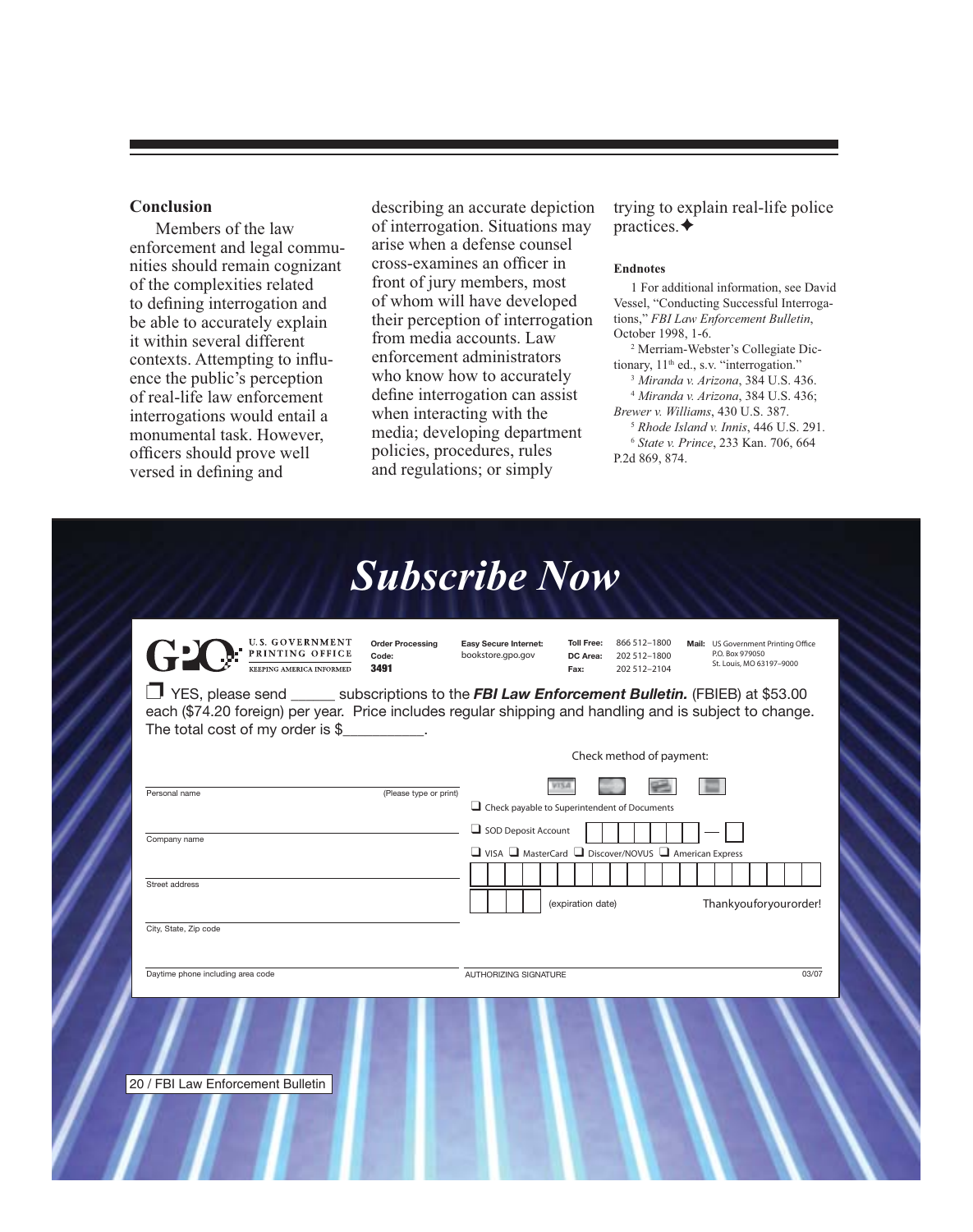### **Technology Update**

### Law Enforcement Online

**Law Enforcement Online (LEO) is an FBI certified and accredited con-**<br>trolled-access communications and information sharing data repository for law enforcement personnel, first responders, criminal justice professionals, and antiterrorism and intelligence agencies around the globe. It operates 7 days a week, 24 hours a day online (real-time). LEO catalyzes and strengthens collaboration and information sharing by providing access to sensitive but unclassified information and various state-of-the-art communications services and tools. It is available to vetted users anywhere in the world and is offered free of charge to members. LEO provides a communications mechanism to link all levels of law enforcement, supporting broad, immediate dissemination of information concerning the best technologies and practices in law enforcement.

LEO was created in 1995 as a small dialup service with just 20 members. Today, it has more than 100,000 members across the world and supports a host of features and capabilities offered through a virtual private network on the Internet. LEO offers various tools to the campus public safety community.

- a national alert system providing members with up-to-the-minute information concerning emergency situations;
- over 540 special interest groups (SIG) that allow members who share expertise or interests to connect with each other, including sections on terrorism, International Association of Campus Law Enforcement (IACLEA), and campus public safety;
- access to important and useful databases, such as those managed by the National Center for Missing and Exploited Children, the Violent Criminal Apprehension Program, and the Bomb Data Center;
- secure e-mail services, which enable members to submit fingerprints to the FBI for processing by their Integrated Automated Fingerprint Identification System;
- virtual command center (VCC)—a realtime information-sharing and crisis-management tool that allows the law enforcement community to use LEO at local and remote sites as an electronic command center to submit and view information and intelligence;
- distance learning with several online learning modules on numerous topics, including terrorism response, forensic anthropology, and leadership; and
- a multimedia library of publications, documents, studies, research, technical bulletins, and other reports of interest to LEO users.

Members of law enforcement, criminal justice, or public safety communities are eligible for LEO membership. For more information on LEO, please call 304-625-5555 or send an e-mail to *leoprogramoffice@leo.gov*.

Special Agent Lesley G. Koestner, who serves with the FBI's Law Enforcement Online Unit, Criminal Justice Information Services Division, prepared this Technology Update.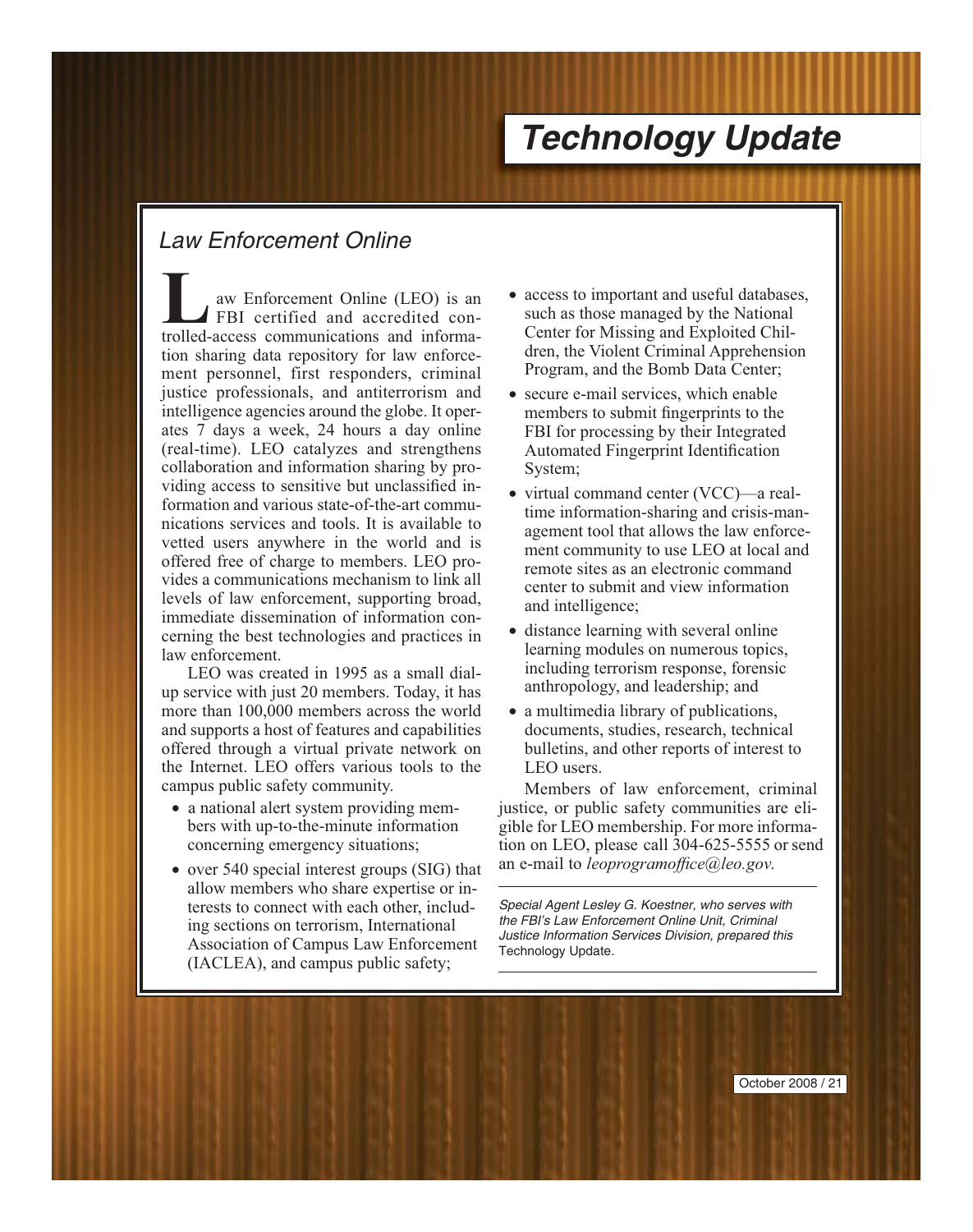### Legal Digest

# **Abandoning Places**

By JAYME W. HOLCOMB, J.D., Ed.D.



**A** relinquishment, disclaimer, or bandonment is defined in Black's Law Diction- $\Box$  ary as "[t]he surrender, cession of property or of rights. Voluntary relinquishment of all right title, claim and possession, with the intention of not reclaiming it."<sup>1</sup> Abandonment issues commonly arise<sup>2</sup> in search and seizure situations involving  $\text{trash},^3$  vehicles,<sup>4</sup> locations, and items. A prior *FBI Law Enforcement Bulletin* article titled, "Abandonment of Items

Associated with the Person"*<sup>5</sup>* focused on abandonment of items. This article examines the legal issues associated with the abandonment of locations, such as homes,<sup>6</sup> apartments,<sup>7</sup> hotel rooms,<sup>8</sup> and storage lockers.<sup>9</sup> It also addresses the Fourth Amendment concept of a reasonable expectation of privacy and the issues of disclaimer of association with a particular location and the physical relinquishment of a location.

### **REASONABLE EXPECTATION OF PRIVACY**

The Fourth Amendment to the Constitution provides that "[t]he right of the people to be secure in their persons, houses, papers, and effects, against unreasonable searches and seizures, shall not be violated, and no warrants shall issue, but upon probable cause...."<sup>10</sup> The U.S. Supreme Court has stated, "[a] 'search' occurs when an expectation of privacy that society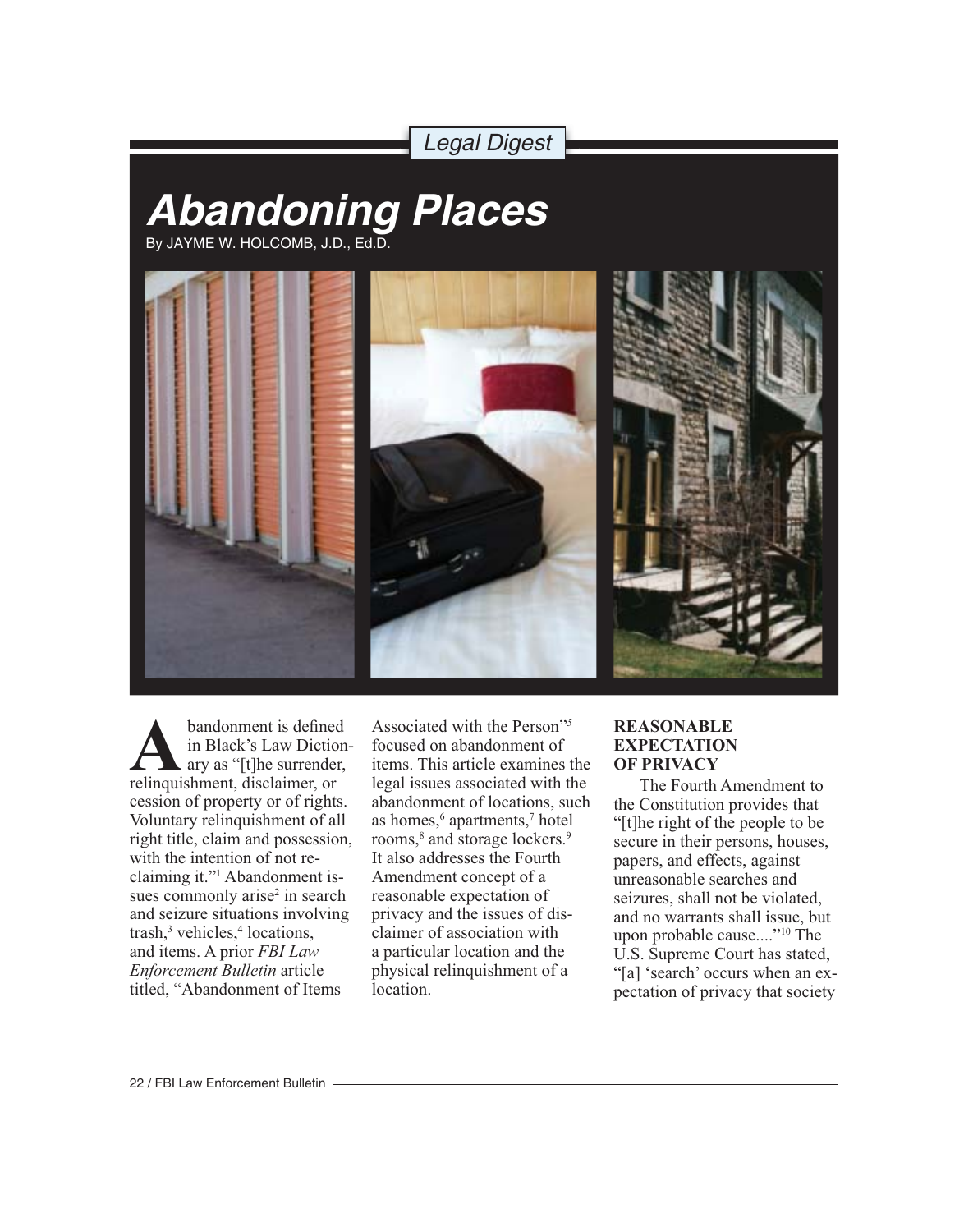is prepared to consider reasonable is infringed. A 'seizure' of property occurs when there is some meaningful interference with an individual's possessory interests in that property."<sup>11</sup>

When an individual abandons a location, the individual's Fourth Amendment rights and protections in relation to that location no longer exist.<sup>12</sup> The Fourth Amendment protections cease to exist because the person has given up his reasonable expectation of privacy in the location.<sup>13</sup> This is important because if an individual has no reasonable expectation of privacy in the location, then an intrusion by the police into that location is not a search under the Fourth Amendment.<sup>14</sup>

The burden rests on the government to prove that the location was abandoned and, therefore, an individual had no reasonable expectation of privacy in the area.<sup>15</sup> As courts have noted, "the critical inquiry is 'whether the person prejudiced by the search...voluntarily discarded, left behind, or otherwise relinquished his interest in the property in question so that he could no longer retain a reasonable expectation of privacy with regard to it at the time of the search  $\frac{1}{100}$ 

To demonstrate that an individual had no reasonable expectation of privacy in an abandoned location, courts will look to the intent of the

individual "which may be inferred from acts, words and 'other objective facts.'"<sup>17</sup> In undertaking this analysis, courts will look to the totality of the circumstances and, particularly, to the words and acts of the individual regarding the abandonment.18 As in abandonment situations regarding the abandonment of items of property associated with the person, location abandonment situations involve close examination of the two primary issues of disclaimers and the physical relinquishment of a location.<sup>19</sup>

### **DISCLAIMERS**

An individual's statement that he does not own or has not rented a particular location can provide strong evidence of abandonment. Such disclaimers may be written, verbal, or nonverbal in nature. Because

the government has the burden of proving that an individual disclaimed a particular location, law enforcement officers should be very clear regarding the exact location they asked about and exactly how the individual disclaimed or denied association with the location.

In abandonment of location cases, a person may abandon the actual location or both the location and the items within it. The U.S. Court of Appeals for the Eighth Circuit decision *United States v. Caballero-Chavez*<sup>20</sup> involved assessment of disclaimers and abandonment of both a location and specific items*.* In *Caballero-Chavez*, the defendants hired a 70-year-old woman to transport seven kilograms of cocaine from El Paso, Texas, to Omaha, Nebraska. In Omaha, the woman rented rooms 123 and 222 under her

 $f$ 

**When an individual abandons a location, the individual's Fourth Amendment rights and protections in relation to that location no longer exist.**



 $\sum_{\substack{Dr. \text{at} \text{struct}}}$ Dr. Holcomb serves as chief of the Legal Instruction Section, DEA Training Academy.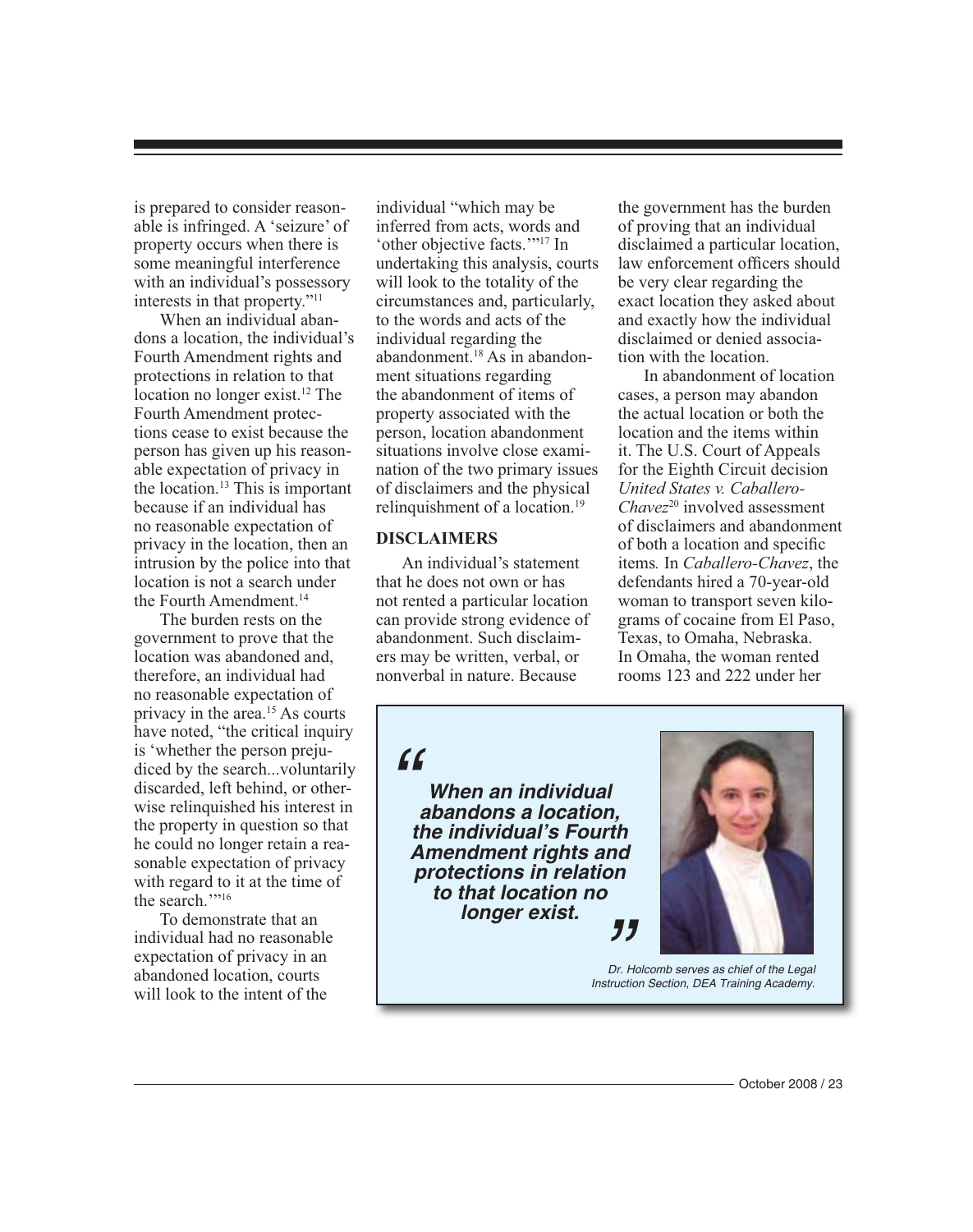name. The defendants arrived at the hotel and paid the woman. She then gave them the keys to the car she had driven and the key to room 222.

The next day, officers working on a large drug investigation learned from an intercepted call that a Hispanic man staying in room 222 of the hotel would be involved in a drug delivery at 8:00 that evening. When the officers went to the hotel to investigate, they received information that a woman had rented rooms  $123$  and  $222$ . The officers then watched both rooms. They saw two Hispanic males through the window to room 222 but observed no other activity at either room. The officers later observed two Hispanic males leaving the hotel in the car that the woman had driven, but the officers had not seen anyone leave room 222. The two males in the car returned to the hotel about 35 minutes later and went to the hotel restaurant.

A short time later, the officers decided to contact the occupants of rooms 123 and 222. At room 222, no one responded. At room 123, the officers identified themselves to the woman and obtained consent to search both rooms 123 and 222. The officers found a large roll of cash in room 123 and 7 kilograms of cocaine in the unoccupied room 222. At the hotel restaurant, the officers spoke to the two Hispanic males

they had seen earlier in the car. The men denied that they were guests at the hotel and said that they were at the hotel to meet a woman named Maria. The men agreed to show the officers Maria's room at the hotel. On the way to room 123 they agreed to follow the officers to room 222. Outside of room 222 the men "denied that room 222 was theirs, denied they had ever been in the room, and said they did not care whether the officers

lid not care whether the officers<br> **expectation of privacy**<br> **expectation of privacy ...if an individual has no reasonable in the location, then an intrusion by the police into that location is not a search under the Fourth Amendment.**

"

searched the room because it was not their room."<sup>21</sup> The men also denied ownership of the bags in the room, including the bag in which the cocaine was hidden.

The court examined the totality of the circumstances surrounding the abandonment and took particular note of "two factors: whether the suspect denied ownership of

the property and whether he physically relinquished the property."<sup>22</sup> The court affirmed the trial court's denial of the defendants' motion to suppress, holding that the defendants had abandoned any interest in room 222 because of their repeated denials that the room was theirs, that they had ever been in the room, and that anything in the room was theirs. The court also concluded that the abandonment was voluntary and untainted by the initial search of the room and duffle bag based upon the earlier consent from the renter of room 222.<sup>23</sup>

### **PHYSICAL RELINQUISHMENT**

Courts have frequently stated that the Fourth Amendment analysis within the context of abandonment cases is not driven by property law rules.<sup>24</sup> However, the status of any lease or rental agreement associated with the location is important because, as noted by the U.S. Court of Appeals for the Second Circuit in *United States v. Parizo,*<sup>25</sup> "[p]reliminary to the inquiry into intentional abandonment by the defendant, it must be shown that the defendant had sufficient control over the premises to establish a right to privacy therein."<sup>26</sup>

The U.S. Supreme Court has ruled that under ordinary circumstances, a landlord may not consent to a search of a tenant's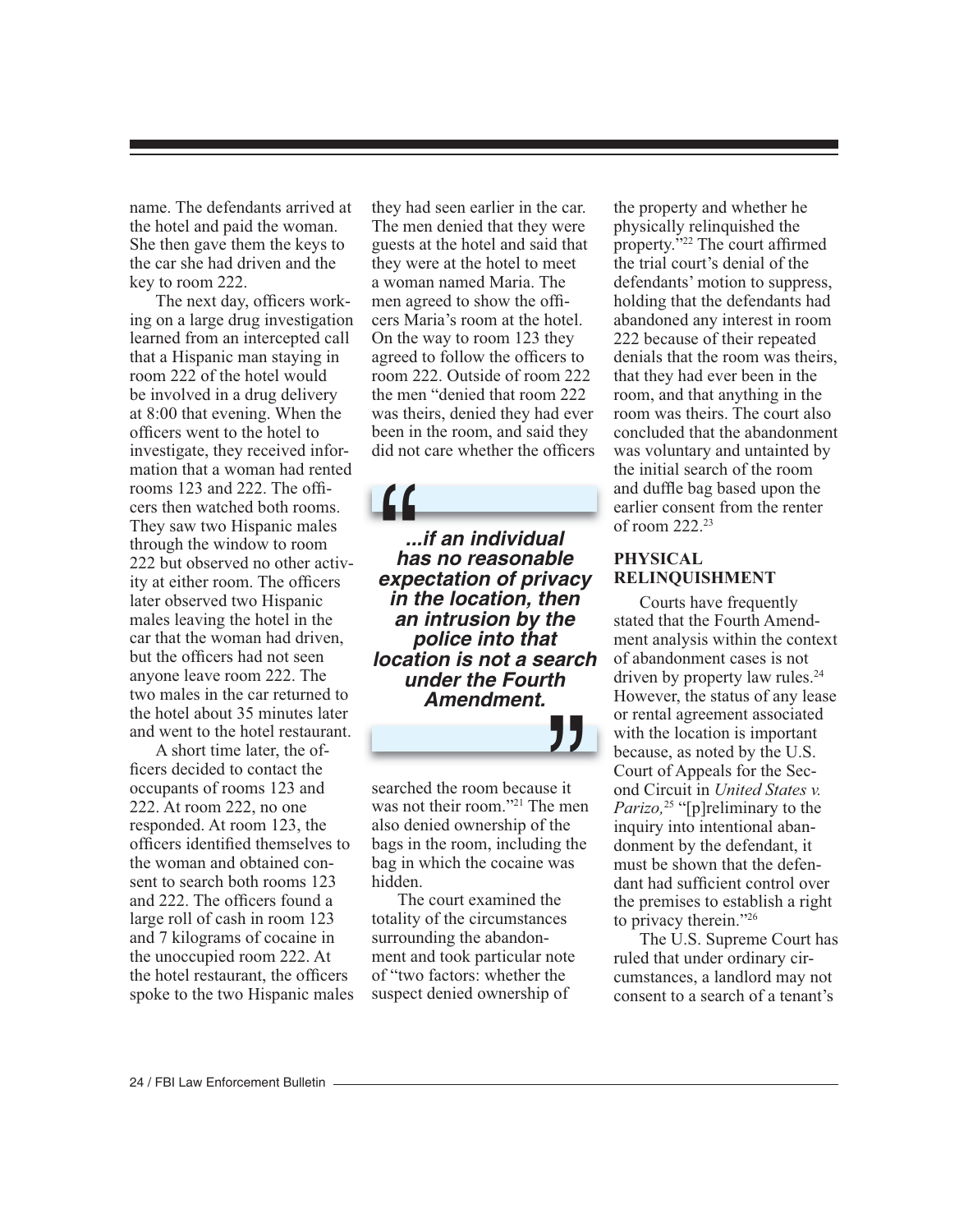property.<sup>27</sup> The Court also has specifically held that hotel employees do not have the authority to consent to police searches of hotel rooms.<sup>28</sup> The general rule in cases involving hotel rooms is that after the room rental period has expired, the hotel guest no longer has a reasonable expectation of privacy in the room.<sup>29</sup> After the rental period, hotel personnel have the authority to give consent to search the room or items within or that have been taken from the room.<sup>30</sup>

In *United States v. Croft,*<sup>31</sup> the defendant rented a room at a motel on July 8 for 2 days. On July 10, shortly after the noon checkout time, the owner of the motel allowed the local county attorney and county sheriff to search the room the defendant had rented. The lower court did not suppress the evidence discovered during the warrantless search of the room. The U.S. Court of Appeals for the Tenth Circuit found that "after the rental period expires a guest has no right of privacy, there can be no invasion thereof."<sup>32</sup>

At first glance, the general rule as stated above appears to be simple to understand and easy to apply. However, there are nuanced issues that frequently arise in abandonment of location cases that officers need to know, including whether a lease or rental agreement

has expired, an abandonment occurred before the expiration of a lease or rental agreement, and, if the subject has been arrested.

### **Lease Expiration**

In cases involving the expiration of leases or rental agreements, the nature of the property involved,<sup>33</sup> the lease terms,<sup>34</sup> the timeliness of rent or lease payment, $35$  the practice of a business,<sup>36</sup> the condition of the property,<sup>37</sup> the actions taken by the renter, $38$  the actions taken by the property owner, $39$  and any statements made in relation to



the location $40$  are all important factors to consider in determining when a lease actually has expired.<sup>41</sup> This article focuses on examples involving hotels because the most frequently litigated scenarios involve whether abandonment of a hotel room occurred.<sup>42</sup> However, law enforcement officers must be aware that the issues

are different than in hotel room situations, and potentially more complex, in cases involving alleged abandonment of homes, condominiums, and apartments because an individual has a significantly higher expectation of privacy.<sup>43</sup> At least one court has held law enforcement to a higher standard of proof of abandonment because the renter's privacy interests are greater in more permanent housing.<sup>44</sup>

In *United States v. Parizo,*<sup>45</sup> a man and his companion checked into a hotel on April 22. They paid for one night at the hotel in advance in accordance with hotel policy. The desk clerk told them that checkout time was 2:00 p.m. The man subsequently mentioned to both a busboy and a maid that he would be staying at the hotel for a few days; however, neither employee told hotel management of the man's intention to stay beyond the 2:00 p.m. checkout time. At 2:30 p.m., a maid entered the man's room to clean, found a hidden marijuana pipe and marijuana, <sup>46</sup> and informed hotel management of the discovery. The manager ordered the man to be checked out of the hotel and then called the police. In the meantime, the man returned to the hotel and, upon the arrival of law enforcement, was asked to go with the police to the police station. The manager then went to the empty room and found a gun, which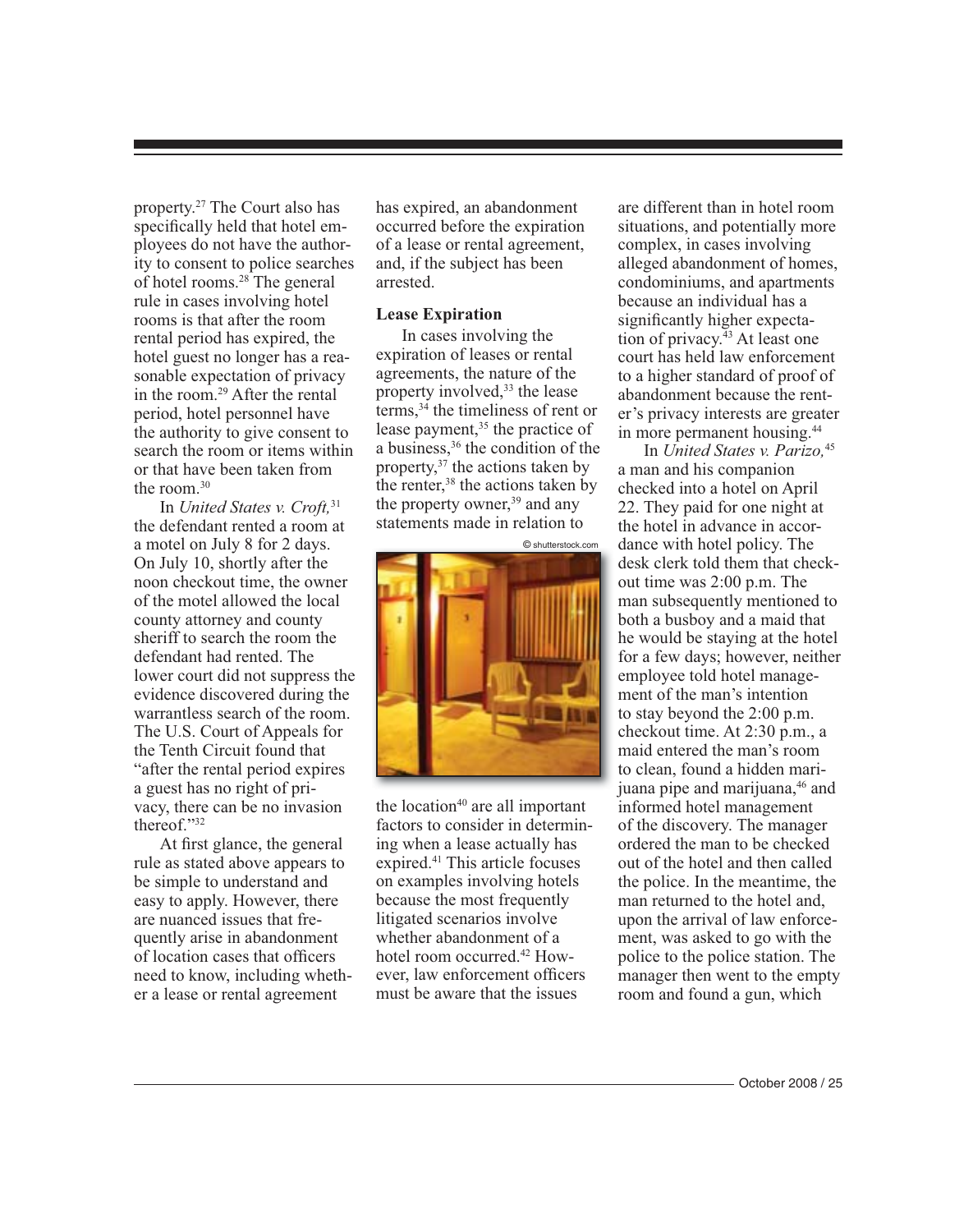the police removed without a search warrant. The U.S. Circuit Court of Appeals for the Second Circuit affirmed the trial court's decision that the defendant had no expectation of privacy in the room. The court stated

> [t]he appellant had not communicated to the front desk or to the management any desire to stay beyond checkout time. The room was cleaned and readied for new occupancy. After discovery of the marijuana, the manager attempted to regain his exclusive possession of the room by checking out the appellant, by calling the police, and, subsequently, by searching the room. On the other hand, the appellant on his return to the room may have thought that his conversations with the employees were sufficient to extend his stay and that his term of occupancy had not expired.... Thus, the facts as found indicate that even if the defendant had not completely vacated the room, the motel manager had the right to enter and examine the room as if it had been relinquished.<sup>47</sup>

In *United States v. Owens,*<sup>48</sup> the defendant checked into a hotel and paid \$28.45 in advance for a 1-night stay. The defendant failed to check out by the usual noon checkout time. Shortly thereafter, hotel

employees called the defendant's room to find out if he intended to extend his stay. At approximately 3:00 p.m., and apparently in response to that call, the defendant's companion deposited \$100 with the front desk as advanced payment for the room rental. There was a dispute regarding whether the defendant was being charged a weekly or daily rental rate and how phone charges were calculated. If the defendant were a

weekly renter, his room would<br> **An individual's<br>
statement that he<br>
does not own or has An individual's statement that he does not own or has not rented a particular location can provide strong evidence of abandonment.**

"

have been paid for through noon on September 13; however, if he were a daily renter, his room would have been paid for through noon on September 12.

On September 11, hotel personnel noticed a large number of calls to the defendant's room and advised hotel security. Shortly after noon on September 12, the defendant was arrested in the hotel parking lot for receiving stolen

property. Officers who arrested the defendant called the hotel front desk and told an employee about the arrest and that there was a second person still in the room. The hotel manager told the police that the room had been rented for one person only and that the term of paid occupancy had expired. The defendant, who was handcuffed to a railing outside of the hotel, urged the officers not to enter the room because his girlfriend was sleeping there naked. The officers entered the room, saw the girlfriend in bed; observed marijuana cigarettes, white powder, and drug paraphernalia in plain view; and found 2 ounces of cocaine in a bag in a drawer.

The officers never obtained an arrest or search warrant during their investigation. The U.S. Court of Appeals for the Tenth Circuit addressed the issue of whether the defendant had abandoned his reasonable expectation of privacy in the hotel room by staying in the room after noon on September 12. The court stated that the defendant "testified that he believed his \$100 deposit had converted his status to that of a weekly rate tenant. His vigorous attempts to persuade the police not to enter his room further demonstrated that he held a subjective expectation of privacy."<sup>49</sup> The court found this expectation to be reasonable, noting that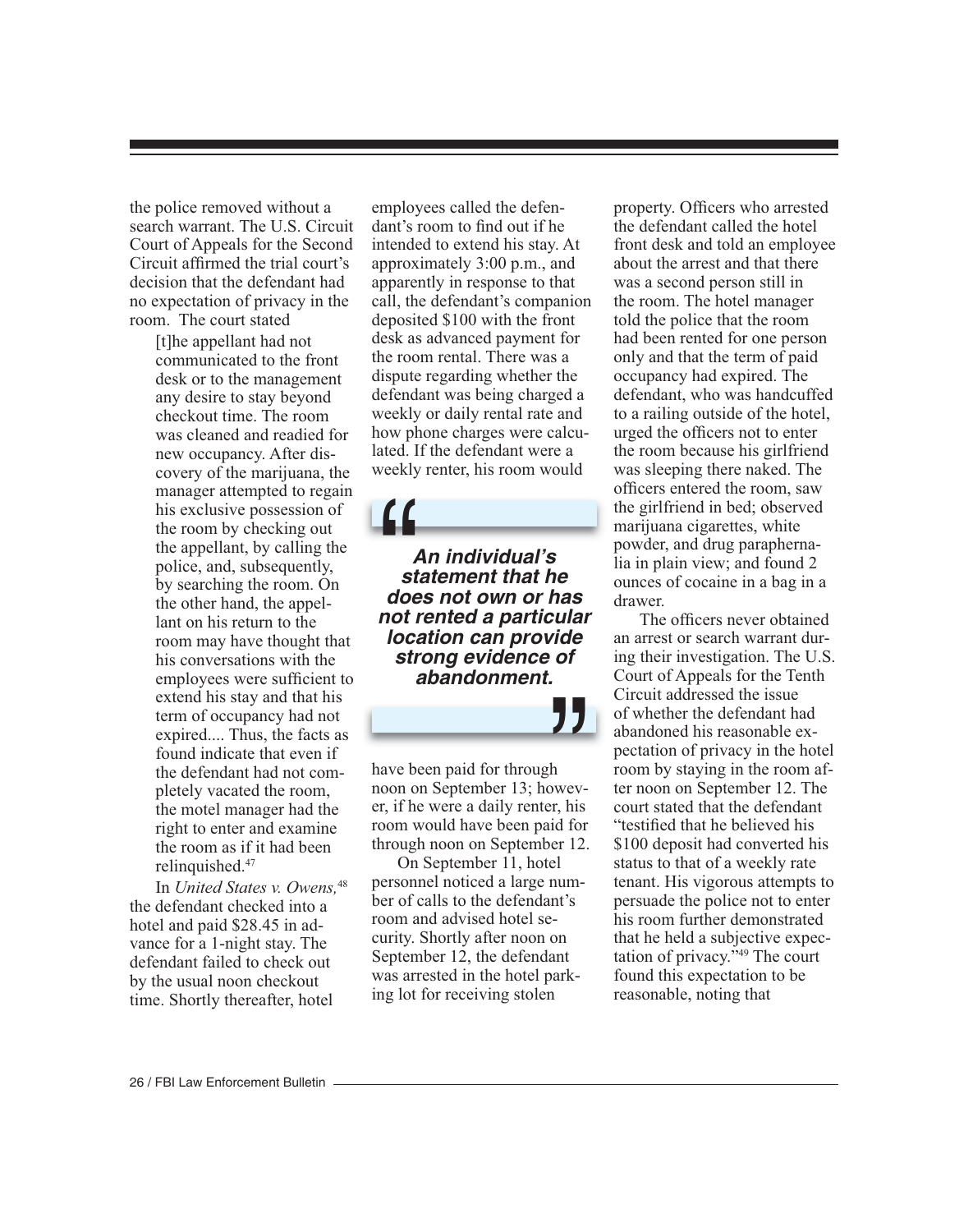a reasonable person in Owens' situation might well have expected a weekly rental rate in exchange for a \$128.45 advance deposit. All motel guests cannot be expected to be familiar with the detailed internal policies and bookkeeping procedures of the inns where they lodge. Even assuming that Owens was renting on a day-to-day basis, his reasonable expectation of privacy continued past check-out time for at least the short period in question here. On September 9, Owens had remained in his room past checkout time without consequence. Some time after noon, on the 9th, the Inn merely had inquired politely whether he planned to stay an extra day. Eventually, after 3:00 p.m., he had paid in advance for continued occupancy.<sup>50</sup>

The court held that "Owens had a reasonable expectation of privacy in his hotel room and in the contents of the closed bag inside the dresser drawer. For that reason a warrant was required to justify the search, absent application of some exception to the warrant requirement."<sup>51</sup> Officers should be aware that in another case, a court noted that "[a] guest may still have a legitimate expectation of privacy even after his rental period has

terminated if there is a pattern or practice which would make that expectation reasonable."<sup>52</sup>

### **Physical Relinquishment Prior to Lease Expiration**

Sometimes, it can be difficult to determine whether an individual has relinquished a reasonable expectation of privacy in a location. It may be hard to determine how long a lease lasts or what the practice is of the hotel, storage area, or other location. Where there is enough evidence that an individual has physically relinquished a location, some courts have found



that the location can be considered abandoned even if an existing lease or rental agreement has not yet expired at the time of the search,<sup>53</sup> while other courts have concluded the opposite.<sup>54</sup> Courts have considered the following factors in analyzing whether an area has been physically relinquished: the type of location in question;<sup>55</sup>

statements made or actions taken by individuals involved with the location, including making payment;<sup>56</sup> observations made by individuals familiar with the location;<sup>57</sup> and law enforcement officer observations of the location<sup>58</sup>

The most notable example of the U.S. Supreme Court's analysis of the issue of abandonment is *Abel v. United States.*<sup>59</sup> In *Abel*, the FBI was investigating Abel's involvement in espionage. FBI agents accompanied Immigration and Naturalization Service agents when they executed an administrative deportation warrant and order to show cause on Abel at his hotel. Abel was arrested in the hotel room. He was allowed to dress and gather his belongings from the room. He then checked out of the hotel and turned in his room key. The bill the defendant paid entitled him to occupy the room until 3:00 p.m. that day. However, the hotel's practice was that once a guest turned in the key and took his luggage, the room was considered vacated. In *Abel*, FBI agents searched the defendant's vacated room without a warrant for approximately 3 hours after he had checked out. The agents found a hollowed-out pencil and a block of wood containing a "cipher pad" the defendant had put in the garbage can while packing his things. With respect to these items, the Court stated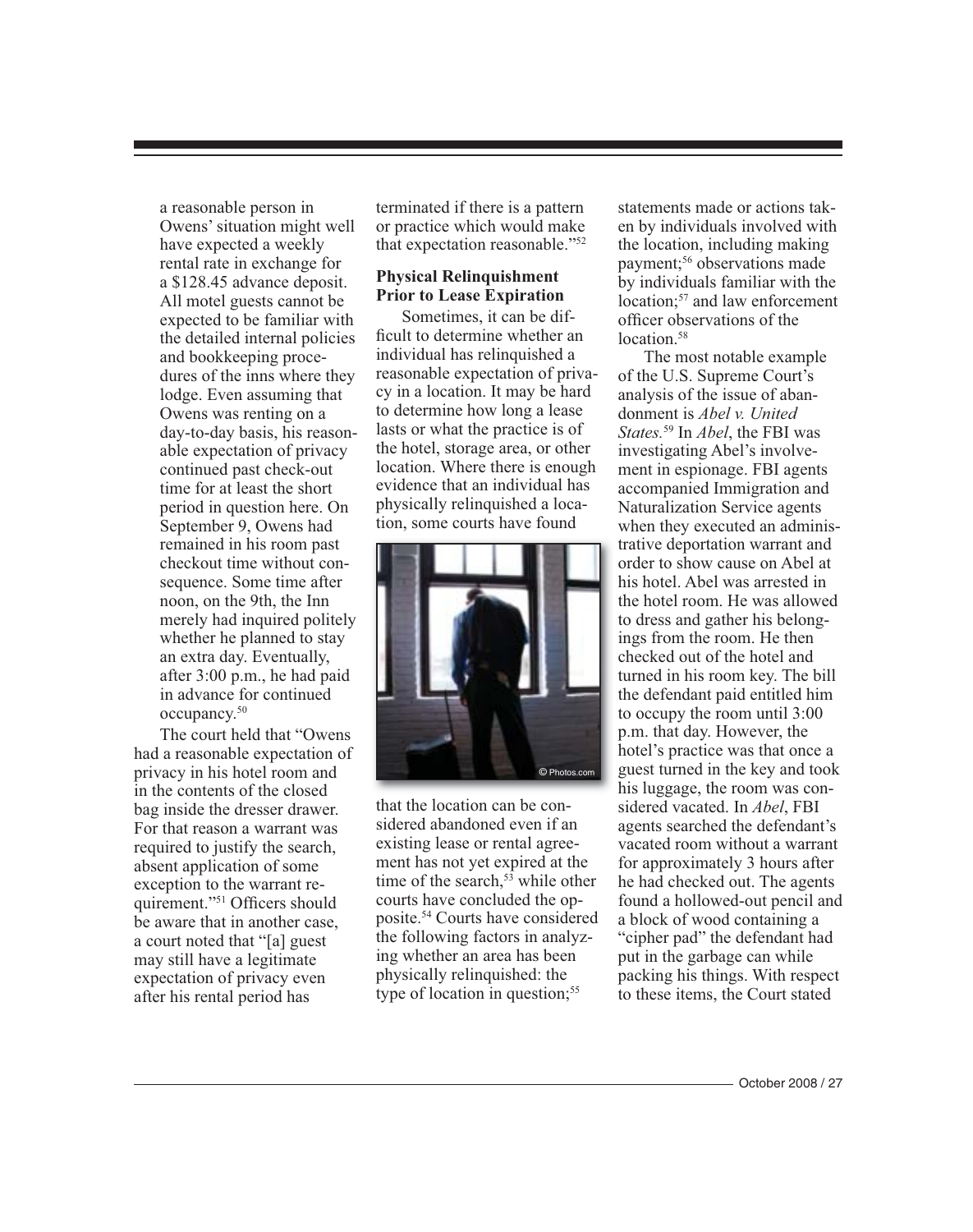it [the search] was entirely lawful, although undertaken without a warrant. This is so for the reason that at the time of the search petitioner had vacated the room. The hotel then had the exclusive right to its possession, and the hotel management freely gave its consent that the search be made…. There can be nothing unlawful in the Government's appropriation of such abandoned property.<sup>60</sup>

In the U.S. Court of Appeals for the Fifth Circuit case *United States v. Hunter,*<sup>61</sup> personnel at an airfield found a general aviation aircraft on a grassy area about 20 feet off the airport runway at approximately 7:00 a.m. The plane had a flat tire. Airport personnel went to the plane, opened the unlocked door, and found that it contained large plastic covered bales that smelled like marijuana. Law enforcement officers called to the scene at 7:30 a.m. moved the plane and found that it contained 2,081 pounds of marijuana.

At 6:00 a.m., the defendant had called for a hotel courtesy van to pick him up at a restaurant approximately 2.5 miles from the airport. The defendant told the desk clerk at the hotel that his car had broken down. The defendant, who had no luggage, checked in and paid for

a room at 6:25 a.m. He made a long distance call between 7:00 a.m. and 7:30 a.m. After paying for the phone call in cash and eating breakfast, the defendant was told that checkout time was at noon. The defendant told the desk clerk he would be out around noon. DEA agents went to the hotel that morning and spoke to the assistant manager. They asked the manager to have the house keeper find out if the defendant was still in his room. The housekeeper knocked on the door to the room at 11:00

 $\sum_{n=1}^{\infty}$ **...under ordinary circumstances, a landlord may not consent to a search of a tenant's property.**

"

a.m. After receiving no reply to the knock, the housekeeper entered the room where she found a disarrayed bed and the room key on the night stand. She also found two keys on a chain and a single key in the toilet. The agents then entered the room and seized the keys, which later were determined to fit the master lock on the airplane. They also found a fingerprint that matched the defendant's.

The court rejected the defendant's argument that he had not abandoned either the plane or the hotel room and that, therefore, the searches by law enforcement officers were unlawful. With respect to the hotel room, the court stated

> [i]t also appears clear that the appellant had given up his rental interest in the motel room. He had paid his bill in full, indicated that he was departing by checkout time that day and left the motel with the room key locked inside the room. The mere fact that the room was entered prior to checkout time to ascertain whether it was occupied, and then searched, does not aid appellant's arguments.<sup>62</sup>

### **Impact of Arrest**

There are a number of reported cases involving searches of hotel rooms rented by people arrested during the course of the rental period. In these cases, the arrestee has failed to pay for the continued rental of the room because of his arrest. Some courts have found such rooms abandoned by the occupant at the end of the time through which the rent had been paid. In those cases, courts have generally found that the defendant's own actions caused the situation to arise, but that did not change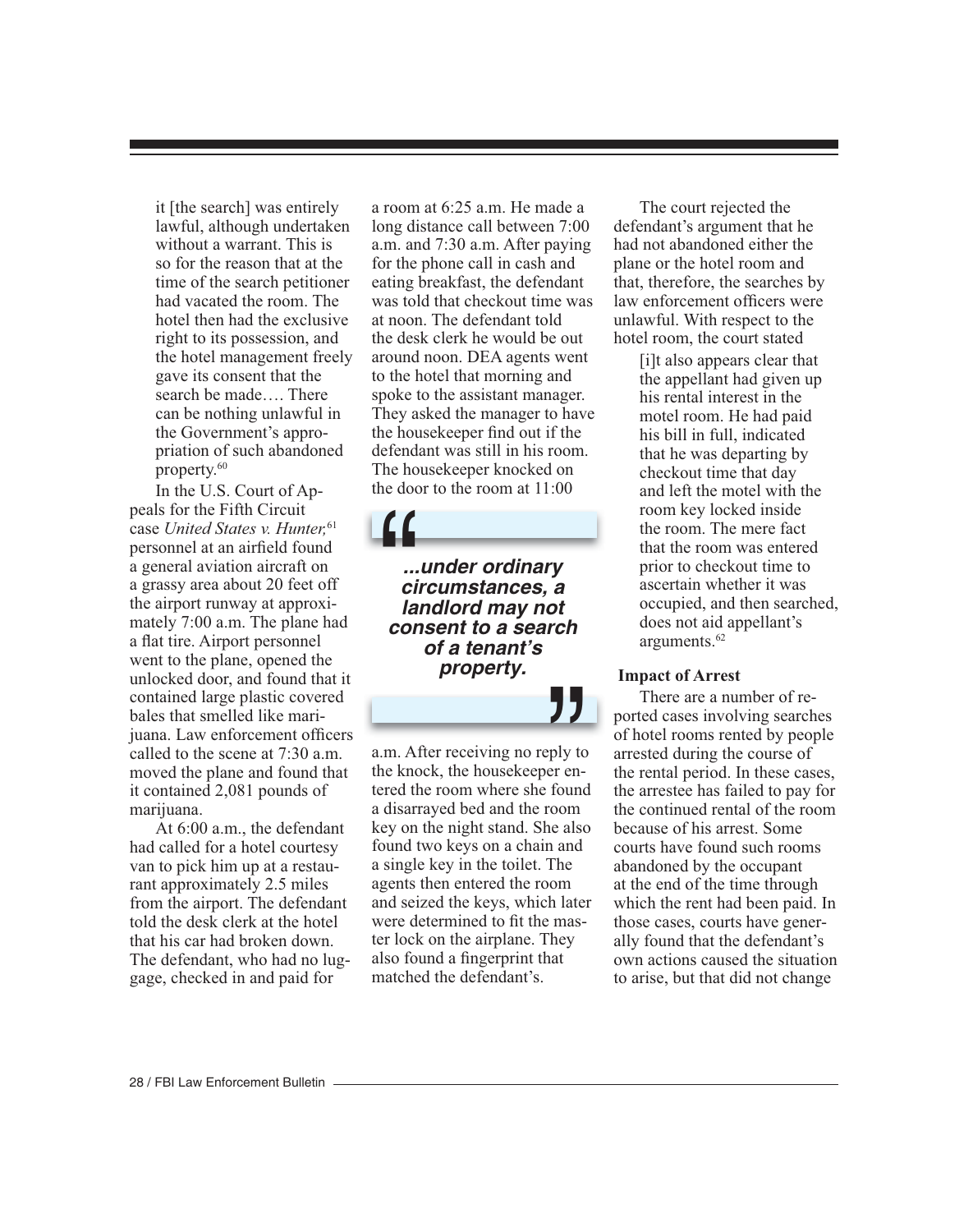the finding that the location was abandoned.<sup>63</sup>

In *United States v. Ramirez,*<sup>64</sup> DEA agents arrested multiple defendants who had completed a series of cocaine transactions. During the arrests, another DEA agent went to a motel where several of the defendants had been staying. The agent set up surveillance on the room registered to one of the defendants that had been rented through noon the next day. No one was seen either going in or out of the room by either the agent or hotel staff during the evening. Upon returning to the hotel on the checkout day, the agent told the hotel manager that "if the room were later determined to be abandoned, he [the agent] would like to view any personal property."<sup>65</sup> When no one returned to the room and the rental period expired, the manager followed his usual procedure with an abandoned room by examining the property in the room and readying the room for new occupants. The manager notified the agent the following day about the property. The agent retrieved suitcases containing nondrug evidence in the room.

The defendant argued that the DEA agent "improperly exploited an exception to the exclusionary rule" by waiting for the rental period to expire and not getting a search warrant.<sup>66</sup>

The court rejected the defendant's argument and found that

> [b]ecause the hotel room was abandoned, appellants had forfeited their reasonable expectation of privacy in it, and a search by the hotel manager did not trespass on appellants' fourth amendment rights. An equally compelling refutation of appellants' position, as will be discussed below, is that the hotel manager was not acting in the capacity of a government agent, and his independent conduct implicated no fourth amendment concerns.<sup>67</sup>



### **CONCLUSION**

This article has explored Fourth Amendment issues in cases involving the abandonment of locations. To determine whether an individual has abandoned a location, courts will look at whether an individual disclaimed any interest in or physically relinquished the location.

In cases involving the denial or disclaimer of a location, officers should carefully document the disclaimer. Because the government has the burden of proving that an abandonment occurred, officers should clarify exactly what is being disclaimed. The disclaimer should be specific and, if possible, in writing.

In cases involving physical relinquishment of a location, officers always should consider the totality of the circumstances in determining whether a location has been abandoned. Significant factors to consider could include, but are not limited to, the existence of a lease, the type of location, the practice of a lessor, statements made by the defendant, statements made by other people with knowledge of the property, and the condition of the location.

When individuals abandon a location, the protections afforded by the Fourth Amendment no longer apply because they have given up their reasonable expectation of privacy. Such an abandonment must not be the result of improper police behavior.<sup>68</sup> Officers should obtain search warrants whenever possible prior to the search of a location. In situations where obtaining a search warrant is not possible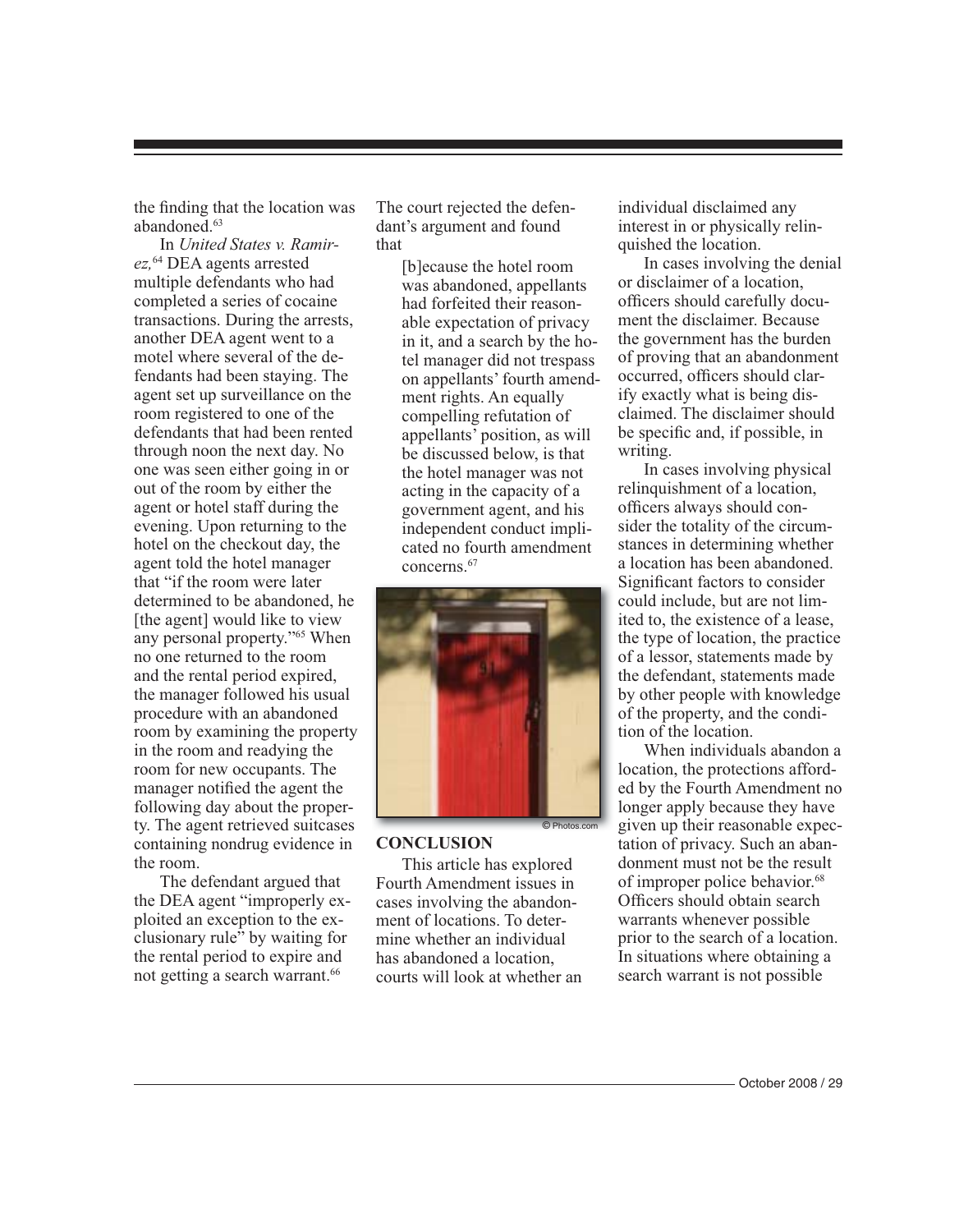but a location has been abandoned, officers need to remain alert and focused on the details determining that the location is abandoned. Officers also must be aware of other related Fourth Amendment issues that exist in these cases but are beyond the scope of this article. Such issues include, but are not limited to, consent searches, private searches, protective sweeps, and exigent circumstances. As in all situations, officers need to be conscientious, diligent, and thorough in documenting the facts that led them to conclude that a location has been abandoned. $\blacklozenge$ 

#### **Endnotes**

1 Black's Law Dictionary 2 (6th ed. 1990).

2 Additional information regarding the different contexts in which abandonment issues can arise involving the Fourth Amendment are addressed in John P. Ludington, Annotation*, Search and Seizure: What Constitutes Abandonment of Personal Property Within the Rule that Search and Seizure of Abandoned Property Is Not Unreasonable– Modern Cases*, 40 A.L.R. 4th 381 (1985).

<sup>3</sup> *See* T. Kukura, "Trash Inspections and the Fourth Amendment," *FBI Law Enforcement Bulletin,* February 1991, p. 27-32.

<sup>4</sup> *See, e.g., United States v. Hunter,* 647 F.2d 566 (5th Cir. 1981) (airplane).

<sup>5</sup> *See* J.W. Holcomb, "Abandonment of Items Associated with the Person," *FBI Law Enforcement Bulletin*, August 2007, p. 23-32.

<sup>6</sup> *See, e.g., United States v. Winchester,* 916 F.2d 601 (11th Cir. 1990); *United States v. Sellers,* 667 F.2d 1123 (4th Cir. 1981); *United States v. Haynie,* 637 F.2d 227 (4th Cir. 1980).

<sup>7</sup> *See, e.g., United States v. Stevenson,* 39 F.3d 538 (4th Cir. 2005); *United States v. Ramos,* 12 F.3d 1019 (11th Cir. 1994); *United States v. Hoey,* 983 F.2d 890 (8th Cir. 1993);

*United States v. Lavasseur,* 816 F.2d 37 (2d Cir. 1987); *United States v. De Parias,* 805 F.2d 1447 (11th Cir. 1986); *United States v. Wilson,* 472 F.2d 901 (9th Cir. 1972); *United States v. Kress,* 466 F.2d 358 (9th Cir. 1971); *United States v. Hocker,* 450 F.2d 490 (9th Cir. 1971); *United States v. Robinson,* 430 F.2d 1141 (6th Cir. 1970); *United States v. Parkman,* 399 F.2d 559 (D.C. Cir. 1968); *United States v. Jordan,* 399 F.2d 610 (2d Cir. 1968); *United States v. Friedman,* 347 F.2d 697 (8th Cir. 1965); *United States v. Minker*, 312 F.2d 632 (3d Cir. 1963); *United States v. Feguer,* 302 F.2d 214 (8th Cir. 1962).

<sup>8</sup> *See, e.g., United States v. Caballero-Chavez,* 260 F.3d 863 (8th Cir. 2001); *United States v. Bond,* 77 F.3d 1009 (7th Cir. 1996); *United States v. Alvarez,* 6 F.3d 257 (5th Cir. 1993); *United States v. Huffhines,* 967 F.2d 314 (9th Cir. 1992); *United States v. Rahme,* 813 F.2d 31 (2d Cir. 1987); *United States v. Ramirez,* 810 F.2d 1338 (5th Cir. 1987); *United States v. Mulder,* 808 F.2d 1346 (9th

 $\begin{bmatrix}\n\text{Ramire} \\
\text{S1}\n\end{bmatrix}$ 

**...hotel employees do not have the authority to consent to police searches of hotel rooms.**

 $\begin{array}{c} \n\text{789 F.2c} \\
\hline\n\text{789 F.2c} \\
\text{W. Larsoo} \\
\text{d States}\n\end{array}$ Cir. 1987); *United States v. Rambo,* 789 F.2d 1289 (8th Cir. 1986); *United States v. Larson,* 760 F.2d 852 (8th Cir. 1985); *United States v. Rackley,* 742 F.2d 1266 (11th Cir. 1984); *United States v. Garcia,* 741 F.2d 363 (11th Cir. 1984); *United States v. Lee,* 700 F.2d 424 (10th Cir. 1983); *United States v. Sledge*, 650 F.2d 1075 (9th Cir. 1981); *United States v. Diggs,* 649 F.2d 731 (9th Cir. 1981); *United States v. Hunter,* 647 F.2d 566 (5th Cir. 1981); *United States v. Callabrass,* 607 F.2d 559 (2d Cir. 1979); *United States v. Jackson,* 585 F.2d 653 (4th Cir. 1978); *United States v. Cella,* 568 F.2d 1266 (9th Cir. 1978); *United States v. Savage,* 564 F.2d 728 (5th

Cir. 1977); *United States v. Akin,* 562 F.2d 459 (7th Cir. 1977); *United States v. Haddad,* 558 F.2d 968 (9th Cir. 1977); *United States v. Parizo,* 514 F.2d 52 (2d Cir. 1975); *United States v. West,* 453 F.2d 1351 (3d Cir. 1972); *United States v. Edwards,* 441 F.2d 749 (5th Cir. 1971); *United States v. Croft,* 429 F.2d 884 (10th Cir. 1970); *United States v. Cowan,* 396 F.2d 83 (2d Cir. 1968); *United States v. Granza,* 377 F.2d 746 (5th Cir. 1967); *United States v. Dargento,* 353 F.2d 327 (9th Cir. 1965); *United States v. Frank,* 347 F.2d 486 (D.C. Cir. 1965).

<sup>9</sup> *See, e.g., United States v. Poulsen,* 41 F.3d 1330 (9th Cir. 1994); *United States v. Reyes,* 980 F.2d 281 (8th Cir. 1990).

<sup>10</sup> U.S. CONST. amend. IV.

<sup>11</sup> *United States v. Jacobsen,* 466 U.S. 109, 113 (1984).

<sup>12</sup> Some courts also address the related issue of standing in abandonment cases. However, the first question to be asked in abandonment cases is whether the individual abandoned the property. If the individual is found to have abandoned the property, the court then may find that he has no standing to challenge a search of the property*. See, e.g.,United States v. Gilman*, 684 F.2d 616, 619 (9th Cir. 1982).

<sup>13</sup> *See, e.g.*, *United States v. Thomas*, 451 F.3d 543, 545 (8th Cir. 2006) ("Abandoned property is outside the scope of Fourth Amendment protection because its owner has forfeited any expectation of privacy in it.").

<sup>14</sup> *See, e.g., United States v. Hoey*, 983 F.2d 890, 892 (8th Cir. 1993) ("It is well established that the warrantless search of abandoned property does not constitute an unreasonable search and does not violate the Fourth Amendment."); *United States v. Levasseur,* 816 F.2d 37, 44 (2d Cir. 1987) ("Since one forfeits any reasonable expectation of privacy upon abandoning one's property, a warrantless search or seizure of abandoned property does not violate the fourth amendment.").

<sup>15</sup> *See, e.g., United States v. Ramos,* 12 F.3d 1019, 1023 (11th Cir. 1994).

<sup>16</sup> *United States v. Winchester,* 916 F.2d 601, 603 (11th Cir. 1990) (quoting *United States v. Pirolli*, 673 F.2d 1200, 1204 (11th Cir. 1982)). *See also United States v. Diggs*, 649 F.2d 731, 735 (9th Cir. 1981); *United States v. Wilson*, 472 F.2d 901, 902 (9th Cir. 1973) ("The proper test for abandonment is not whether all formal property rights have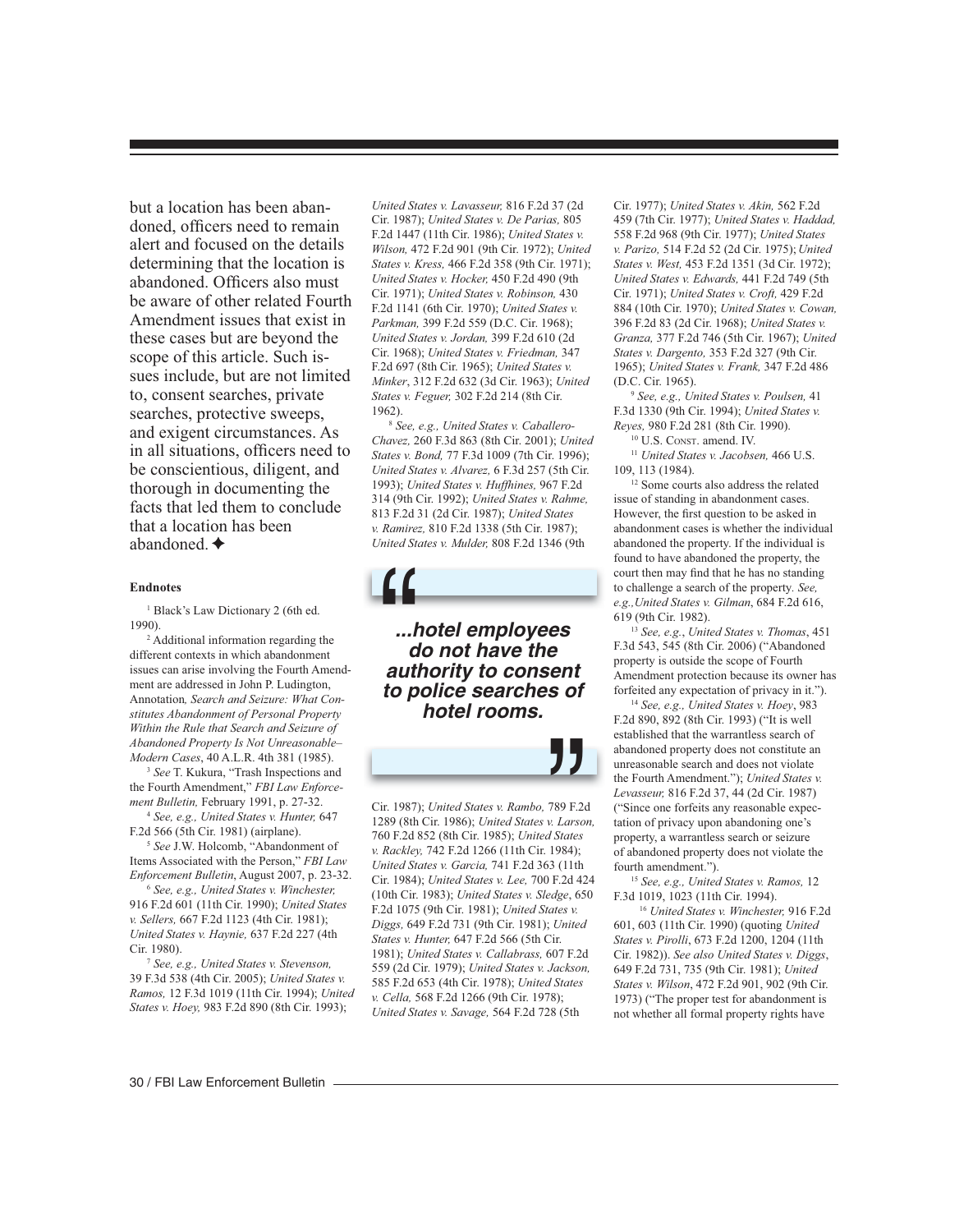been relinquished, but whether the complaining party retains a reasonable expectation of privacy in the articles alleged to be abandoned.").

<sup>17</sup> *See, e.g., United States v. Ramos,* 12 F.3d 1019, 1023 (11th Cir. 1994) ("Whether abandonment occurred is a question of intent which may be inferred from acts, words and 'other objective facts.'"); *United States v. Sampol*, 636 F.2d 621, 683 (D.C. Cir. 1980) ("Abandonment is primarily a question of intent, and intent may be inferred from words, acts, and other objective facts."); *United States v. Cowan*, 396 F.2d 83, 87 (2nd Cir. 1968) ("Abandonment does not require performing a ritual; rather, it is a question of intent."

<sup>18</sup> *United States v. Levasseur,* 816 F.2d 37, 44 (2d Cir. 1987).

<sup>19</sup> *See, e.g., United States v. Cabballero-Chavez*, 260 F.3d 863, 866-67 (8th Cir. 2001) ("we 'look to the totality of the circumstances, noting in particular two factors: whether the suspect denied ownership of the property and whether he physically relinquished the property."").

- <sup>20</sup> 260 F.3d 863 (8th Cir. 2001).
- <sup>21</sup> *Id.* at 866.
- <sup>22</sup> *Id.* at 867.
- <sup>23</sup> *Id.*

<sup>24</sup> *See, e.g., United States v. Levasseur,* 1980); *United States v. Wilson,* 472 F.2d 901, 902 (9th Cir. 1973) ("The proper test for abandonment is not whether all formal property rights have been relinquished, but whether the complaining party retains a reasonable expectation of privacy in the articles alleged to be abandoned."); *Paraman v. United States,* 399 F.2d 559, 565 (D.C. Cir. 1968) ("We are, of course, mindful of the admonition that it is not necessary to import the subtle refinements of property law into the law surrounding search and seizure."). 816 F.2d 37, 44 (2d Cir. 1987); *United States v. Haynie,* 637 F.2d 227, 237 (4th Cir.

<sup>25</sup> 514 F.2d 52 (2d Cir. 1975).

<sup>26</sup> *Id.* at 55.

<sup>27</sup> *Chapman v. United States,* 365 U.S. 610 (1961).

<sup>28</sup> *Stoner v. California*, 376 U.S. 483 (1964).

<sup>29</sup> See, e.g., United States v. Huffines, 967 F.2d 314, 318 (9th Cir. 1992); *United States v. Rahme,* 813 F.2d 31, 34 (2d Cir. 1987); *United States v. Ramirez*, 810 F.2d 1338,

1341 n.3 (5th Cir. 1987); *United States v. Rambo*, 789 F.2d 1289, 1296 n.7 (8th Cir. 1986); *United States v. Larson*, 760 F.2d 852, 854-55 (8th Cir. 1985); *United States v. Lee,* 700 F.2d 424, 425-26 (10th Cir. 1983); *United States v. Jackson,* 585 F.2d 653, 658 (4th Cir. 1978); *United States v. Savage,* 564 F.2d 728, 733 (5th Cir. 1977); *United States v. Akin,* 562 F.2d 459, 464 (7th Cir. 1977); *United States v. Haddad*, 558 F.2d 968, 975 (9th Cir. 1977); *United States v. Parizo*, 514 F.2d 52, 54-55 (2d Cir. 1975); *United States v. Croft*, 429 F.2d 884, 887 (10th Cir. 1970); *United States v. Collins,* 515 F. Supp. 2d 891 (N.D. Ind. 2007).

<sup>30</sup> A complete discussion of the authority to consent to a search is beyond the scope of this article.

<sup>31</sup> 429 F.2d 884 (10th Cir. 1970).

<sup>32</sup> *Id.* at 887. *See also United States v. Parizo,* 514 F.2d 52, 54 (2d Cir. 1975) ("when the term of a guest's occupancy of a room expires the guest loses his exclusive right to privacy in the room").

<sup>33</sup> *See, e.g., United States v. Thomas,* 451 F.3d 543 (8th Cir. 2006) (rented mailbox store); *United States v. Ramos,* 12 F.3d 1019 (11th Cir. 1994) (condo); *United States v. Hoey,* 983 F.2d 890 (8th Cir. 1993) (apartment); *United States v. Mulder,* 808 F.2d 1346 (9th Cir. 1987) (hotel room); *United States v. Larson*, 760 F.2d 852 (8th Cir. 1985) (hotel room); *United States v. Gilman,* 684 F.2d 616 (9th Cir. 1982) (storage locker); *United States v. Haynie,* 637 F.2d 227, 237 (4th Cir. 1980); *United States v. Wilson,* 472 F.2d 901 (9th Cir. 1973) (apartment).

<sup>34</sup> *See, e.g., United States v. Thomas,* 451 F.3d 543 (8th Cir. 2006); *United States v. Ramos,* 12 F.3d 1019 (11th Cir. 1994).

<sup>35</sup> *See, e.g., United States v. Hoey,* 983 F.2d 890 (8th Cir. 1993) (apartment rent 6 weeks overdue); *United States v. Mulder,* 808 F.2d 1346 (9th Cir. 1987); *United States v. Sellers,* 667 F.2d 1123, 1125 (4th Cir. 1981) (defendant 5 months delinquent paying house rent); *United States v. Wilson,* 472 F.2d 901 (9th Cir. 1973) (rent 2 weeks late); *United States v. Jordan,* 399 F.2d 610, 614 (2d Cir. 1968); *United States v. Watson,* 783 F. Supp. 258, 263 (E.D. Va. 1992); *United States v. Wyler*, 502 F. Supp. 959, 967 (S.D.N.Y. 1980).

<sup>36</sup> *See, e.g., United States v. Kitchens,* 114 F.3d 29, 32 (4th Cir. 1997); *United States v.* 

*Ramos,* 12 F.3d 1019 (11th Cir. 1994); *United States v. Larson*, 760 F.2d 852 (8th Cir. 1985); *United States v. Jordan,* 399 F.2d 610, 614 (2d Cir. 1968); *United States v. Watson,* 783 F. Supp. 258, 263 (E.D. Va. 1992) ("The presence in the room of many personal items in addition to the hotel's lax enforcement of its check-out policy and Mr. Watson's prior payment history suggest that Mr. Watson intended to continue his stay at the hotel and that it was reasonable for him to intend to continue his stay. The court finds that he did not abandon his room and that, at the time of the search, he had a reasonable expectation of privacy in the room and the personal things he had left in the room.").

<sup>37</sup> *See, e.g., United States v. Hoey,* 983 F.2d 890 (8th Cir. 1993); *United States v. Larson*, 760 F.2d 852 (8th Cir. 1985) (assistant hotel manager enters room after checkout time and observes empty liquor bottles, prescription pills, keys, and grocery bags containing plastic bags with white powder in them); *United States v. Haynie,* 637 F.2d 227, 237 (4th Cir. 1980); *United States v. Wilson,* 472 F.2d 901 (9th Cir. 1973); *United States v. Watson,* 783 F. Supp. 258, 263 (E.D. Va. 1992); *United States v. Wyler*, 502 F. Supp. 959, 967 (S.D.N.Y. 1980).

<sup>38</sup> *See, e.g., United States v. Hoey,* 983 F.2d 890 (8th Cir. 1993) (defendant has a moving sale and is seen by neighbor leaving apartment); *United States v. Larson*, 760 F.2d 852 (8th Cir. 1985) (defendant stays in room after extended checkout time, leaves, and then returns to room 5 hours later without paying for next day's rent); *United States v. Sellers,* 667 F.2d 1123, 1125 (4th Cir. 1981) (defendant who was 5 months delinquent paying house rent left a note in the house saying that he was "sorry he could not pay his rent but he told her he was leaving everything in the house and that she could have them" found to have abandoned house); *United States v. Wilson,* 472 F.2d 901 (9th Cir. 1973) (defendant leaves apartment door open); *United States v. Jordan*, 399 F.2d 610, 614 (2d Cir. 1968); *United States v. Wai-Keung,* 845 F. Supp. 1548, 1563 (S.D. Fla. 1994); *United States v. Wyler*, 502 F. Supp. 959, 967 (S.D.N.Y. 1980).

<sup>39</sup> *See, e.g., United States v. Hoey,*  983 F.2d 890 (8th Cir. 1993); *United States v. Mulder,* 808 F.2d 1346 (9th Cir. 1987); *United States v. Larson*, 760 F.2d 852 (8th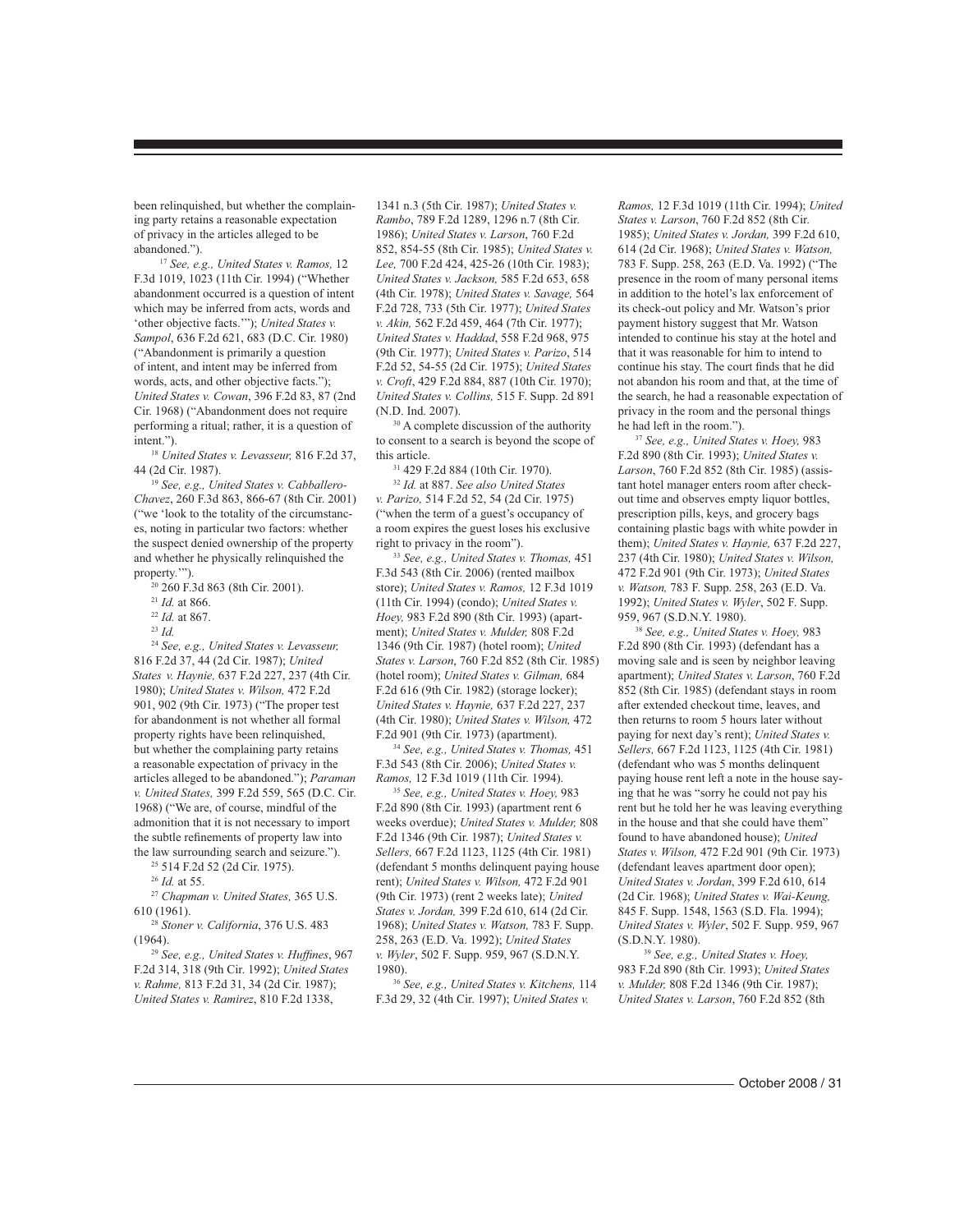Cir. 1985); *United States v. Gilman,* 684 F.2d 616 (9th Cir. 1982); *United States v. Wilson,* 472 F.2d 901 (9th Cir. 1973).

<sup>40</sup> *See, e.g., United States v. Haynie,* 637 F.2d 227, 237 (4th Cir. 1980); *United States v. Mourning,* 716 F. Supp. 279, 290 (W.D. Tex. 1989) ("Certain vague statements that the Defendant did not go around the warehouse anymore, whether before or after the search, are insufficient to show an abandonment of the Defendant's interest in that property, particularly when the defendant is the lessee and the rent-payer for that property.").

<sup>41</sup> Many of these factors were present in *United States v. Olsen,* 245 F. Supp. 641 (D. Mont. 1965). In *Olsen*, the court found that the tenant had not abandoned the house he rented and that, therefore, agents had not lawfully searched the house with the landlord's consent but without a search warrant. Of particular import in the case was the fact that "both the landlord and the defendant considered the tenancy to be still in effect on February 10th [the day of the search] despite the nonpayment of rent on February 9th." *Id.* at 644. Additionally, the defendant had paid the utilities through March 8th, retained a key to the house, and still had many personal belongings in the house. The court stated that the failure of the agents "to obtain a search warrant in this case is beyond the court's comprehension." *Id.* at 645.

<sup>42</sup> *United States v. Wyler*, 502 F. Supp. 959, 967 (S.D.N.Y. 1980) ("The majority of the precedents in the area of abandonment have arisen in the context of a search of a hotel room.").

<sup>43</sup> In a case involving an apartment, the U.S. Circuit Court of Appeals for the Eighth Circuit stated, "[t]his court has held that an individual has no reasonable expectation of privacy after the expiration of the rental period for a storage locker. In addition, this court has held that one does not have a legitimate expectation of privacy in a hotel room after the rental term has expired. This court does not suggest that there are equivalent privacy interests in storage lockers, hotel rooms, and apartments." *United States v. Hoey*, 983 F.2d 890, 892 (8th Cir. 1993) (citations omitted).

<sup>44</sup> In *United States v. Wyler,* 502 F. Supp. 959, 967 (S.D.N.Y. 1980), the court stated, "the premises involved in this case were the defendants' home where it is reasonable for one to expect the maximum degree of privacy. Accordingly, a very heavy burden

of justification must be placed upon officials who enter a house or dwelling without authorization…." The court later noted "[t] hus, while the transiently occupied hotel room cases may provide guidance by analogy, stricter scrutiny must be applied when the government seeks to demonstrate that a defendant has abandoned his home. In this Court's view, the government has not met its burden here.'

<sup>45</sup> 514 F.2d 52 (2d Cir. 1975).

<sup>46</sup> A complete discussion of the legal issues associated with searches conducted by private parties is beyond the scope of this article.

- <sup>48</sup> 782 F.2d 146 (10th Cir. 1986).
- <sup>49</sup> *Id.* at 150.

<sup>52</sup> *United States v. Kitchens,* 114 F.3d 29, 32 (4th Cir. 1997) (citing *United States v. Watson*, 783 F. Supp. 258, 263 (E.D. Va. 1992)). *See also United States v. Owens*, 782 F.2d 146, 150 (10th Cir. 1986); *United States v. Wai-Keung,* 845 F. Supp. 1548, 1563 (S.D. Fla. 1994).

<sup>53</sup> *See, e.g., United States v. Akin,* 562 F.2d 459, 464 (7th Cir. 1977) (agents walked through room prior to checkout time but waited to search room until checkout time passed to get management consent to search room); *United States v. Feguer,* 302 F.2d 214, 249 (8th Cir. 1962) ("Abandonment is not foreclosed here until the paid rent period ran out….").

<sup>54</sup> *See, e.g., United States v. Hossbach*, 518 F. Supp. 759 (E.D. Pa. 1980) (court found there was no abandonment of office suite and that landlord had no right to permit DEA agents to search rented office without a warrant even though rent was in arrears when mail was being received at the office, the phone worked, and there were files and filing cabinets in good order in the business (apartment similarly not held abandoned but storage locker held to have been abandoned)).

<sup>55</sup> *See, e.g., United States v. Binder,* 794 F.2d 1195 (7th Cir. 1986) (office); *United States v. Sledge,* 650 F.2d 1075 (9th Cir. 1981) (apartment); *United States v. Hunter,* 647 F.2d 566, 568 (5th Cir. 1981) (hotel room).

<sup>56</sup> *See, e.g., United States v. Winchester,*  916 F.2d 601 (11th Cir. 1990); *United States v. Binder,* 794 F.2d 1195 (7th Cir. 1986);

*United States v. Sledge,* 650 F.2d 1075 (9th Cir. 1981); *United States v. Hunter,* 647 F.2d 566, 568 (5th Cir. 1981) (stated he was leaving by checkout time); *United States v. Akin,* 562 F.2d 459, 464 (7th Cir. 1977) (there was no luggage or suits in the room, the rent had not been paid, and no arrangements had been made to extend stay).

<sup>57</sup> *See, e.g., United States v. Binder,* 794 F.2d 1195 (7th Cir. 1986); *United States v. Sledge,* 650 F.2d 1075 (9th Cir. 1981); *United States v. Akin,* 562 F.2d 459, 464 (7th Cir. 1977); *United States v. Feguer,* 302 F.2d 214, 249 (8th Cir. 1962).

<sup>58</sup> *See, e.g., United States v. Akin,* 562 F.2d 459, 464 (7th Cir. 1977).

<sup>59</sup> 362 U.S. 217 (1960).

<sup>60</sup> *Id.* at 241.

<sup>63</sup> *See, e.g., United States v. Huffhines,*  967 F.2d 314, 318 (9th Cir. 1992) ("[I]t was Huffhines's own conduct in giving a false name to the police that precipitated his arrest and prevented him from returning to the motel to renew the rental period. He cannot rely on his own misconduct to extend the period of his expectation of privacy in the motel room.") (citing *United States v. Croft,*  429 F.2d 884, 887 (10th Cir. 1970); *United States v. Reyes,* 908 F.2d 281, 285-86 (8th Cir. 1990)); *United States v. Rahme,* 813 F.2d 31, 35 (2d Cir. 1987); *United States v. Haddad,* 558 F.2d 968 (9th Cir. 1977). However, in at least one case, a court found that the government failed to meet its burden of proving abandonment when the defendant had not paid rent in over a month and was in jail at the time agents searched his apartment without a warrant. *See United States v. Robinson,* 430 F.2d 1141 (6th Cir. 1970).

<sup>68</sup> *United States v. Alvarez,* 6 F.3d 287, 289 (5th Cir. 1993).

Law enforcement officers of other than federal jurisdiction who are interested in this article should consult their legal advisors. Some police procedures ruled permissible under federal constitutional law are of questionable legality under state law or are not permitted at all.

<sup>47</sup> *Id.* at 55.

<sup>50</sup> *Id.*

<sup>51</sup> *Id.*

<sup>61</sup> 647 F.2d 566 (5th Cir. 1981).

<sup>62</sup> *Id.* at 568.

<sup>64</sup> 810 F.2d 1338 (5th Cir. 1987).

<sup>65</sup> *Id.* at 1340.

<sup>66</sup> *Id.* at 1341.

<sup>67</sup> *Id.*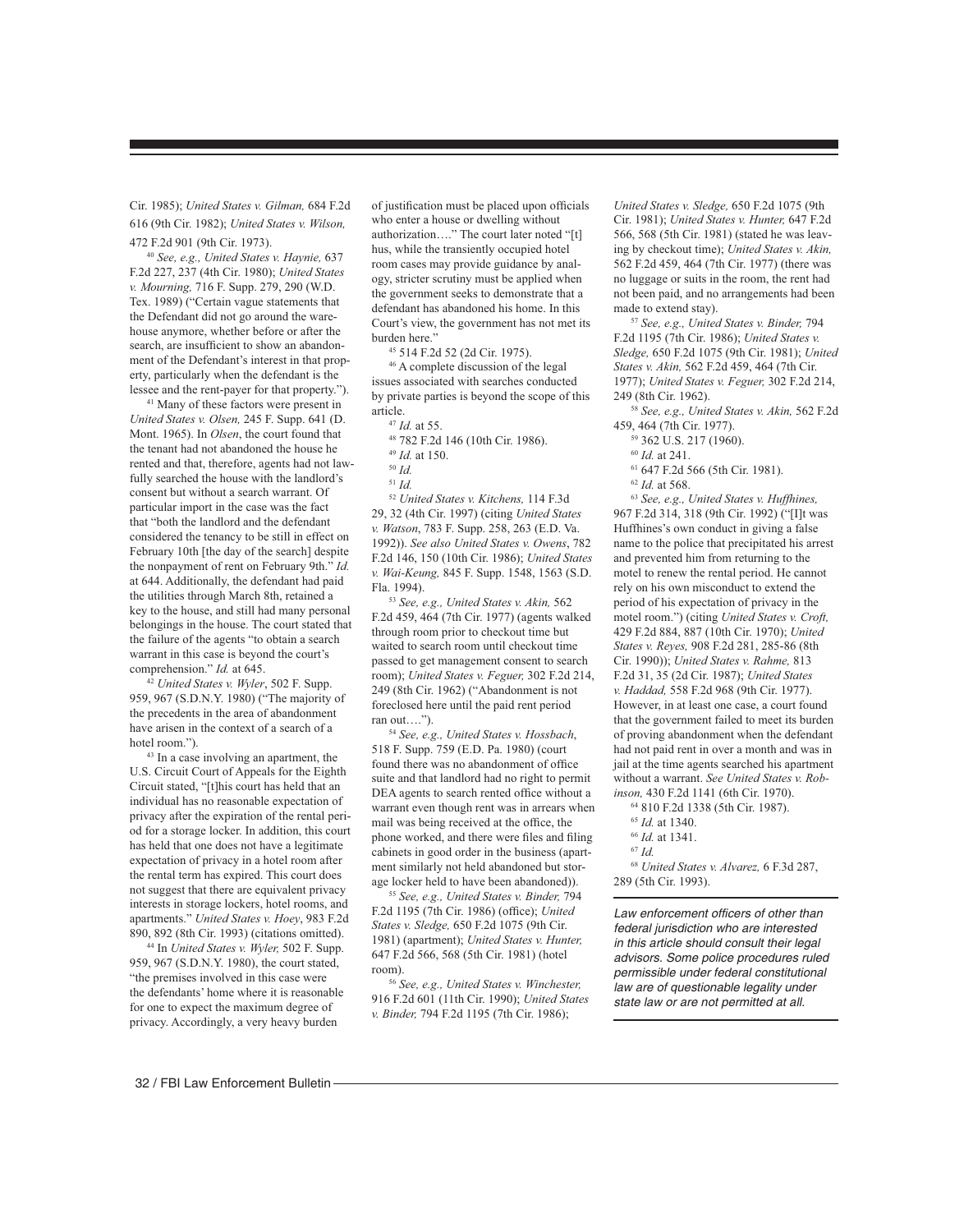### **The Bulletin Notes**

Law enforcement officers are challenged daily in the performance of their duties; they face each challenge freely and unselfishly while answering the call to duty. In certain instances, their actions warrant special attention from their respective departments. The Bulletin also wants to recognize those situations that transcend the normal rigors of the law enforcement profession.





Officer Cusumano Officer Hansen

Officers Nicholas Cusumano and Tara Hansen of the Largo, Florida, Police Department responded to assist with traffic control at the scene of a fire in a 2 story, 20-unit apartment building. After learning from a group of individuals that residents still remained inside and realizing that fire personnel had not yet checked the first floor of the structure, the officers hurried to the complex, which quickly was becoming engulfed in flames and smoke. Officers Hansen and Cusumano forced entry into the windows of one apartment and physically helped the confused elderly resident out-

side. Officer Cusumano then broke out the windows of a second apartment but could not see because of the thick smoke. After Officer Cusumano forced open the door, Officer Hansen saw an elderly woman collapse. The officers quickly helped her to safety. The two elderly residents then received emergency medical care.



Officer Driscoll

Officer David Driscoll of the Wakefield, Massachusetts, Police Department responded to a report of a dog attack. A pit bull had bitten a young girl and then attacked her 13-year-old brother who tried to help her. Upon arrival, Officer Driscoll saw the dog biting the boy's arm while shaking his head violently. Officer Driscoll immediately intervened, using a baton to pry open the animal's jaws. Then, the dog bit the boy on the leg, and Officer Driscoll again pried open the pit bull's mouth. At that time, he moved the animal a short distance away and held him down, allowing the children to escape.

> Nominations for the **Bulletin Notes** should be based on either the rescue of one or more citizens or arrest(s) made at unusual risk to an officer's safety. Submissions should include a short write-up (maximum of 250 words), a separate photograph of each nominee, and a letter from the department's ranking officer endorsing the nomination. Submissions should be sent to the Editor, FBI Law Enforcement Bulletin, FBI Academy, Law Enforcement Communication Unit, Hall of Honor, Quantico, VA 22135.